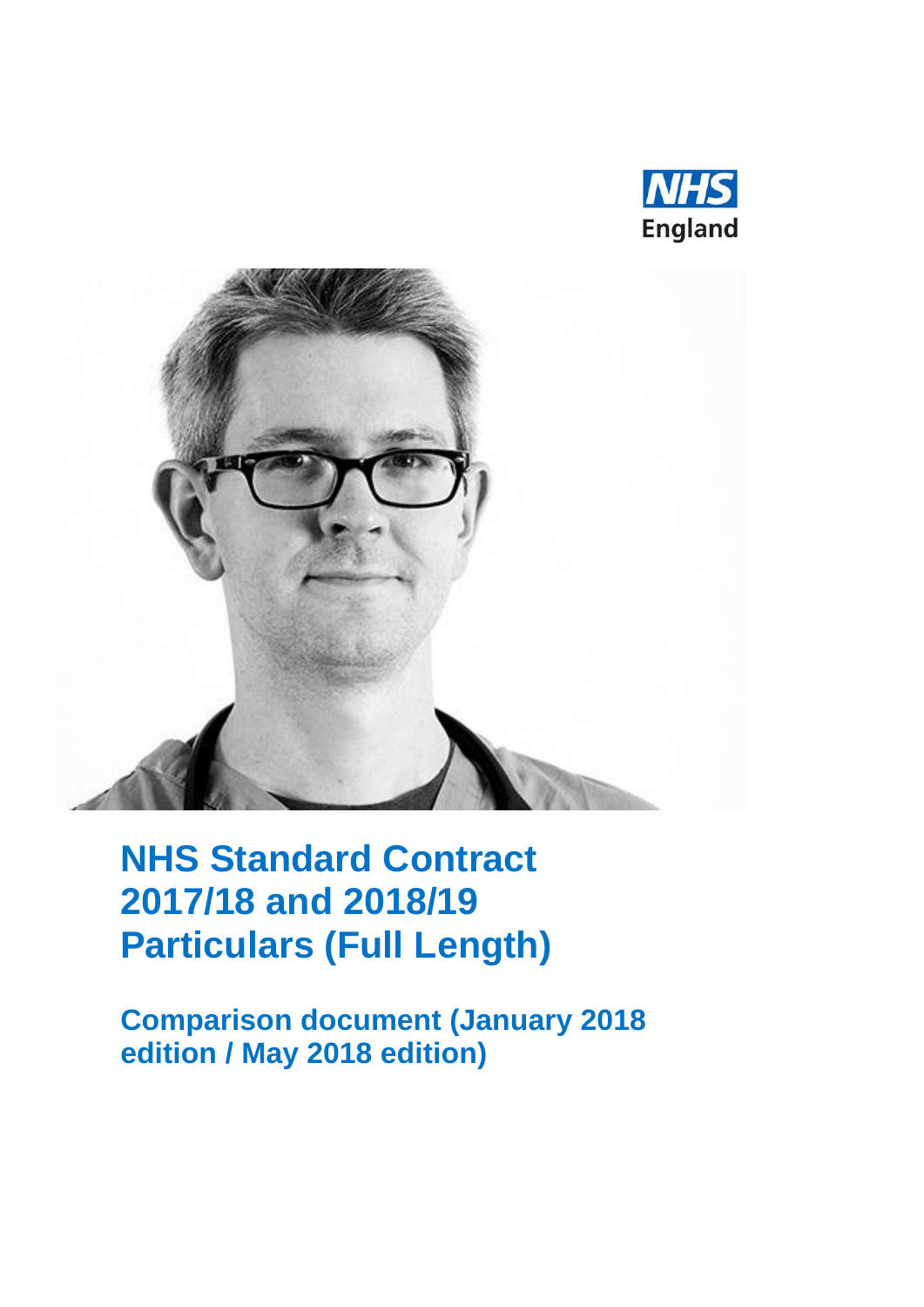| NHS England INFORMATION READER BOX                                                                                                                                                                                                                                                                                                                                             |                                                                                                                                                                                                                                                                                                        |                                                                                                                                                                                                                                                                                                               |  |
|--------------------------------------------------------------------------------------------------------------------------------------------------------------------------------------------------------------------------------------------------------------------------------------------------------------------------------------------------------------------------------|--------------------------------------------------------------------------------------------------------------------------------------------------------------------------------------------------------------------------------------------------------------------------------------------------------|---------------------------------------------------------------------------------------------------------------------------------------------------------------------------------------------------------------------------------------------------------------------------------------------------------------|--|
| <b>Directorate</b>                                                                                                                                                                                                                                                                                                                                                             |                                                                                                                                                                                                                                                                                                        |                                                                                                                                                                                                                                                                                                               |  |
| Medical<br>Nursing<br>Finance                                                                                                                                                                                                                                                                                                                                                  | Operations and Information<br>Trans. & Corp. Ops.                                                                                                                                                                                                                                                      | Specialised Commissioning<br><b>Commissioning Strategy</b>                                                                                                                                                                                                                                                    |  |
| <b>Publications Gateway Reference:</b>                                                                                                                                                                                                                                                                                                                                         |                                                                                                                                                                                                                                                                                                        | 08029                                                                                                                                                                                                                                                                                                         |  |
| <b>Document Purpose</b>                                                                                                                                                                                                                                                                                                                                                        | Resources                                                                                                                                                                                                                                                                                              |                                                                                                                                                                                                                                                                                                               |  |
| <b>Document Name</b>                                                                                                                                                                                                                                                                                                                                                           |                                                                                                                                                                                                                                                                                                        | Comparison document: NHS Standard Contract full length Particulars<br>2017-19 (January 2018 edition) / 2017-19 (May 2018 edition)                                                                                                                                                                             |  |
| Author                                                                                                                                                                                                                                                                                                                                                                         | NHS Standard Contract Team, NHS England                                                                                                                                                                                                                                                                |                                                                                                                                                                                                                                                                                                               |  |
| <b>Publication Date</b>                                                                                                                                                                                                                                                                                                                                                        | May 2018                                                                                                                                                                                                                                                                                               |                                                                                                                                                                                                                                                                                                               |  |
| <b>Target Audience</b>                                                                                                                                                                                                                                                                                                                                                         |                                                                                                                                                                                                                                                                                                        | CCG Clinical Leaders, CCG Accountable Officers, CSU Managing<br>Directors, Care Trust CEs, Foundation Trust CEs, Local Authority CEs,<br>NHS Trust Board Chairs, NHS England Regional Directors, Directors of<br>Finance, NHS Trust CEs, Parties to an NHS Standard Contract<br>(commissioners and providers) |  |
| <b>Additional Circulation</b><br>List                                                                                                                                                                                                                                                                                                                                          |                                                                                                                                                                                                                                                                                                        |                                                                                                                                                                                                                                                                                                               |  |
| <b>Description</b>                                                                                                                                                                                                                                                                                                                                                             | This comparison document shows the 'tracked changes' between the<br>NHS Standard Contract full length 2017-19 (January 2018 edition)<br>Particulars, and the NHS Standard Contract full length 2017-19 (May<br>2018 edition) Particulars. The document should be used for comparison<br>purposes only. |                                                                                                                                                                                                                                                                                                               |  |
| <b>Cross Reference</b>                                                                                                                                                                                                                                                                                                                                                         | contract/                                                                                                                                                                                                                                                                                              | NHS Standard Contract https://www.england.nhs.uk/nhs-standard-                                                                                                                                                                                                                                                |  |
| <b>Superseded Docs</b><br>(if applicable)                                                                                                                                                                                                                                                                                                                                      | <b>NA</b>                                                                                                                                                                                                                                                                                              |                                                                                                                                                                                                                                                                                                               |  |
| <b>Action Required</b>                                                                                                                                                                                                                                                                                                                                                         | <b>NA</b>                                                                                                                                                                                                                                                                                              |                                                                                                                                                                                                                                                                                                               |  |
| <b>Timing / Deadlines</b><br>(if applicable)                                                                                                                                                                                                                                                                                                                                   | NΑ                                                                                                                                                                                                                                                                                                     |                                                                                                                                                                                                                                                                                                               |  |
| <b>Contact Details for</b><br>further information                                                                                                                                                                                                                                                                                                                              | NHS Standard Contract team<br><b>NHS England</b><br>4E64 Quarry House<br>Leeds<br>LS2 7UE<br>nhscb.contractshelp@nhs.net                                                                                                                                                                               |                                                                                                                                                                                                                                                                                                               |  |
|                                                                                                                                                                                                                                                                                                                                                                                | https://www.england.nhs.uk/nhs-standard-contract/2017-19-update-may/                                                                                                                                                                                                                                   |                                                                                                                                                                                                                                                                                                               |  |
| <b>Document Status</b><br>This is a controlled document. Whilst this document may be printed, the electronic version posted on<br>the intranet is the controlled copy. Any printed copies of this document are not controlled. As a<br>controlled document, this document should not be saved onto local or network drives but should<br>always be accessed from the intranet. |                                                                                                                                                                                                                                                                                                        |                                                                                                                                                                                                                                                                                                               |  |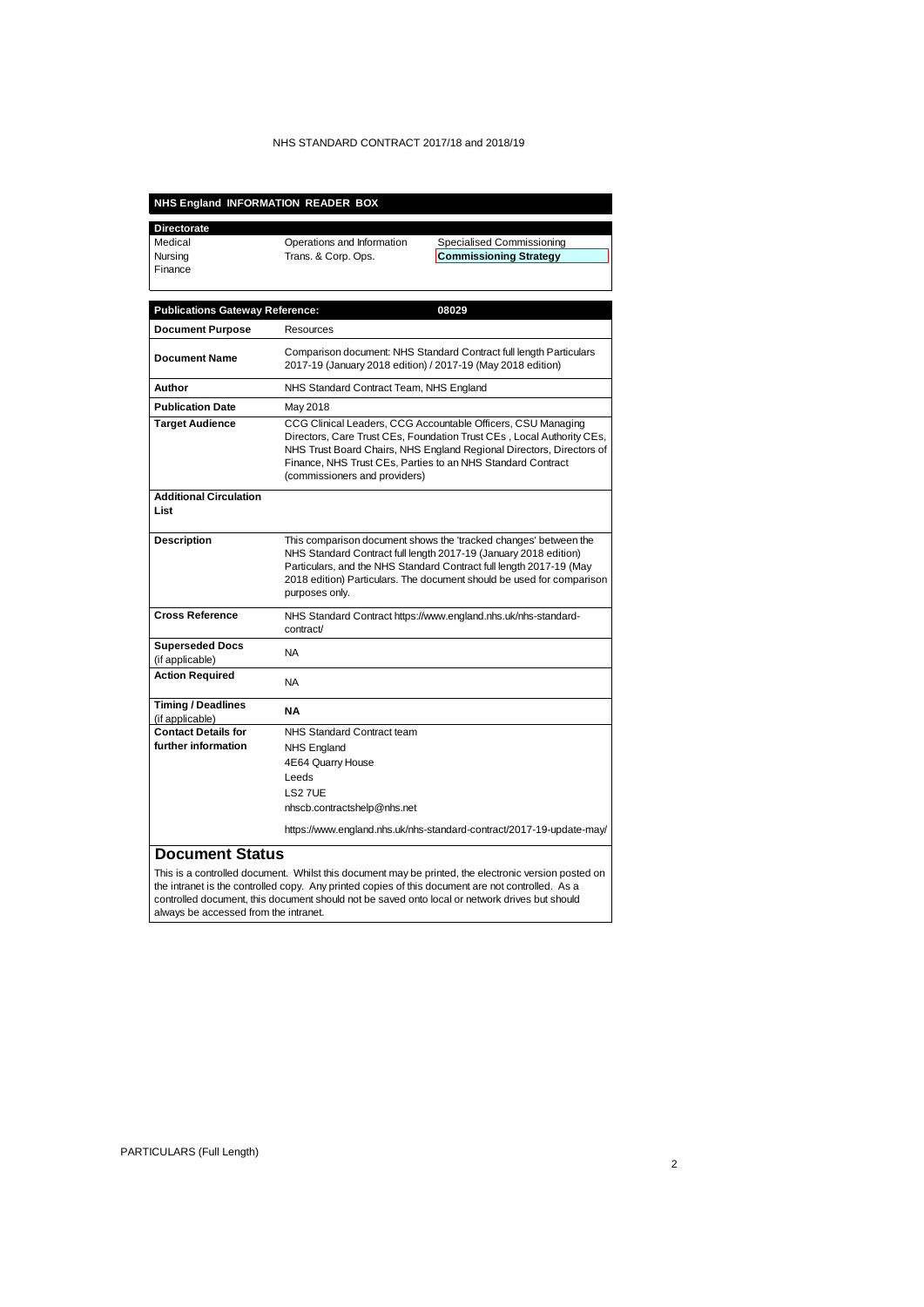# **NHS Standard Contract 2017/18 and 2018/19**

# **Particulars (Full Length)**

# **Comparison document (January 2018 edition compared to May 2018 edition)**

First published: May 2018

Prepared by: NHS Standard Contract Team NHS England nhscb.contractshelp@nhs.net

Document Classification: **Official**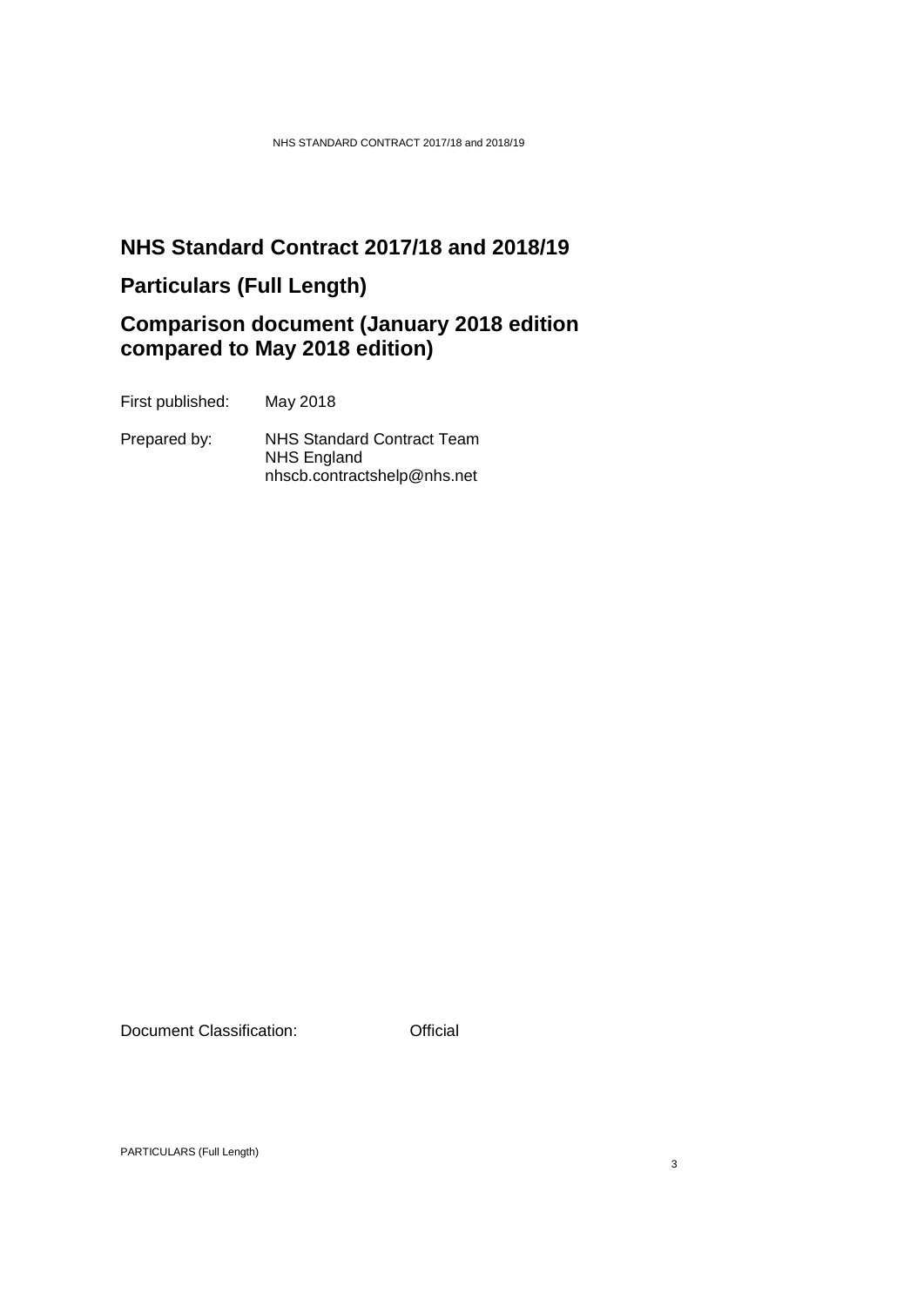| <b>Contract Reference</b> |  |
|---------------------------|--|
|---------------------------|--|

| <b>DATE OF CONTRACT</b>           |                                                                                                    |
|-----------------------------------|----------------------------------------------------------------------------------------------------|
| <b>SERVICE COMMENCEMENT DATE</b>  |                                                                                                    |
| <b>CONTRACT TERM</b>              | [] years/months commencing<br>[(or as extended in accordance<br>with Schedule 1C)]                 |
| <b>COMMISSIONERS</b>              | $] CGG (ODS [$ ]<br>L<br>] CCG (ODS [ ])<br>$] CGG (ODS [$ ]<br>[NHS England]<br>[Local Authority] |
| <b>CO-ORDINATING COMMISSIONER</b> | I                                                                                                  |
| <b>PROVIDER</b>                   | $J(ODS[$ $J)$<br>Principal and/or registered office<br>address:<br>[Company number: [              |

4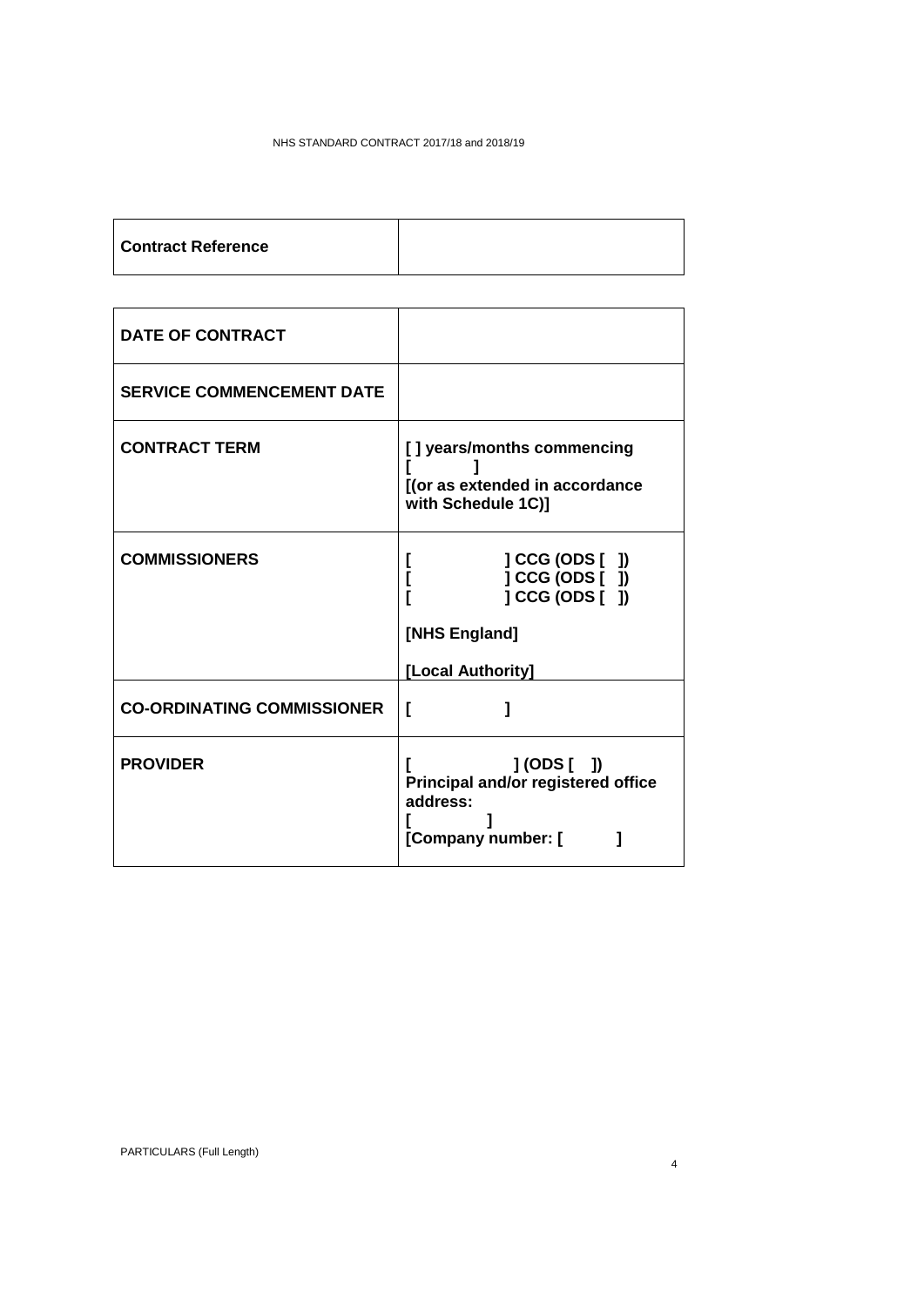# **CONTENTS**

#### **PARTICULARS**

| А.  |                                                               |  |
|-----|---------------------------------------------------------------|--|
| В.  |                                                               |  |
| C.  |                                                               |  |
|     |                                                               |  |
| А.  |                                                               |  |
| A 1 | Specialised Services - Derogations from National Service      |  |
| В.  |                                                               |  |
| C.  |                                                               |  |
| D.  |                                                               |  |
| Е.  | Essential Services Continuity Plan (NHS Trusts only) 23       |  |
| F.  |                                                               |  |
| G.  | Other Local Agreements, Policies and Procedures 25            |  |
| Η.  |                                                               |  |
| L.  |                                                               |  |
| J.  |                                                               |  |
| Κ.  | Safeguarding Policies and Mental Capacity Act Policies 29     |  |
| L.  | Provisions Applicable to Primary Care Services30              |  |
| А.  |                                                               |  |
| В.  |                                                               |  |
| C.  |                                                               |  |
| D.  | Marginal Rate Emergency Rule: Agreed Baseline Value34         |  |
| Е.  | Emergency Re-admissions Within 30 Days: Agreed Threshold35    |  |
| F.  |                                                               |  |
| G.  | Timing and Amounts of Payments in First and/or Final Contract |  |
|     |                                                               |  |
| А.  |                                                               |  |
| В.  |                                                               |  |
| C.  |                                                               |  |
| D.  | Commissioning for Quality and Innovation (CQUIN)53            |  |
| Е.  |                                                               |  |
| F.  |                                                               |  |
|     |                                                               |  |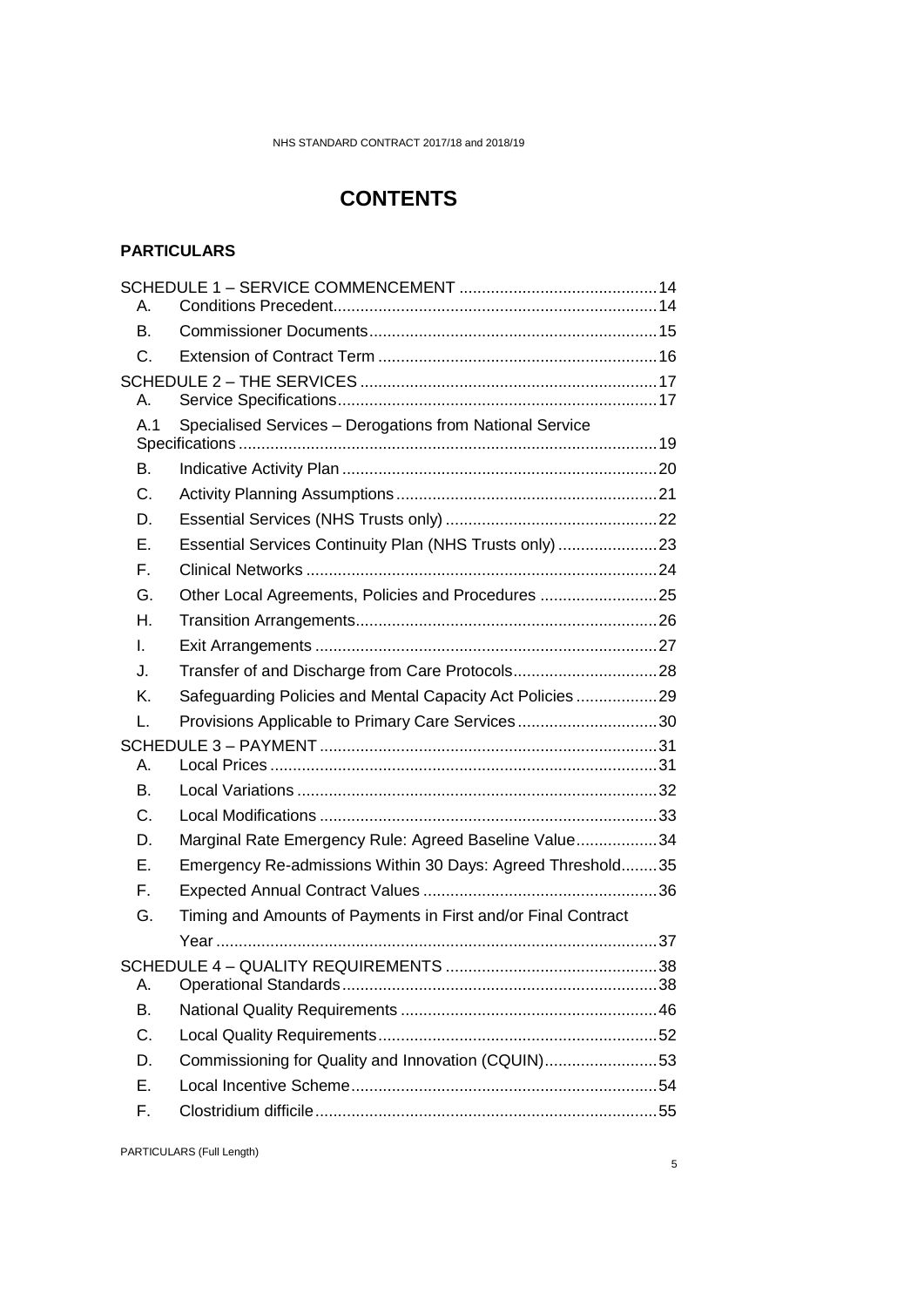| А.                                                             |  |
|----------------------------------------------------------------|--|
| <b>B.1</b><br>Provider's Mandatory Material Sub-Contractors 57 |  |
| Provider's Permitted Material Sub-Contractors58<br>B.2         |  |
| C.                                                             |  |
| SCHEDULE 6 - CONTRACT MANAGEMENT, REPORTING AND<br>А.          |  |
| В.                                                             |  |
| C.                                                             |  |
| D.                                                             |  |
| Е.                                                             |  |
| F.                                                             |  |
|                                                                |  |

 $\overline{\phantom{a}}$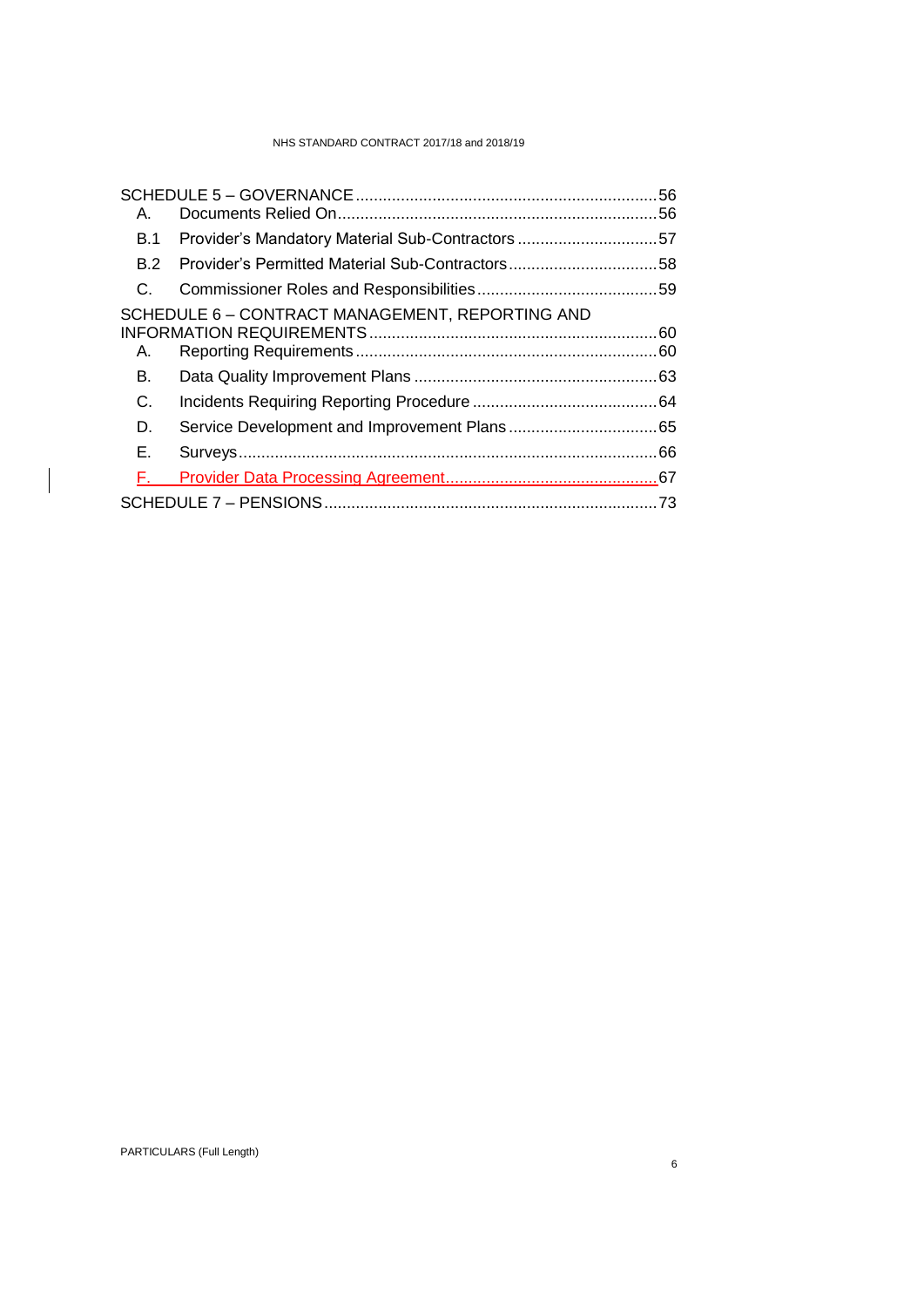#### **SERVICE CONDITIONS**

- SC1 Compliance with the Law and the NHS Constitution
- SC2 Regulatory Requirements
- SC3 Service Standards
- SC4 Co-operation
- SC5 Commissioner Requested Services/Essential Services
- SC6 Choice, Referral and Booking
- SC7 Withholding and/or Discontinuation of Service
- SC8 Unmet Needs, Making Every Contact Count and Self Care
- SC9 Consent
- SC10 Personalised Care Planning and Shared Decision-Making
- SC11 Transfer of and Discharge from Care; Communication with GPs
- SC12 Communicating With and Involving Service Users, Public and Staff
- SC13 Equity of Access, Equality and Non-Discrimination
- SC14 Pastoral, Spiritual and Cultural Care
- SC15 Urgent Access to Mental Health Care
- SC16 Complaints
- SC17 Services Environment and Equipment
- SC18 Sustainable Development
- SC19 Food Standards and Sugar-Sweetened Beverages
- SC20 Service Development and Improvement Plan
- SC21 Antimicrobial Resistance and Healthcare Associated Infections
- SC22 Venous Thromboembolism
- SC23 Service User Health Records
- SC24 NHS Counter-Fraud and Security Management
- SC25 Procedures and Protocols
- SC26 Clinical Networks, National Audit Programmes and Approved Research **Studies**
- SC27 Formulary
- SC28 Information Requirements
- SC29 Managing Activity and Referrals
- SC30 Emergency Preparedness, Resilience and Response
- SC31 Force Majeure: Service-specific provisions
- SC32 Safeguarding, Mental Capacity and Prevent
- SC33 Incidents Requiring Reporting
- SC34 Care of Dying People and Death of a Service User
- SC35 Duty of Candour
- SC36 Payment Terms
- SC37 Local Quality Requirements and Quality Incentive Scheme
- SC38 Commissioning for Quality and Innovation (CQUIN)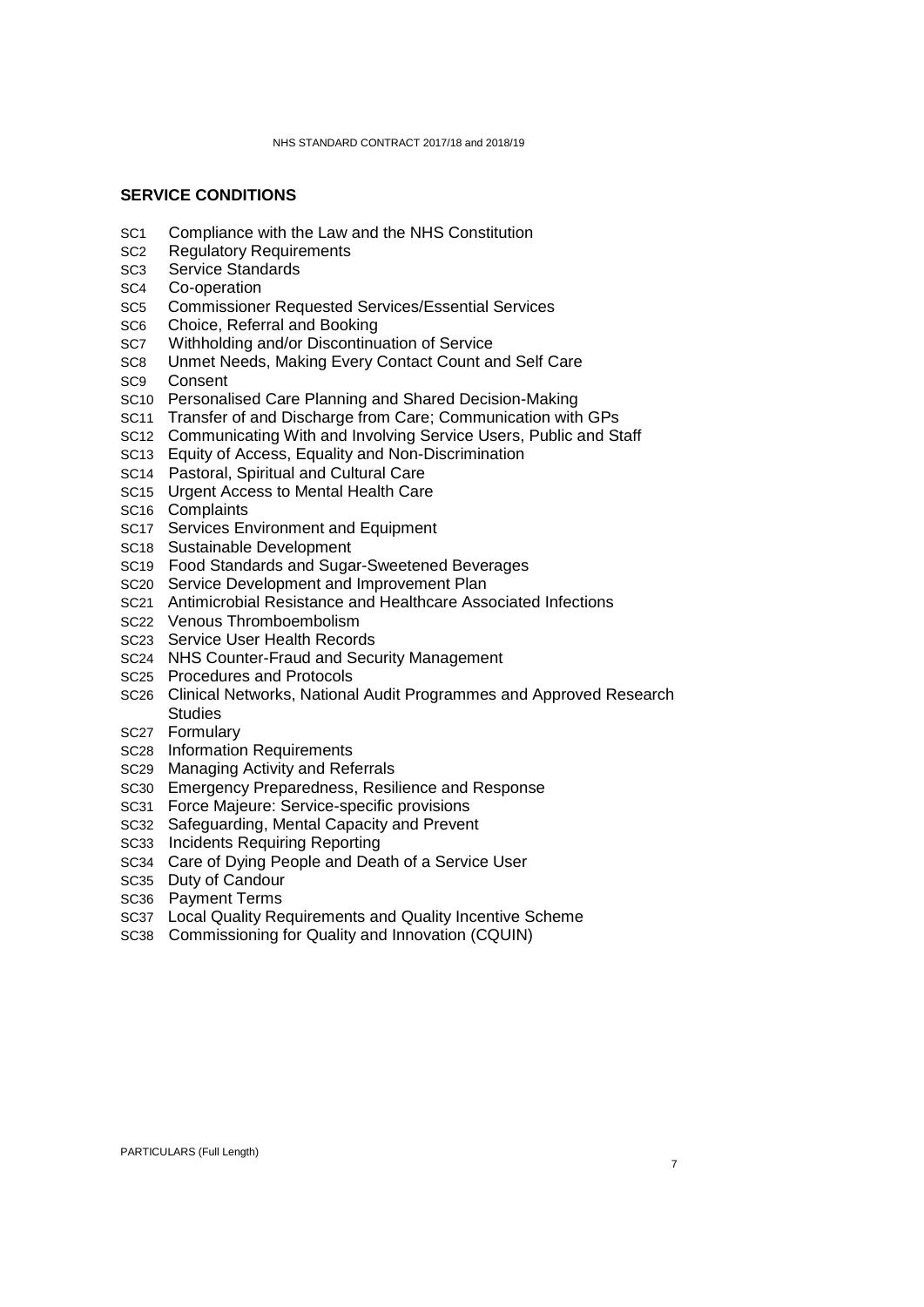#### **GENERAL CONDITIONS**

- GC1 Definitions and Interpretation
- GC2 Effective Date and Duration
- GC3 Service Commencement
- GC4 Transition Period
- GC5 Staff
- GC6 Intentionally Omitted
- GC7 Intentionally Omitted
- GC8 Review
- GC9 Contract Management
- GC10 Co-ordinating Commissioner and Representatives
- GC11 Liability and Indemnity
- GC12 Assignment and Sub-Contracting
- GC13 Variations
- GC14 Dispute Resolution
- GC15 Governance, Transaction Records and Audit
- GC16 Suspension
- GC17 Termination
- GC18 Consequence of Expiry or Termination
- GC19 Provisions Surviving Termination
- GC20 Confidential Information of the Parties
- GC21 Patient Confidentiality, Data Protection, Freedom of Information and **Transparency**
- GC22 Intellectual Property
- GC23 NHS Identity, Marketing and Promotion
- GC24 Change in Control
- GC25 Warranties
- GC26 Prohibited Acts
- GC27 Conflicts of Interest and Transparency on Gifts and Hospitality
- GC28 Force Majeure
- GC29 Third Party Rights
- GC30 Entire Contract
- GC31 Severability
- GC32 Waiver
- GC33 Remedies
- GC34 Exclusion of Partnership
- GC35 Non-Solicitation
- GC36 Notices
- GC37 Costs and Expenses
- GC38 Counterparts
- GC39 Governing Law and Jurisdiction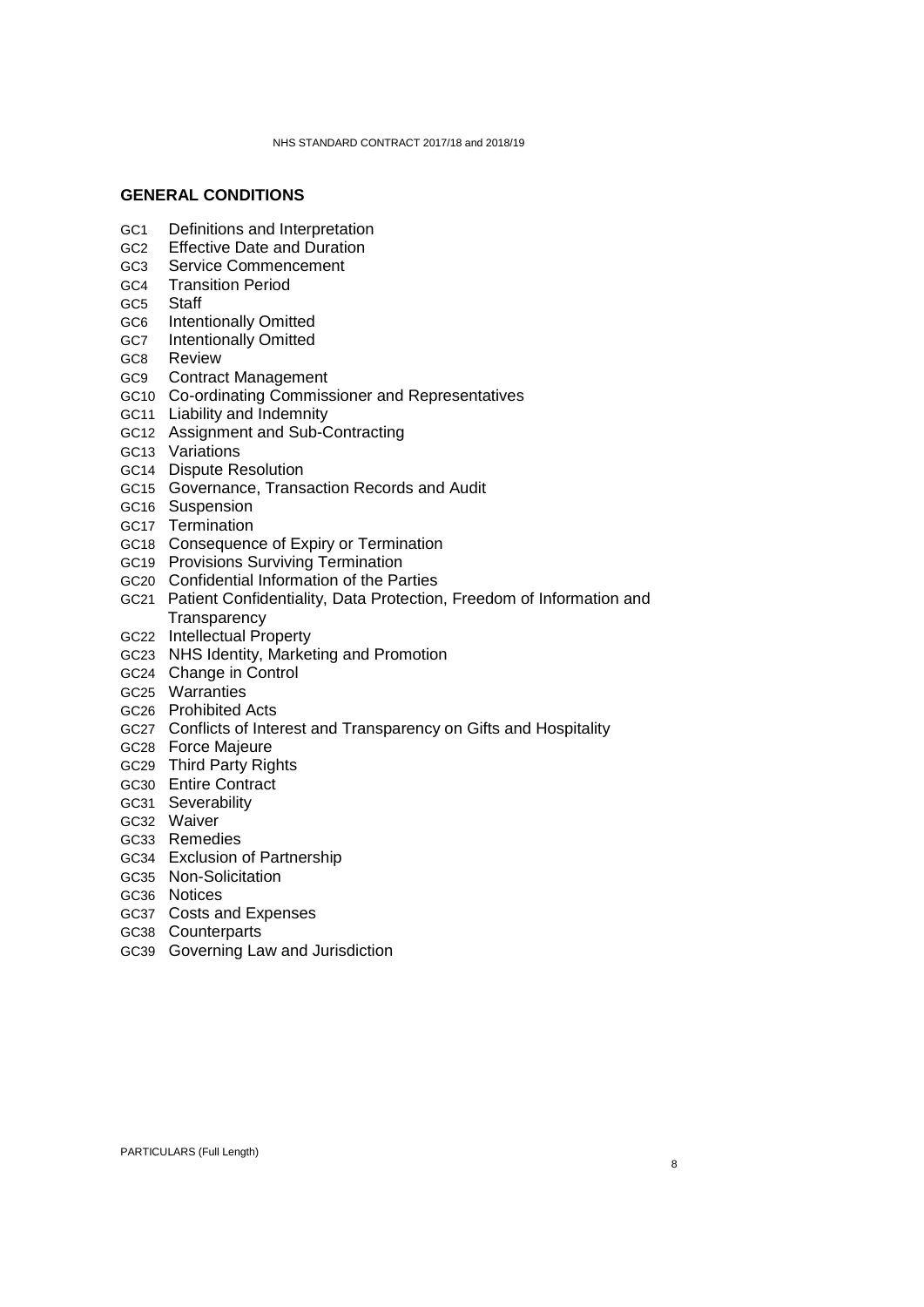#### **CONTRACT**

This Contract records the agreement between the Commissioners and the Provider and comprises

- 1. these **Particulars**;
- 2. the **Service Conditions (Full Length)**;
- 3. the **General Conditions (Full Length)**,

as completed and agreed by the Parties and as varied from time to time in accordance with GC13 (*Variations*).

**IN WITNESS OF WHICH the Parties have signed this Contract on the date(s) shown below**

| <b>SIGNED by</b>                                                                                           | <b>Signature</b> |  |
|------------------------------------------------------------------------------------------------------------|------------------|--|
| <b>[INSERT AUTHORISED SIGNATORY'S</b><br><b>NAME</b> for<br>and on behalf of<br>[INSERT COMMISSIONER NAME] | Title<br>Date    |  |
| [INSERT AS ABOVE FOR EACH COMMISSIONER]                                                                    |                  |  |
| <b>SIGNED by</b>                                                                                           | <b>Signature</b> |  |
| <b>INSERT AUTHORISED</b><br><b>SIGNATORY'S</b><br><b>NAME</b> for                                          | <b>Title</b>     |  |

**Date**

**……………………………………………………….**

PARTICULARS (Full Length)

**and on behalf of**

**[INSERT PROVIDER NAME]**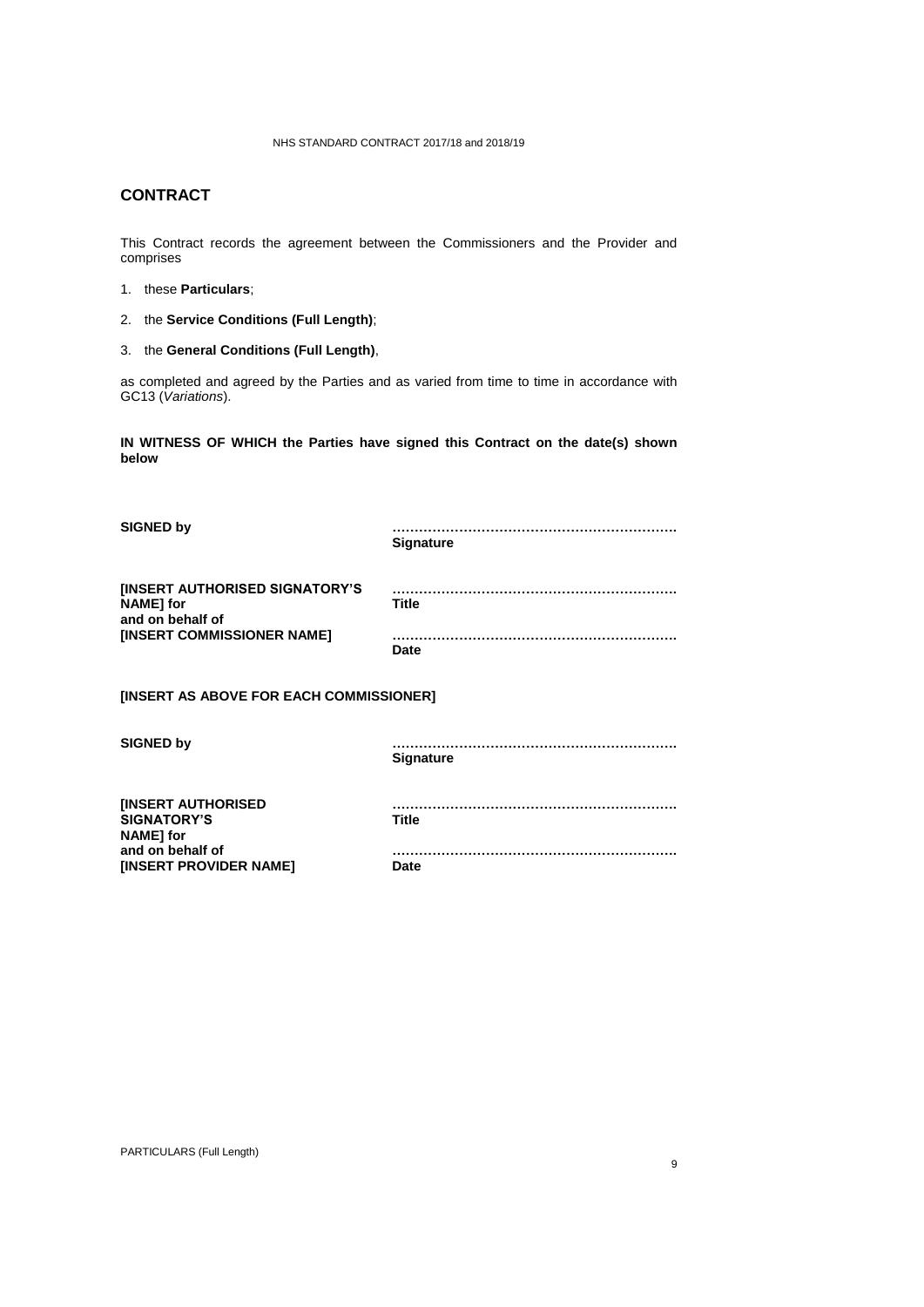| <b>SERVICE COMMENCEMENT</b><br><b>AND CONTRACT TERM</b>              |                                                                                                                                                                                           |  |
|----------------------------------------------------------------------|-------------------------------------------------------------------------------------------------------------------------------------------------------------------------------------------|--|
| <b>Effective Date</b>                                                | [The date of this<br><b>Contract1</b><br><b>Tor</b><br>as<br>specified herel                                                                                                              |  |
| <b>Expected Service Commencement Date</b>                            |                                                                                                                                                                                           |  |
| <b>Longstop Date</b>                                                 |                                                                                                                                                                                           |  |
| <b>Service Commencement Date</b>                                     |                                                                                                                                                                                           |  |
| <b>Contract Term</b>                                                 | [ ] years/months commencing<br>[(or as extended in accordance with<br>Schedule 1C)]                                                                                                       |  |
| <b>Option to extend Contract Term</b>                                | <b>YES/NO</b><br>] months/years<br>By [                                                                                                                                                   |  |
| <b>Commissioner Notice Period (for</b><br>termination under GC 17.2) | [ ] months [Period(s) as<br>agreed/determined locally in respect of<br>the Contract as a whole and/or specific<br>Services - to be specified here]                                        |  |
| <b>Commissioner Earliest Termination Date</b>                        | [ ] months after the Service<br>Commencement Date [Period(s) as<br>agreed/determined locally in respect of<br>the Contract as a whole and/or specific<br>Services - to be specified here] |  |
| Provider Notice Period (for termination<br>under GC17.3)             | [] months [Period(s) as<br>agreed/determined locally in respect of<br>the Contract as a whole and/or specific<br>Services - to be specified here]                                         |  |
| <b>Provider Earliest Termination Date</b>                            | [ ] months after the Service<br>Commencement Date [Period(s) as<br>agreed/determined locally in respect of<br>the Contract as a whole and/or specific<br>Services - to be specified here] |  |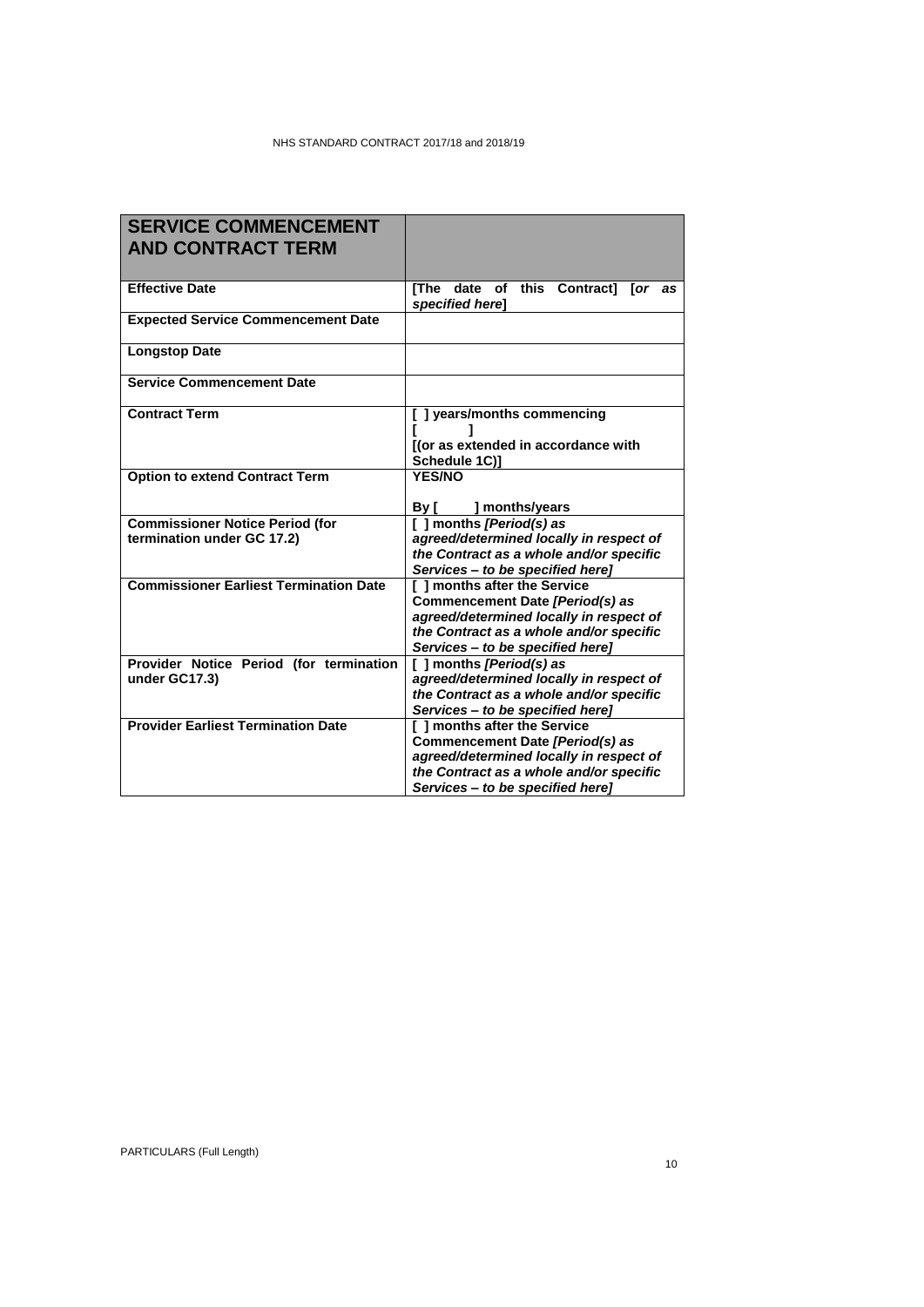| <b>SERVICES</b>                                                               |                                                                 |
|-------------------------------------------------------------------------------|-----------------------------------------------------------------|
| <b>Service Categories</b>                                                     | Indicate all that apply                                         |
| <b>Accident and Emergency (A+E)</b>                                           |                                                                 |
| <b>Acute Services (A)</b>                                                     |                                                                 |
| <b>Ambulance Services (AM)</b>                                                |                                                                 |
| <b>Cancer Services (CR)</b>                                                   |                                                                 |
| <b>Continuing Healthcare Services (CHC)</b>                                   |                                                                 |
| <b>Community Services (CS)</b>                                                |                                                                 |
| Diagnostic, Screening and/or Pathology<br>Services (D)                        |                                                                 |
| <b>End of Life Care Services (ELC)</b>                                        |                                                                 |
| <b>Mental Health and Learning Disability</b><br>Services (MH)                 |                                                                 |
| <b>Mental Health and Learning Disability</b><br><b>Secure Services (MHSS)</b> |                                                                 |
| NHS 111 Services (111)                                                        |                                                                 |
| <b>Patient Transport Services (PT)</b>                                        |                                                                 |
| <b>Radiotherapy Services (R)</b>                                              |                                                                 |
| <b>Urgent Care/Walk-in Centre Services/Minor</b><br>Injuries Unit (U)         |                                                                 |
| <b>Specialised Services and other</b>                                         |                                                                 |
| services directly commissioned by                                             |                                                                 |
| <b>NHS England</b>                                                            |                                                                 |
| Services comprise or include Specialised                                      | <b>YES/NO</b>                                                   |
| Services and/or other services directly                                       |                                                                 |
| commissioned by NHS England                                                   |                                                                 |
| <b>Service Requirements</b>                                                   |                                                                 |
| <b>Indicative Activity Plan</b>                                               | <b>YES/NO</b>                                                   |
| <b>Activity Planning Assumptions</b>                                          | <b>YES/NO</b>                                                   |
| <b>Essential Services (NHS Trusts only)</b>                                   | <b>YES/NO</b>                                                   |
| Services to which 18 Weeks applies                                            | <b>YES/NO</b>                                                   |
| <b>Prior Approval Response Time Standard</b>                                  | ] Operational Days following<br>Within [<br>the date of request |
|                                                                               | Or<br>Not applicable                                            |
| Is the Provider acting as a Data Processor                                    | <b>YES/NO</b>                                                   |
|                                                                               |                                                                 |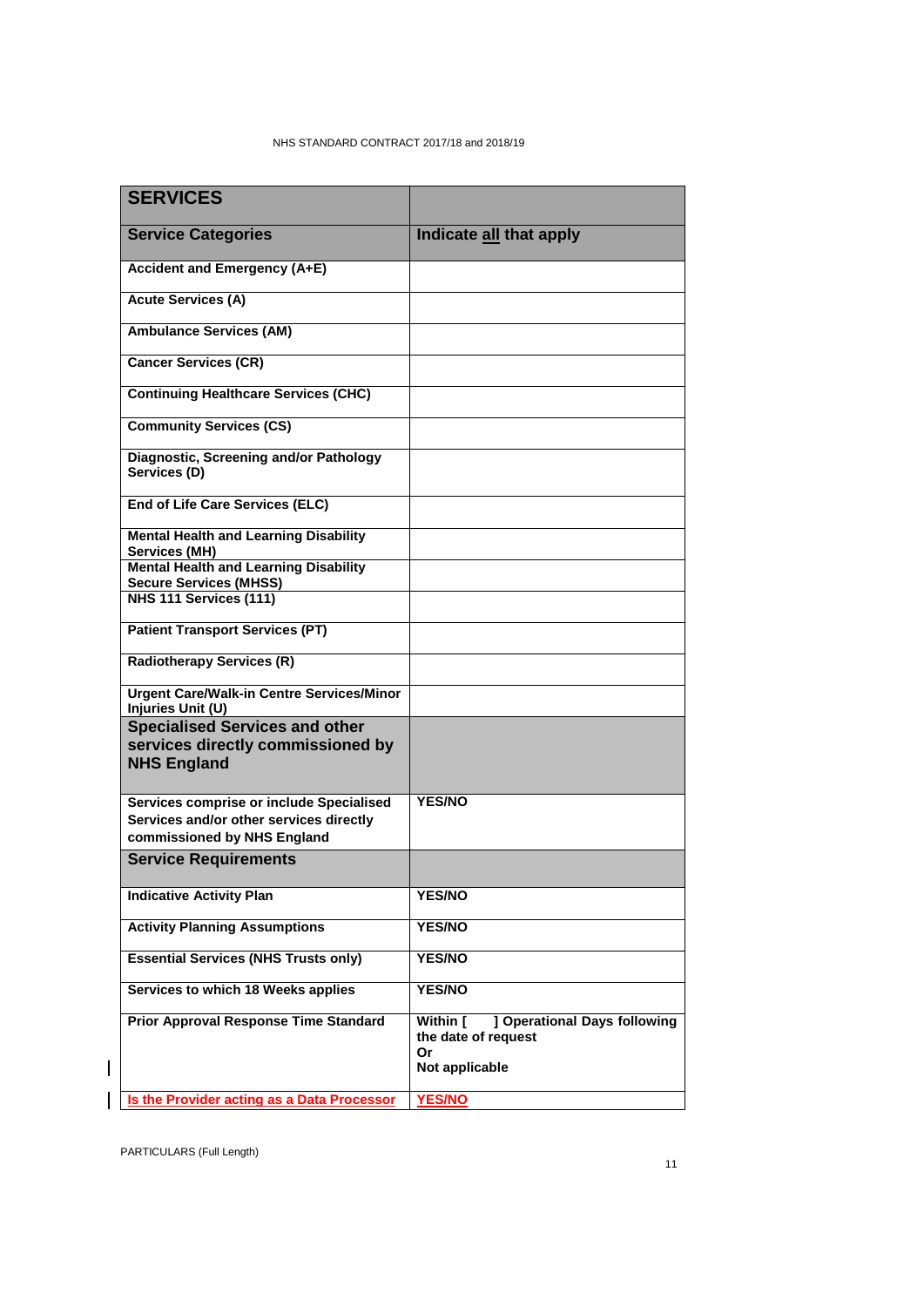| in order to deliver the Services?                                             |                                                |
|-------------------------------------------------------------------------------|------------------------------------------------|
| <b>PAYMENT</b>                                                                |                                                |
| <b>Expected Annual Contract Value Agreed</b>                                  | <b>YES/NO</b>                                  |
| Must data be submitted by SUS for any of   YES/NO<br>the Services?            |                                                |
| <b>QUALITY</b>                                                                |                                                |
| <b>Provider type</b>                                                          | <b>NHS Foundation Trust/NHS Trust</b><br>Other |
| Clostridium difficile Baseline Threshold<br>(Acute Services only)             | [ ] or Nil or Not applicable                   |
| <b>GOVERNANCE AND</b><br><b>REGULATORY</b>                                    |                                                |
| <b>Nominated Mediation Body</b>                                               | 1<br>CEDR/Other - [                            |
| <b>Provider's Nominated Individual</b>                                        | L<br>Email: [<br>1<br>Tel:<br>L                |
| <b>Provider's Information Governance Lead</b>                                 | Email: [<br>1<br>Tel:<br>1                     |
| Provider's Data Protection Officer (if                                        |                                                |
| required by Data Protection Legislation)                                      | Email: $\Gamma$<br>Tel: T<br>1                 |
| <b>Provider's Caldicott Guardian</b>                                          | 1<br>Email: [<br>1<br>Tel:<br>1<br>Г           |
| <b>Provider's Senior Information Risk Owner</b>                               | Г<br>Email: I<br>1<br>Tel:                     |
| Provider's Accountable Emergency Officer                                      | I<br>Email: [<br>Tel:                          |
| <b>Provider's Safeguarding Lead</b>                                           | L<br>Email: [<br>Tel:                          |
| Provider's<br><b>Child</b><br>Sexual Abuse<br>and<br><b>Exploitation Lead</b> | Г<br>Email: [<br>Tel:<br>ſ<br>1                |
| <b>Provider's Mental Capacity and</b><br><b>Deprivation of Liberty Lead</b>   | Г<br>Email: [<br>1<br>Tel:                     |
| <b>Provider's Prevent Lead</b>                                                | Email: [                                       |

PARTICULARS (Full Length)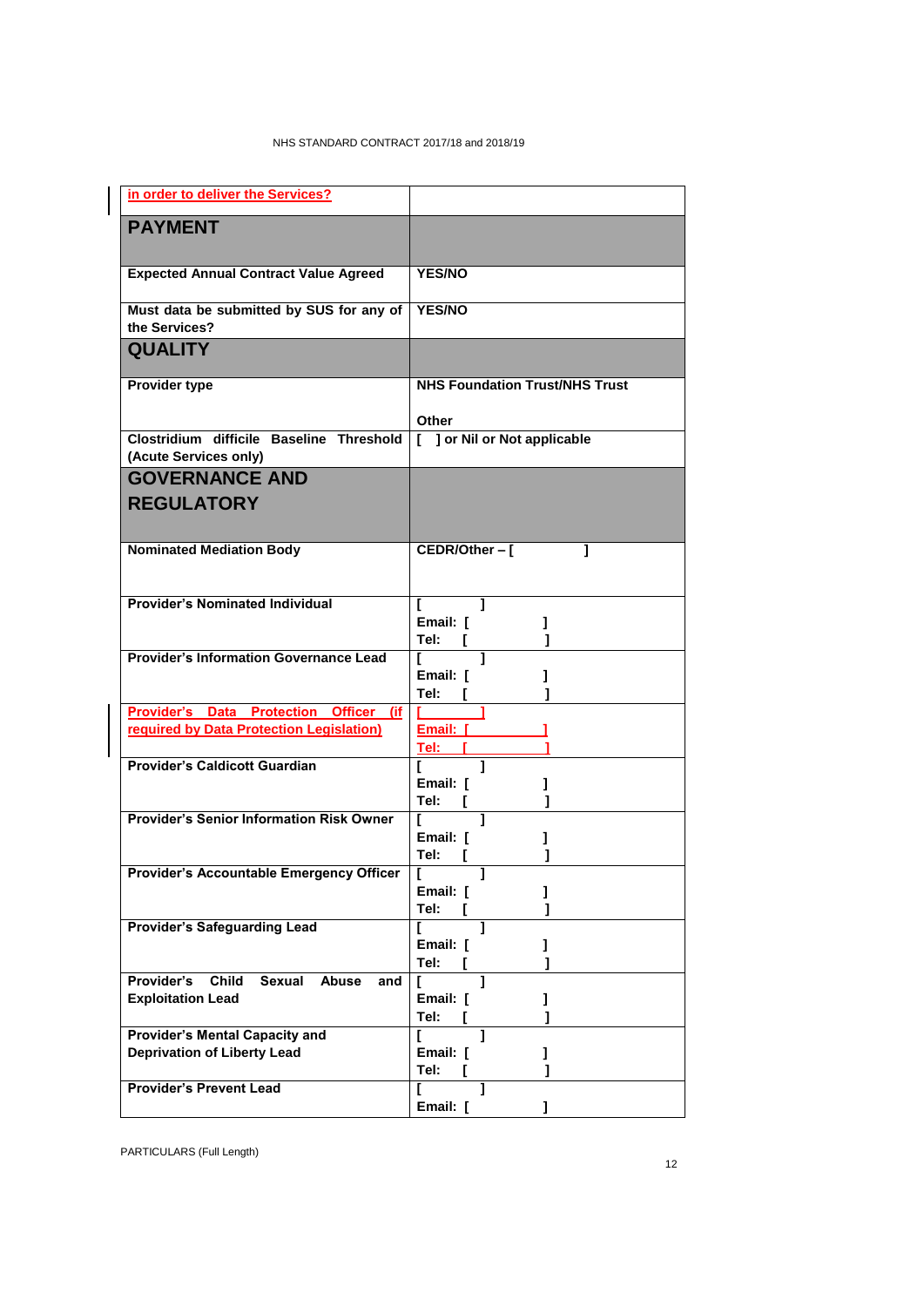|                                                                      | Tel:                                                                                                                                                                                                                                |
|----------------------------------------------------------------------|-------------------------------------------------------------------------------------------------------------------------------------------------------------------------------------------------------------------------------------|
| Provider's Freedom<br><b>To</b><br><b>Speak</b><br>Up<br>Guardian(s) | Г<br>Email: [<br>Tel:                                                                                                                                                                                                               |
| <b>CONTRACT MANAGEMENT</b>                                           |                                                                                                                                                                                                                                     |
| <b>Addresses for service of Notices</b>                              | <b>Co-ordinating Commissioner:</b> [<br>Address: [<br>Email:<br>$\blacksquare$<br>Commissioner: [<br>1<br>Address: [<br>Email: [<br><b>[INSERT AS ABOVE FOR</b><br><b>EACH COMMISSIONER]</b><br>Provider: [<br>Address: [<br>Email: |
| <b>Frequency of Review Meetings</b>                                  | Ad hoc/Monthly/Quarterly/Six Monthly                                                                                                                                                                                                |
| <b>Commissioner Representative(s)</b>                                | Г<br>Address: [<br>Email: [<br>Tel: [                                                                                                                                                                                               |
| <b>Provider Representative</b>                                       | L<br>Address: [<br>Email: [<br>Tel: I                                                                                                                                                                                               |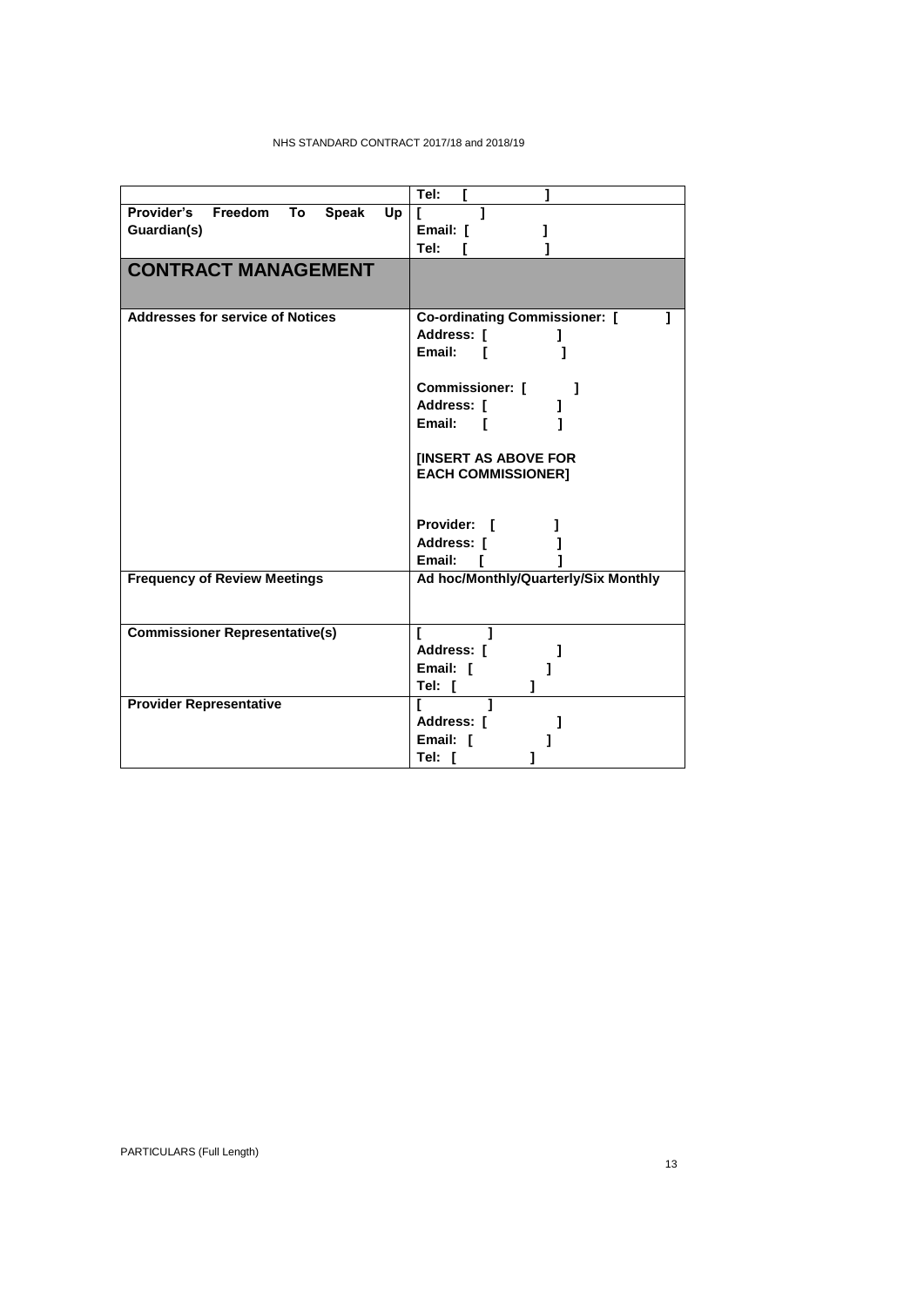# <span id="page-13-0"></span>**SCHEDULE 1 – SERVICE COMMENCEMENT AND CONTRACT TERM**

#### **A. Conditions Precedent**

<span id="page-13-1"></span>The Provider must provide the Co-ordinating Commissioner with the following documents:

| 1. | Evidence of appropriate Indemnity Arrangements                                                                                                                                                       |
|----|------------------------------------------------------------------------------------------------------------------------------------------------------------------------------------------------------|
| 2. | [Evidence of CQC registration in respect of Provider and Material Sub-<br>Contractors (where required)]                                                                                              |
| 3. | [Evidence of Monitor's Licence in respect of Provider and Material Sub-<br>Contractors (where required)]                                                                                             |
| 4. | [Copies of all Mandatory Material Sub-Contracts, signed and dated and in a<br>form approved by the Co-ordinating Commissioner                                                                        |
| 5. | [Copies of the following Permitted Material Sub-Contracts, signed and dated and<br>in a form approved by the Co-ordinating Commissioner][LIST ONLY THOSE<br><b>REQUIRED FOR SERVICE COMMENCEMENT</b> |
| 6. | [A copy of the/each Direction Letter]                                                                                                                                                                |
| 7. | [Insert text locally as required]                                                                                                                                                                    |
|    |                                                                                                                                                                                                      |

The Provider must complete the following actions:

[**Insert text locally as required**]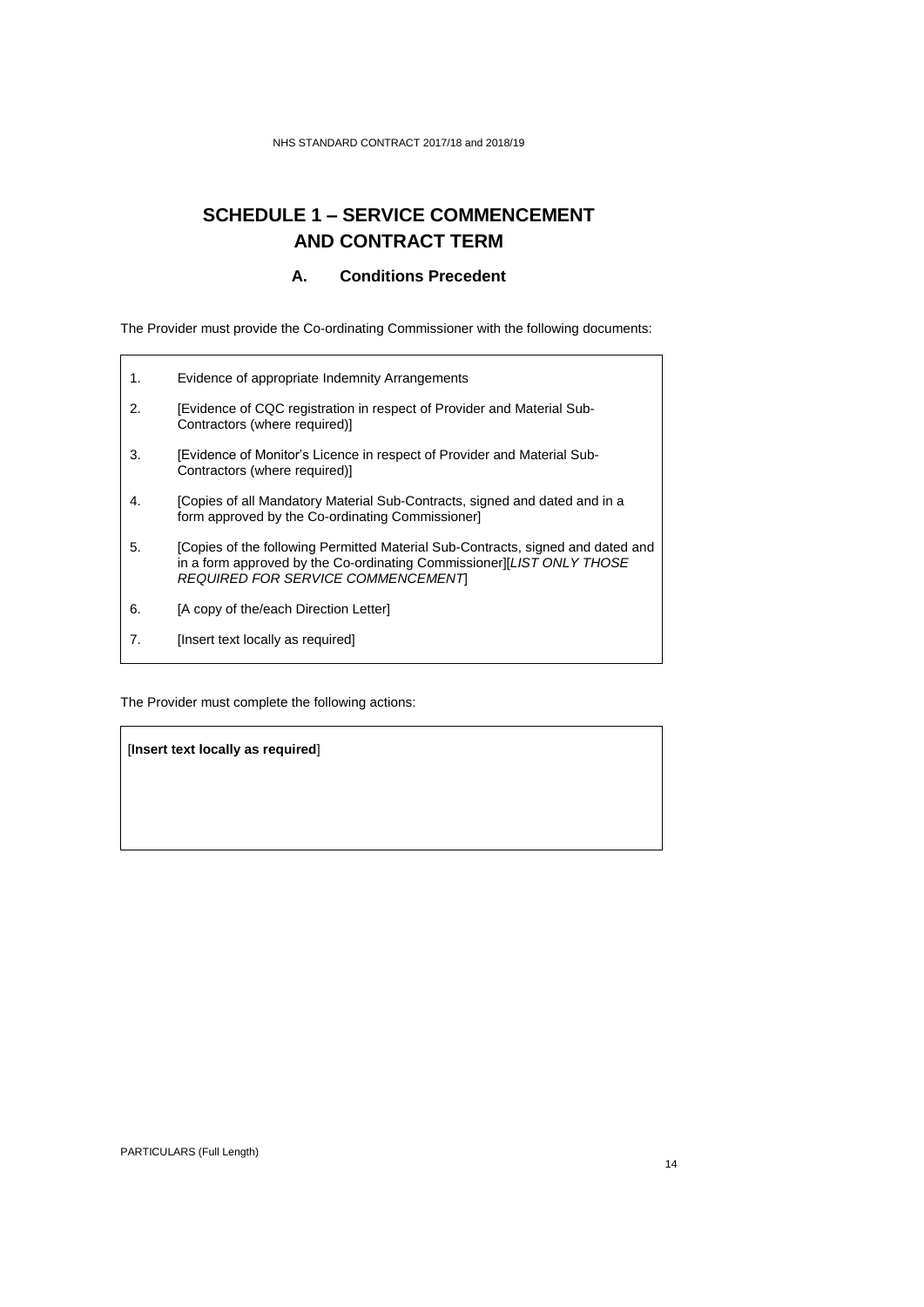#### **SCHEDULE 1 – SERVICE COMMENCEMENT AND CONTRACT TERM**

<span id="page-14-0"></span>

| <b>Date</b>                                           | <b>Document</b> | <b>Description</b> |
|-------------------------------------------------------|-----------------|--------------------|
| Insert text locally or state<br><b>Not Applicable</b> |                 |                    |
|                                                       |                 |                    |
|                                                       |                 |                    |
|                                                       |                 |                    |
|                                                       |                 |                    |
|                                                       |                 |                    |
|                                                       |                 |                    |
|                                                       |                 |                    |

#### **B. Commissioner Documents**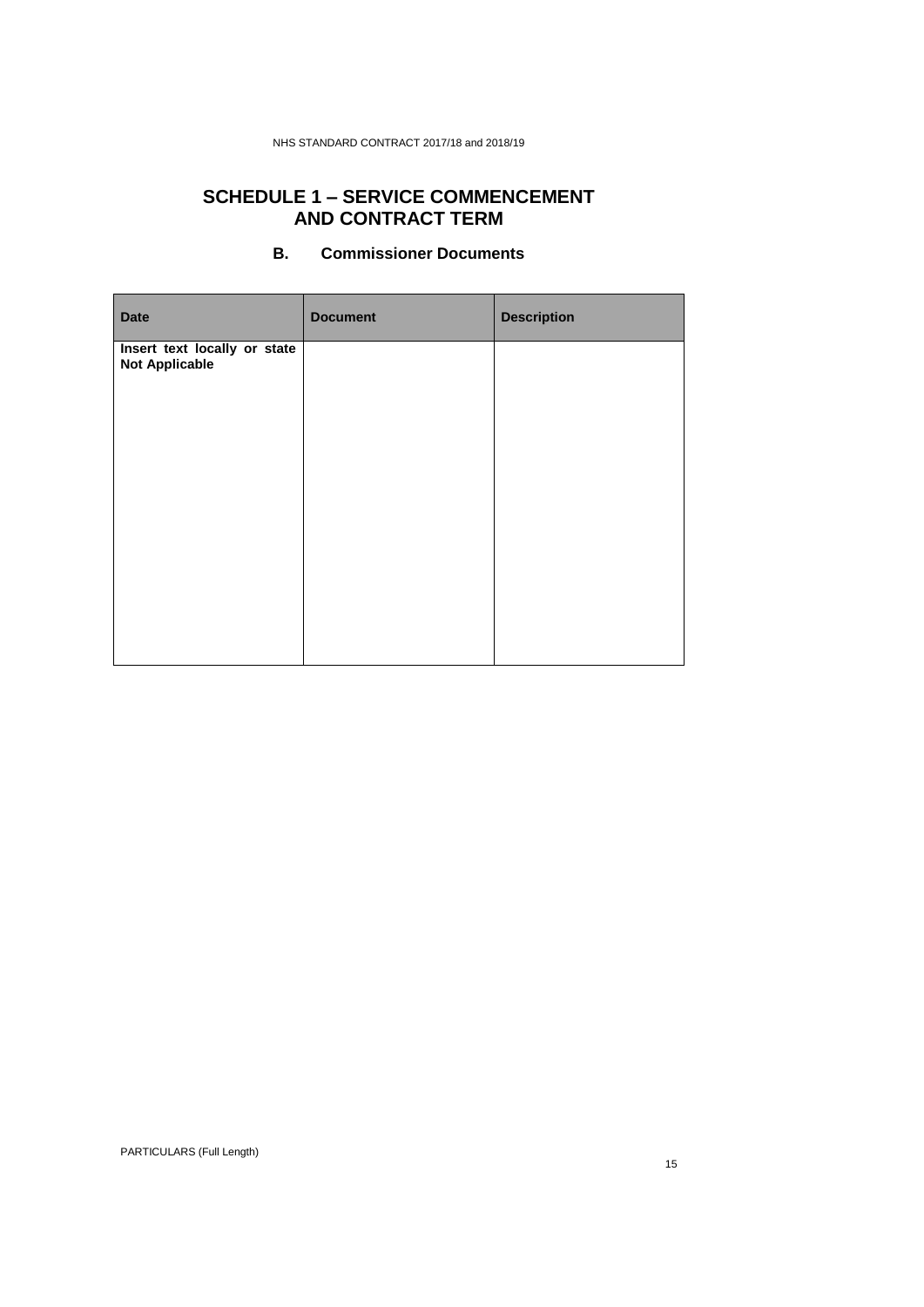#### **SCHEDULE 1 – SERVICE COMMENCEMENT AND CONTRACT TERM**

#### **C. Extension of Contract Term**

<span id="page-15-0"></span>*To be included only in accordance with NHS Standard Contract Technical Guidance.*

- 1. As advertised to all prospective providers before the award of this Contract, the Commissioners may opt to extend the Contract Term by [ ] months/year(s).
- 2. If the Commissioners wish to exercise the option to extend the Contract Term, the Coordinating Commissioner must give written notice to that effect to the Provider no later than [ ] months before the original Expiry Date.
- 3. The option to extend the Contract Term may be exercised:
	- 3.1 only once, and only on or before the date referred to in paragraph 2 above;
	- 3.2 only by all Commissioners; and
	- 3.3 only in respect of all Services
- 4. If the Co-ordinating Commissioner gives notice to extend the Contract Term in accordance with paragraph 2 above, the Contract Term will be extended by the period specified in that notice and the Expiry Date will be deemed to be the date of expiry of that period.

**Or**

#### **NOT USED**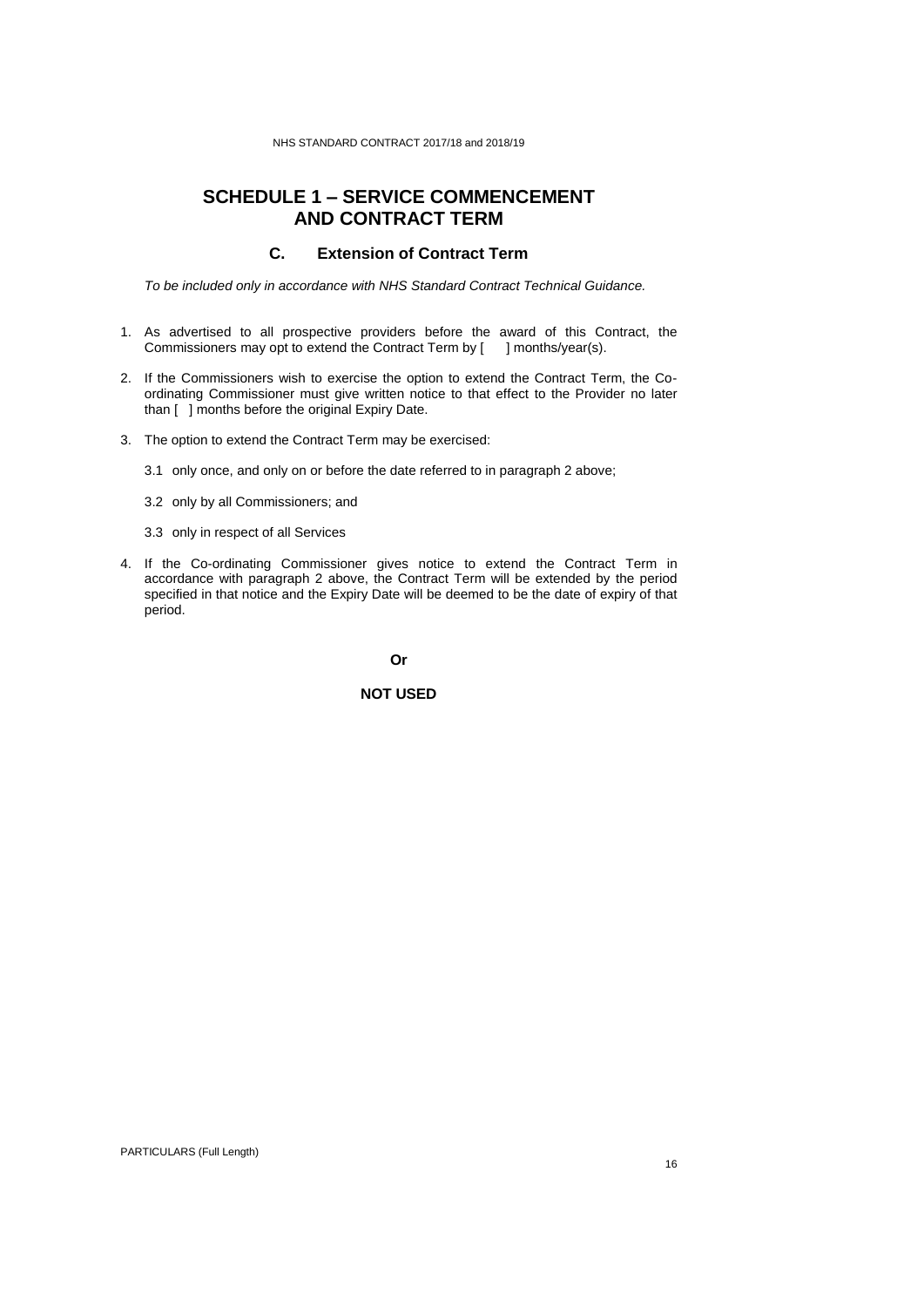### **SCHEDULE 2 – THE SERVICES**

#### **A. Service Specifications**

<span id="page-16-1"></span><span id="page-16-0"></span>*This is a non-mandatory model template for local population. Commissioners may retain the structure below, or may determine their own in accordance with the NHS Standard Contract Technical Guidance.*

| <b>Service Specification</b> |  |
|------------------------------|--|
| No.                          |  |
| <b>Service</b>               |  |
| <b>Commissioner Lead</b>     |  |
| <b>Provider Lead</b>         |  |
| <b>Period</b>                |  |
| <b>Date of Review</b>        |  |

| $\mathbf 1$ . | <b>Population Needs</b>                                |                                                                                               |  |
|---------------|--------------------------------------------------------|-----------------------------------------------------------------------------------------------|--|
| 1.1           | National/local context and evidence base               |                                                                                               |  |
| 2.            | <b>Outcomes</b>                                        |                                                                                               |  |
| 2.1           | <b>NHS Outcomes Framework Domains &amp; Indicators</b> |                                                                                               |  |
|               | Domain 1                                               | Preventing people from dying prematurely                                                      |  |
|               | Domain 2                                               | Enhancing quality of life for people with long-term<br>conditions                             |  |
|               | Domain 3                                               | Helping people to recover from episodes of ill-health or<br>following injury                  |  |
|               | Domain 4                                               | Ensuring people have a positive experience of care                                            |  |
|               | Domain 5                                               | Treating and caring for people in safe environment and<br>protecting them from avoidable harm |  |
| 2.2           | <b>Local defined outcomes</b>                          |                                                                                               |  |
| 3.            | <b>Scope</b>                                           |                                                                                               |  |
| 3.1           | Aims and objectives of service                         |                                                                                               |  |
| 3.2           | Service description/care pathway                       |                                                                                               |  |
| 3.3           | <b>Population covered</b>                              |                                                                                               |  |
| 3.4           | Any acceptance and exclusion criteria and thresholds   |                                                                                               |  |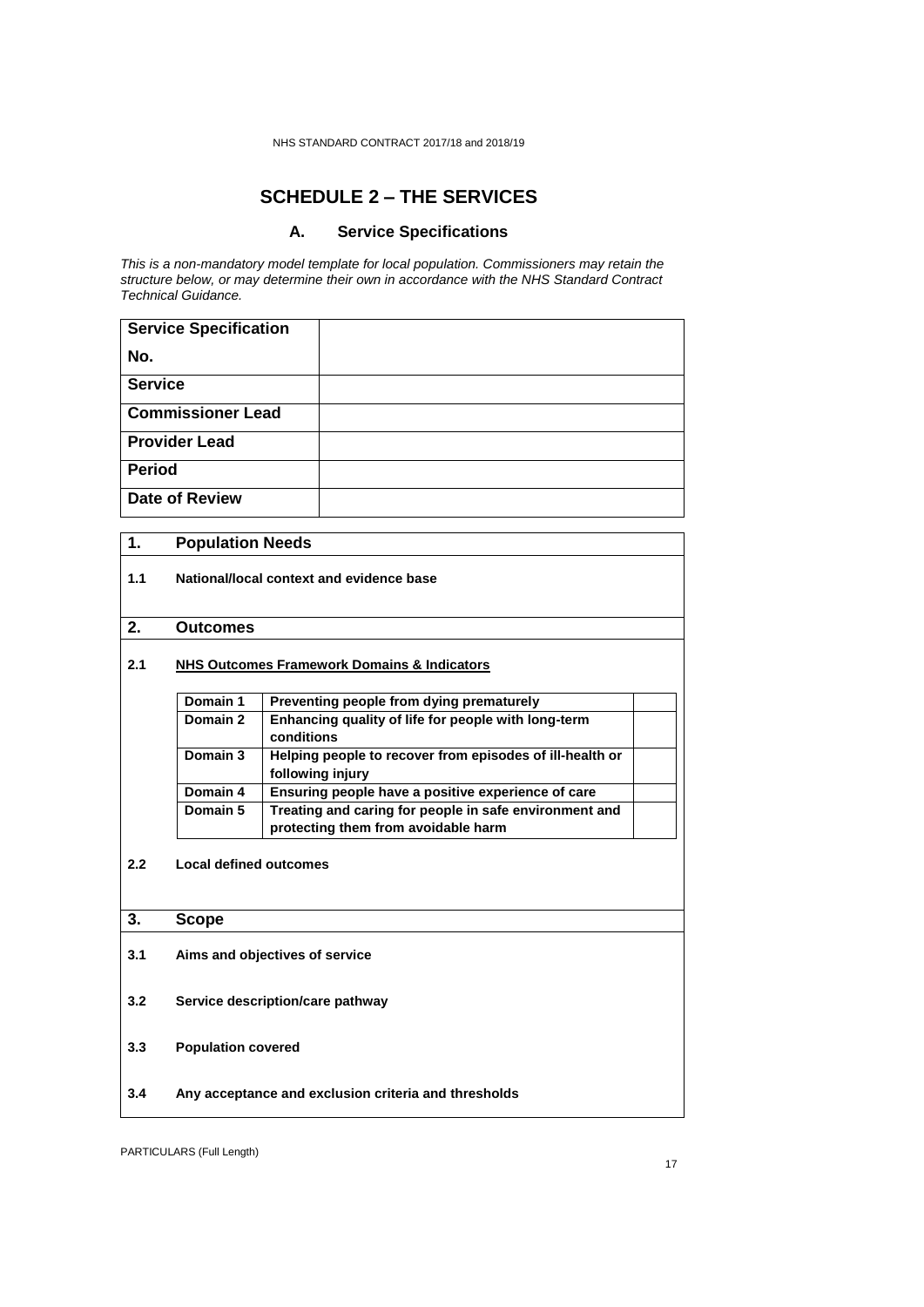| 3.5                                     | Interdependence with other services/providers                                                     |  |
|-----------------------------------------|---------------------------------------------------------------------------------------------------|--|
| 4.                                      | <b>Applicable Service Standards</b>                                                               |  |
| 4.1                                     | Applicable national standards (eg NICE)                                                           |  |
| 4.2                                     | Applicable standards set out in Guidance and/or issued by a competent body<br>(eg Royal Colleges) |  |
| 4.3                                     | Applicable local standards                                                                        |  |
| 5.                                      | Applicable quality requirements and CQUIN goals                                                   |  |
| 5.1                                     | <b>Applicable Quality Requirements (See Schedule 4A-C)</b>                                        |  |
| 5.2                                     | Applicable CQUIN goals (See Schedule 4D)                                                          |  |
| 6.                                      | <b>Location of Provider Premises</b>                                                              |  |
| The Provider's Premises are located at: |                                                                                                   |  |
| 7.                                      | <b>Individual Service User Placement</b>                                                          |  |
|                                         |                                                                                                   |  |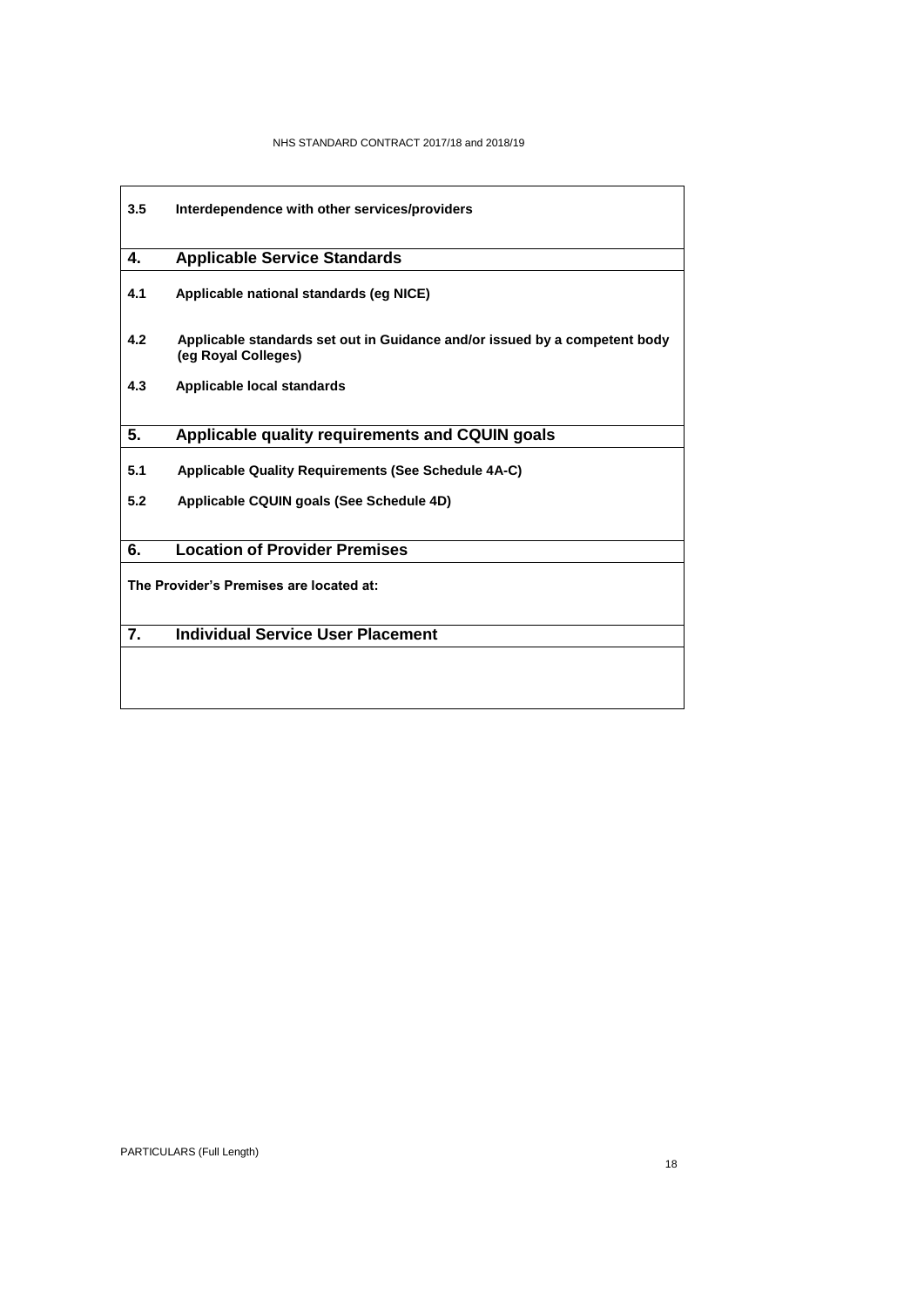### **SCHEDULE 2 – THE SERVICES**

#### <span id="page-18-0"></span>**A.1 Specialised Services – Derogations from National Service Specifications**

**Insert text locally or state Not Applicable**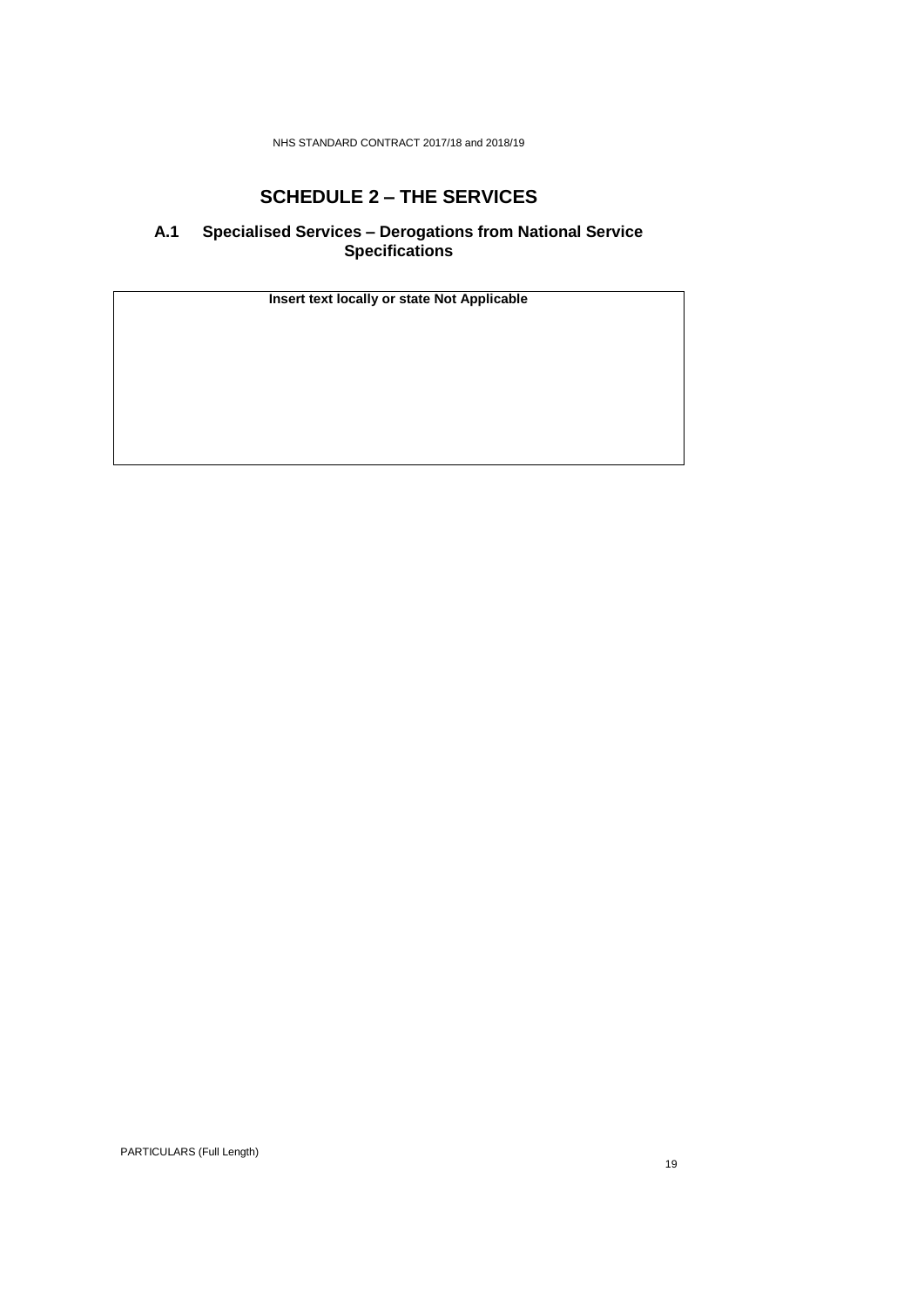### **SCHEDULE 2 – THE SERVICES**

#### **B. Indicative Activity Plan**

<span id="page-19-0"></span>**Insert text locally in respect of one or more Contract Years, or state Not Applicable**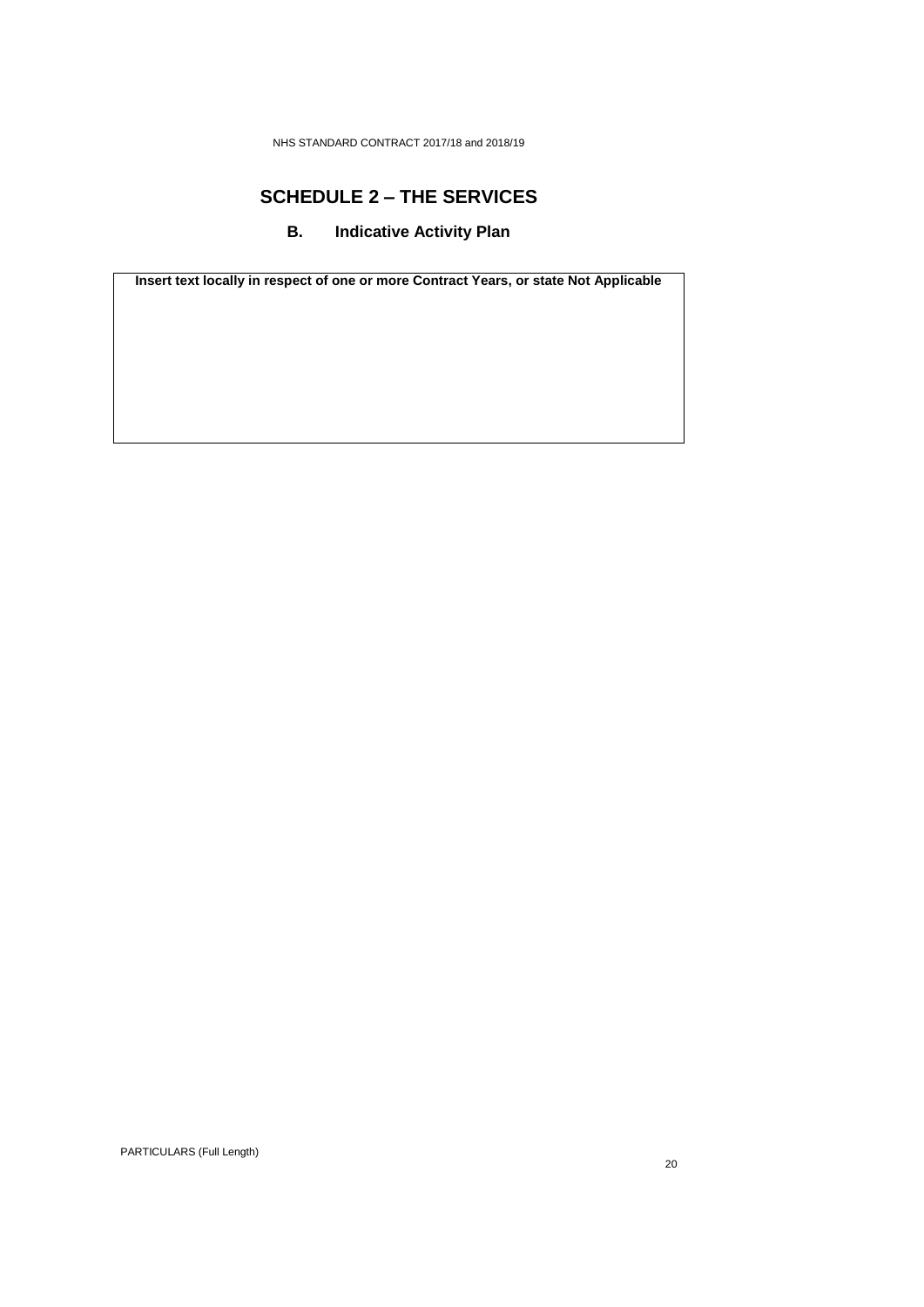### **SCHEDULE 2 – THE SERVICES**

### **C. Activity Planning Assumptions**

<span id="page-20-0"></span>**Insert text locally in respect of one or more Contract Years, or state Not Applicable**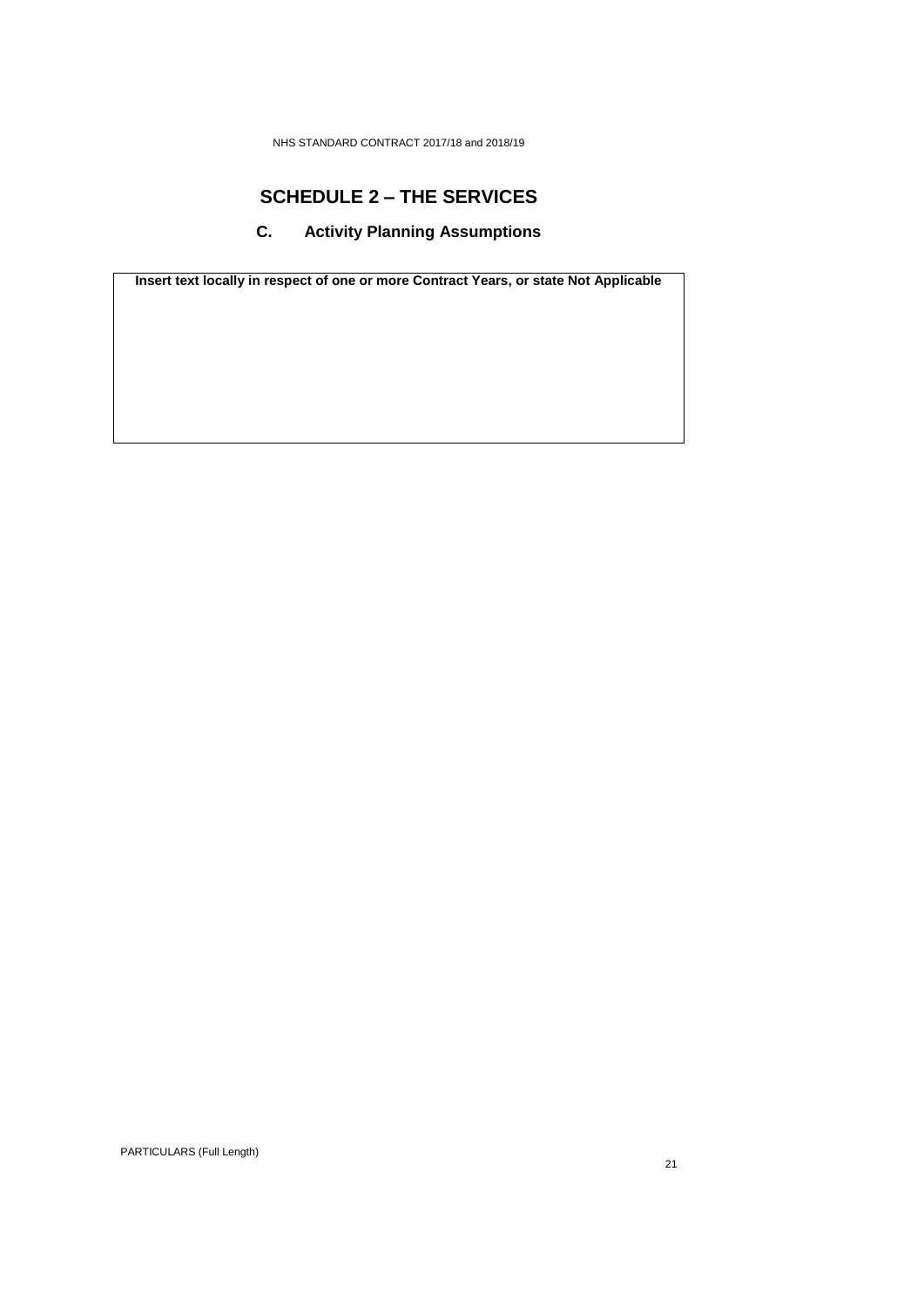### **SCHEDULE 2 – THE SERVICES**

<span id="page-21-0"></span>**D. Essential Services (NHS Trusts only)**

**Insert text locally or state Not Applicable**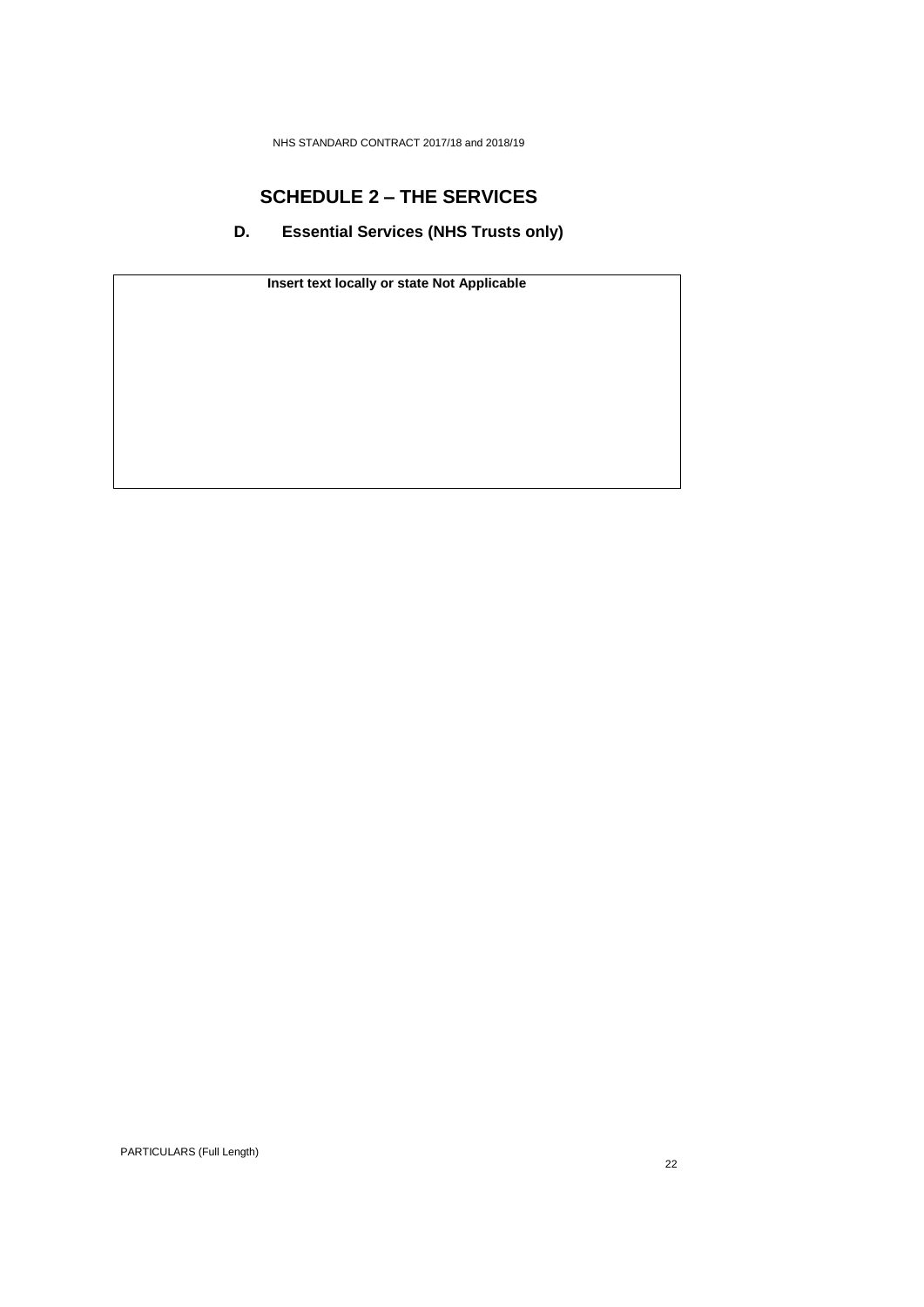# **SCHEDULE 2 – THE SERVICES**

### <span id="page-22-0"></span>**E. Essential Services Continuity Plan (NHS Trusts only)**

**Insert text locally or state Not Applicable**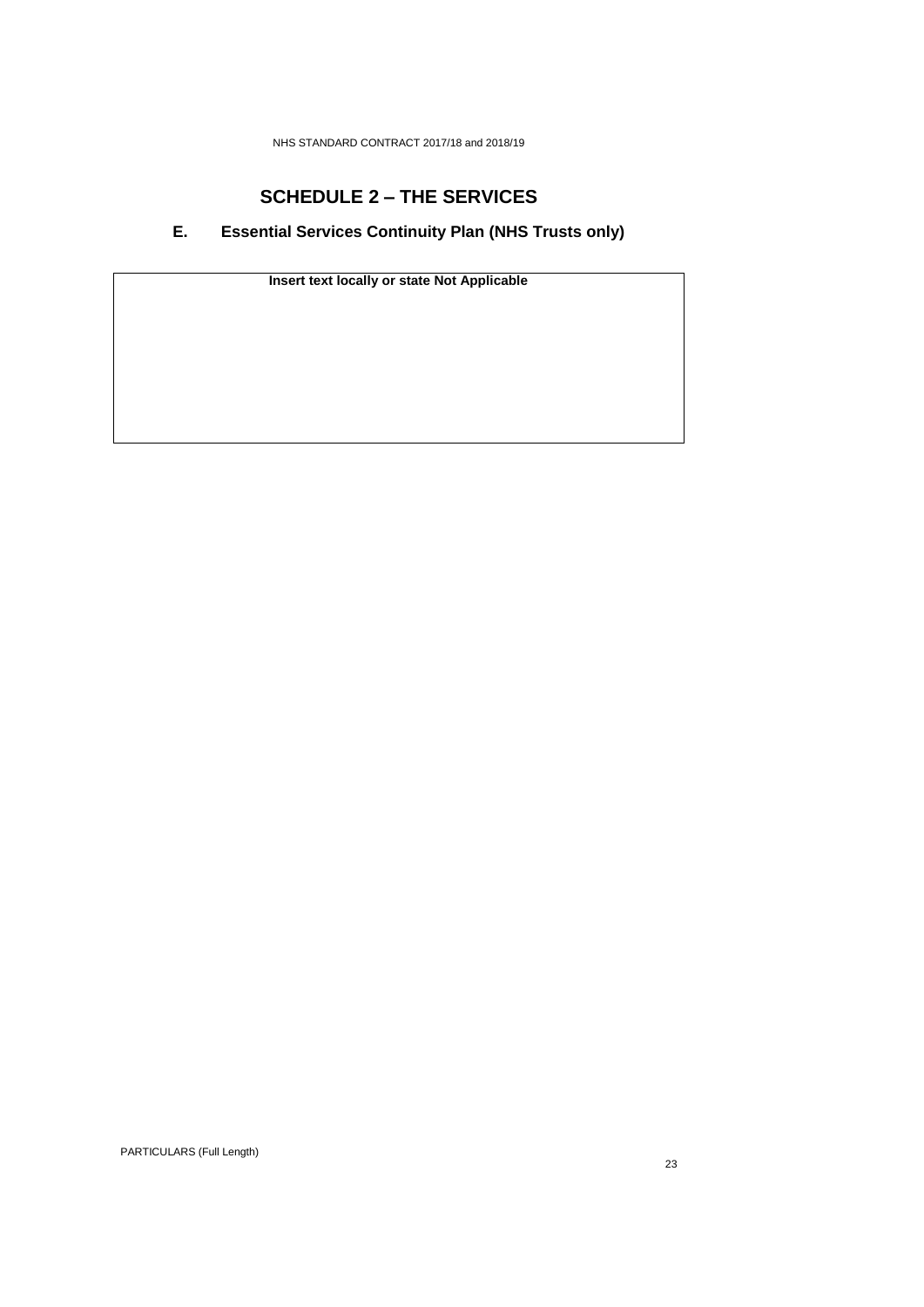### **SCHEDULE 2 – THE SERVICES**

### **F. Clinical Networks**

<span id="page-23-0"></span>**Insert text locally or state Not Applicable**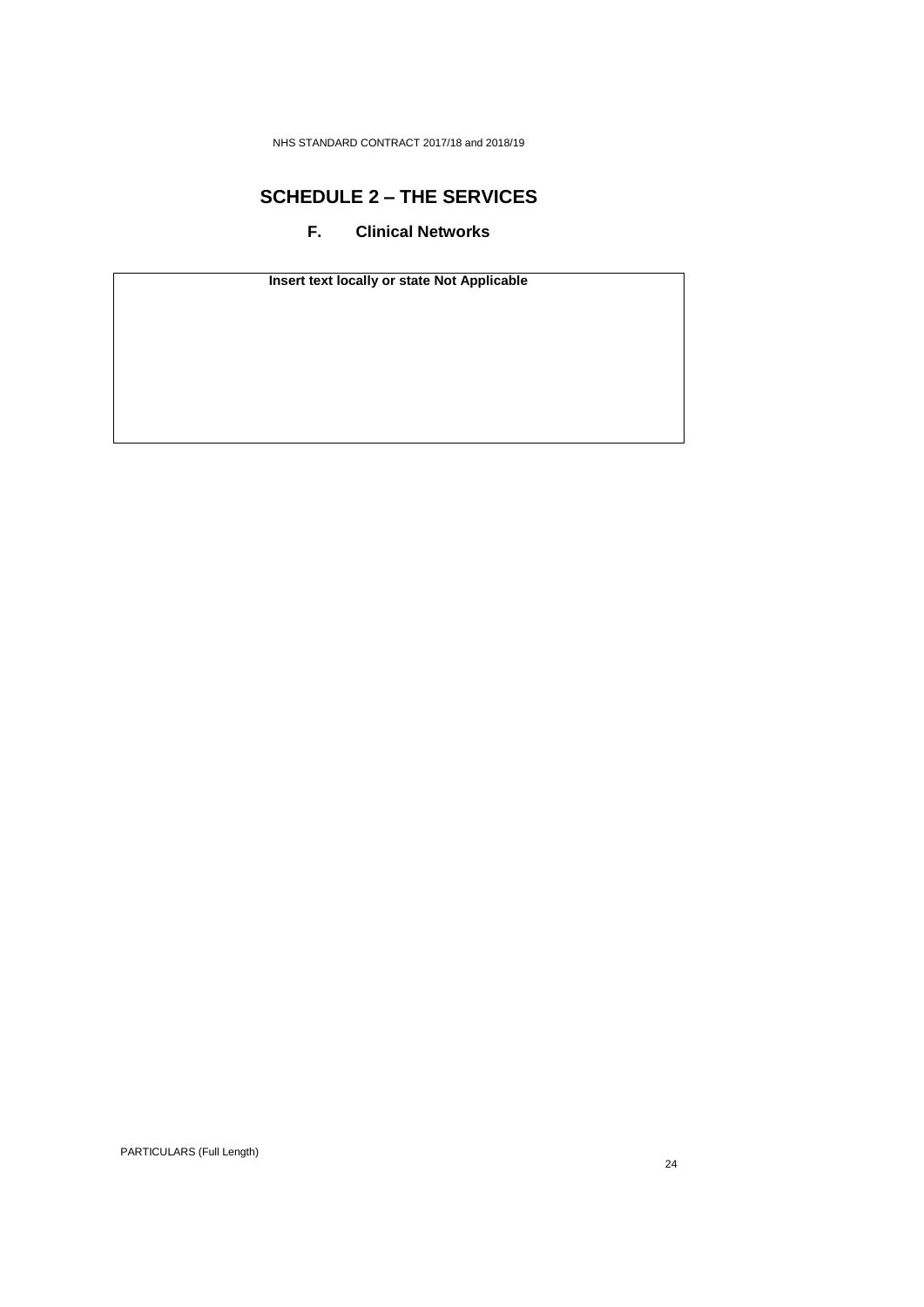### **SCHEDULE 2 – THE SERVICES**

#### **G. Other Local Agreements, Policies and Procedures**

<span id="page-24-0"></span>

| Insert details/web links as required* or state Not Applicable |  |  |
|---------------------------------------------------------------|--|--|
|                                                               |  |  |
|                                                               |  |  |
|                                                               |  |  |
|                                                               |  |  |
|                                                               |  |  |
|                                                               |  |  |

**\* ie details of and/or web links to local agreement, policy or procedure as at date of Contract. Subsequent changes to those agreements, policies or procedures, or the incorporation of new ones, must be agreed between the Parties.**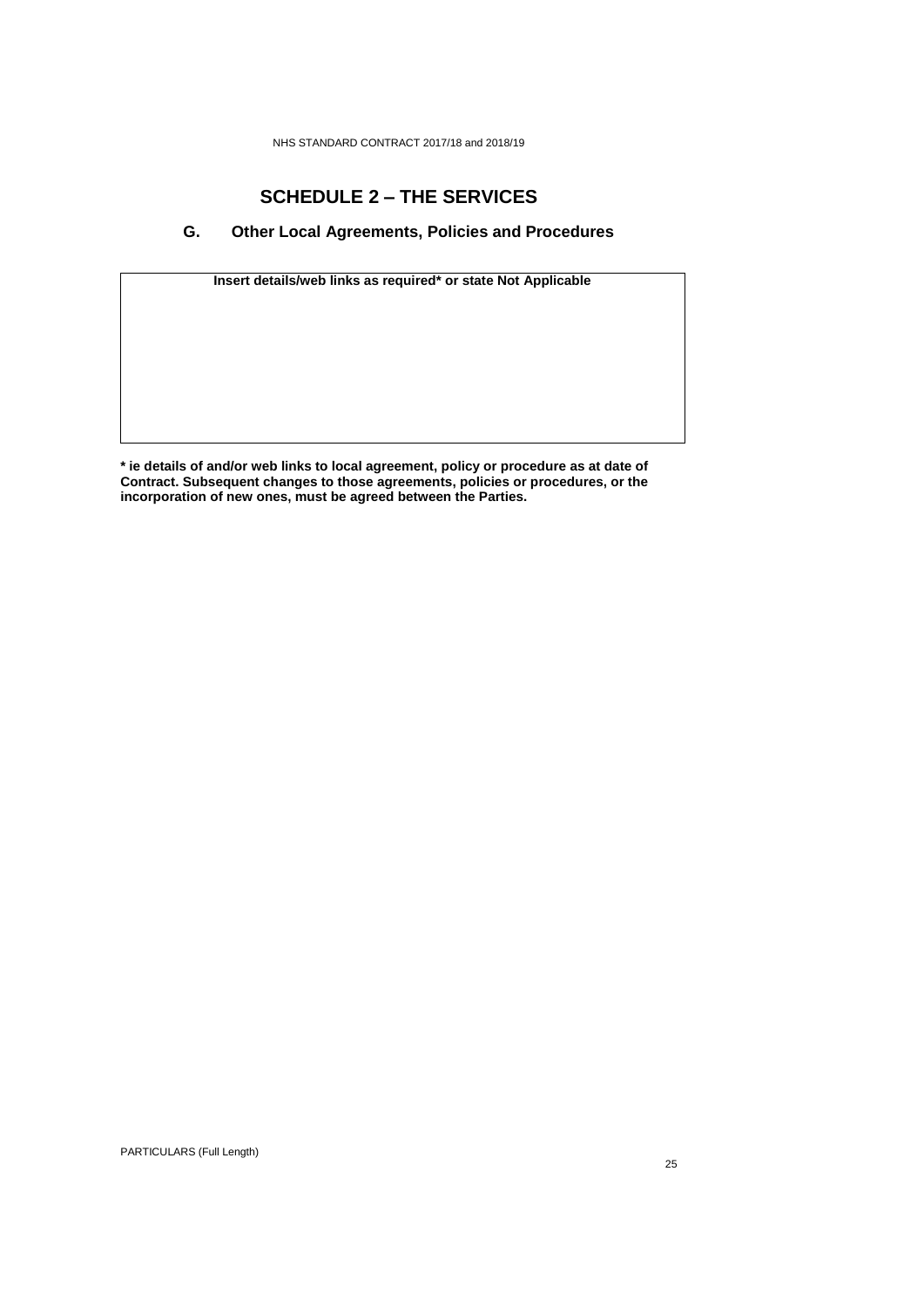### <span id="page-25-0"></span>**SCHEDULE 2 – THE SERVICES**

**H. Transition Arrangements**

**Insert text locally or state Not Applicable**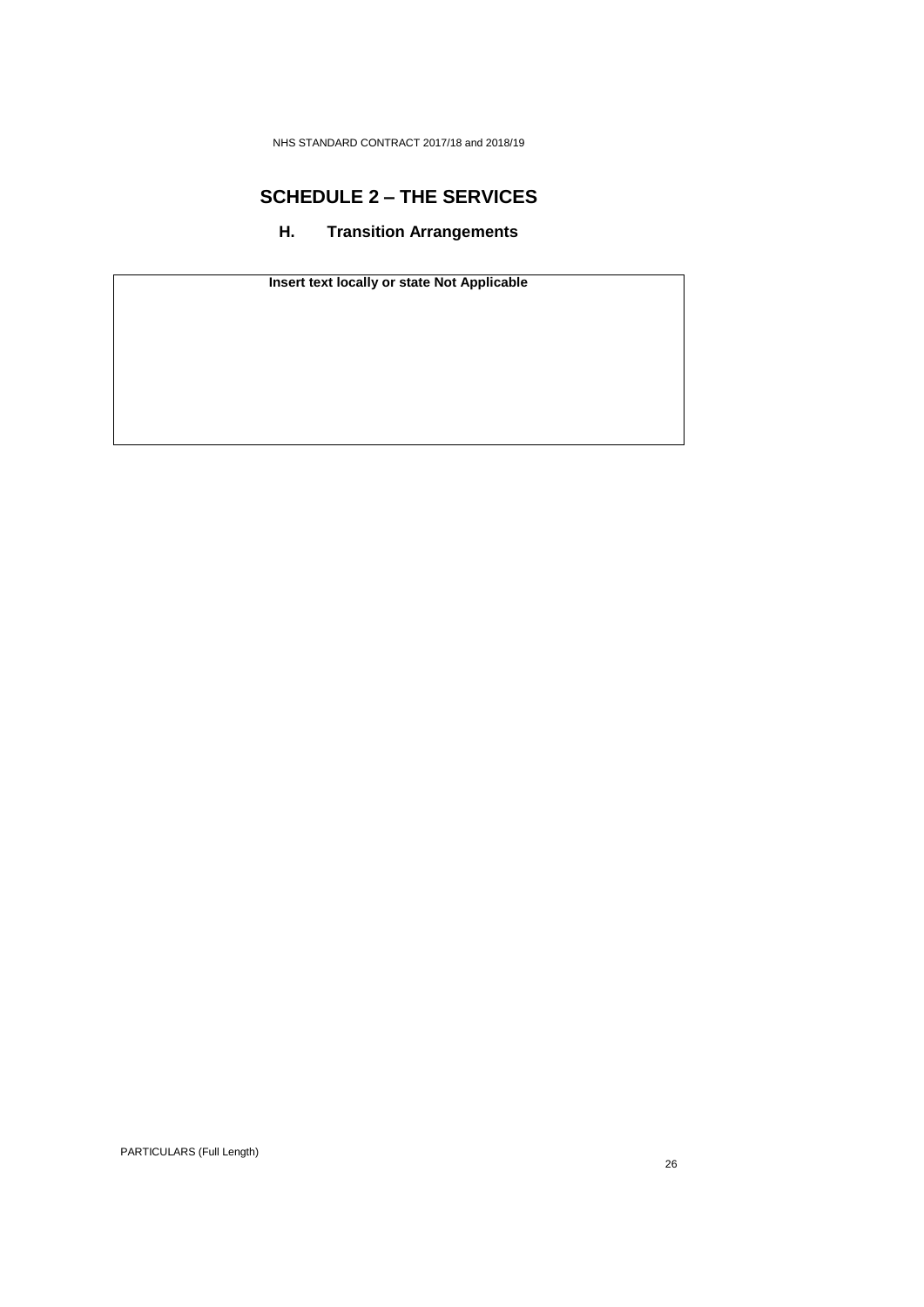### <span id="page-26-0"></span>**SCHEDULE 2 – THE SERVICES**

### **I. Exit Arrangements**

**Insert text locally or state Not Applicable**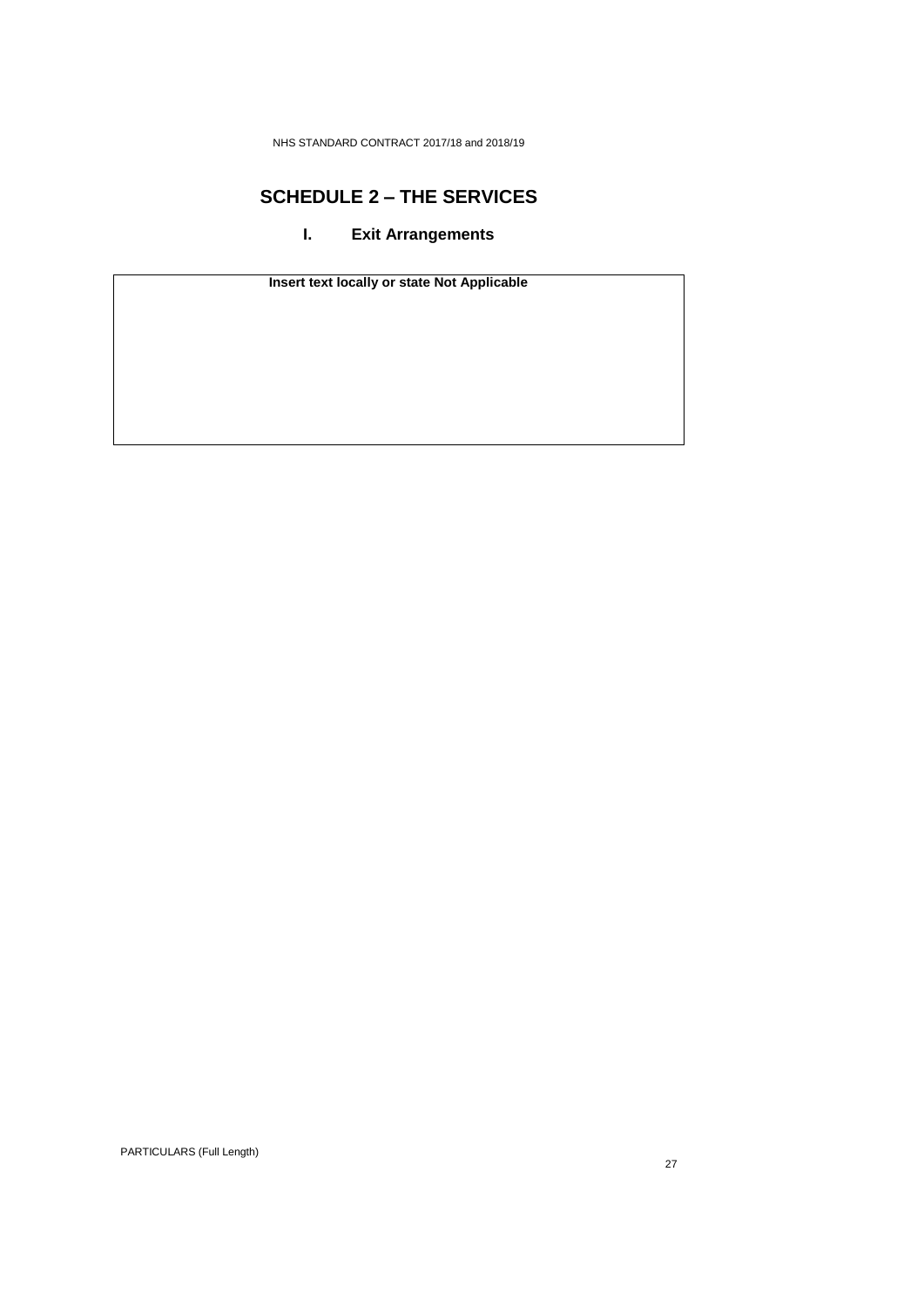# **SCHEDULE 2 – THE SERVICES**

### **J. Transfer of and Discharge from Care Protocols**

<span id="page-27-0"></span>**Insert text locally**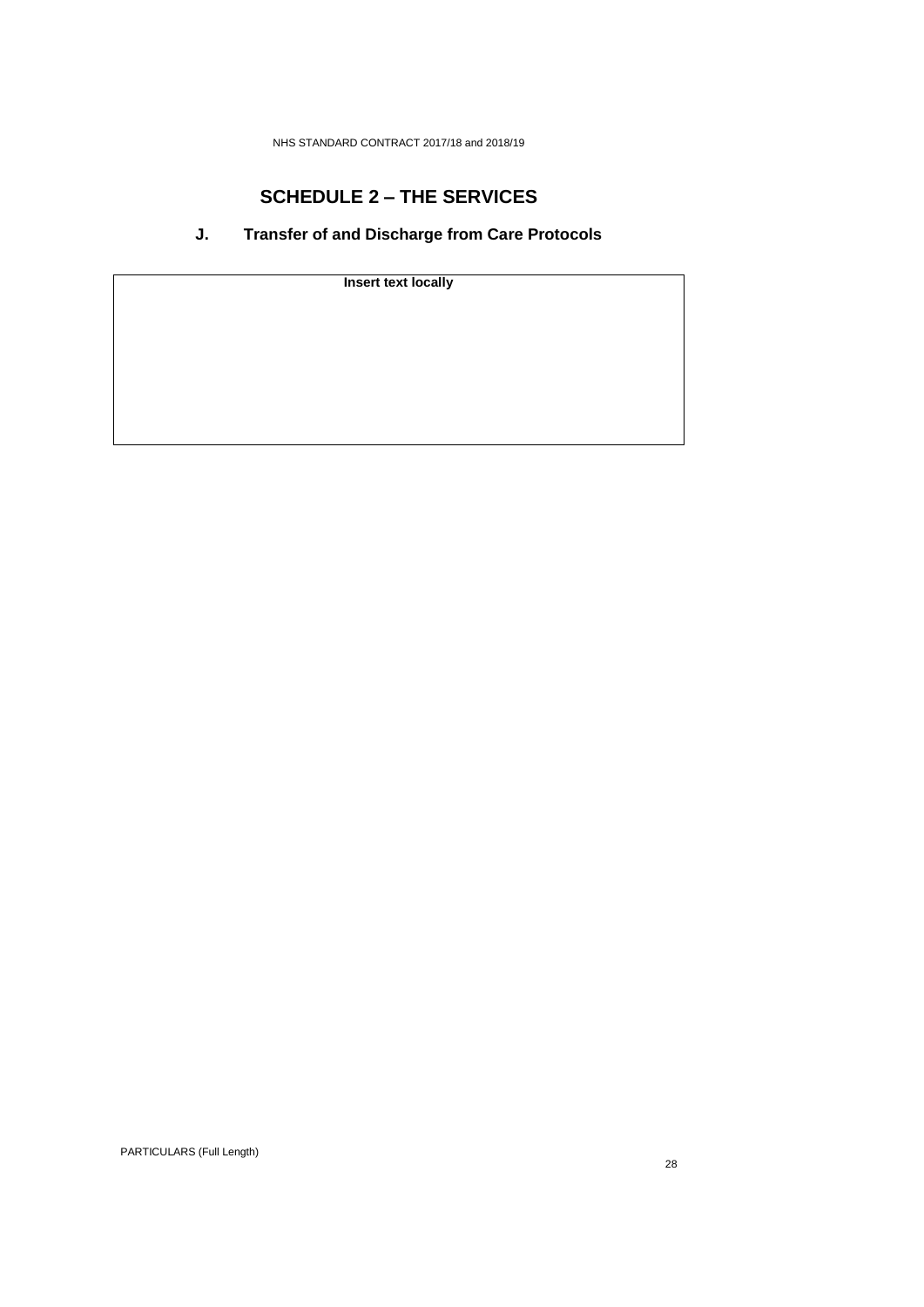# **SCHEDULE 2 – THE SERVICES**

### **K. Safeguarding Policies and Mental Capacity Act Policies**

<span id="page-28-0"></span>**Insert text locally**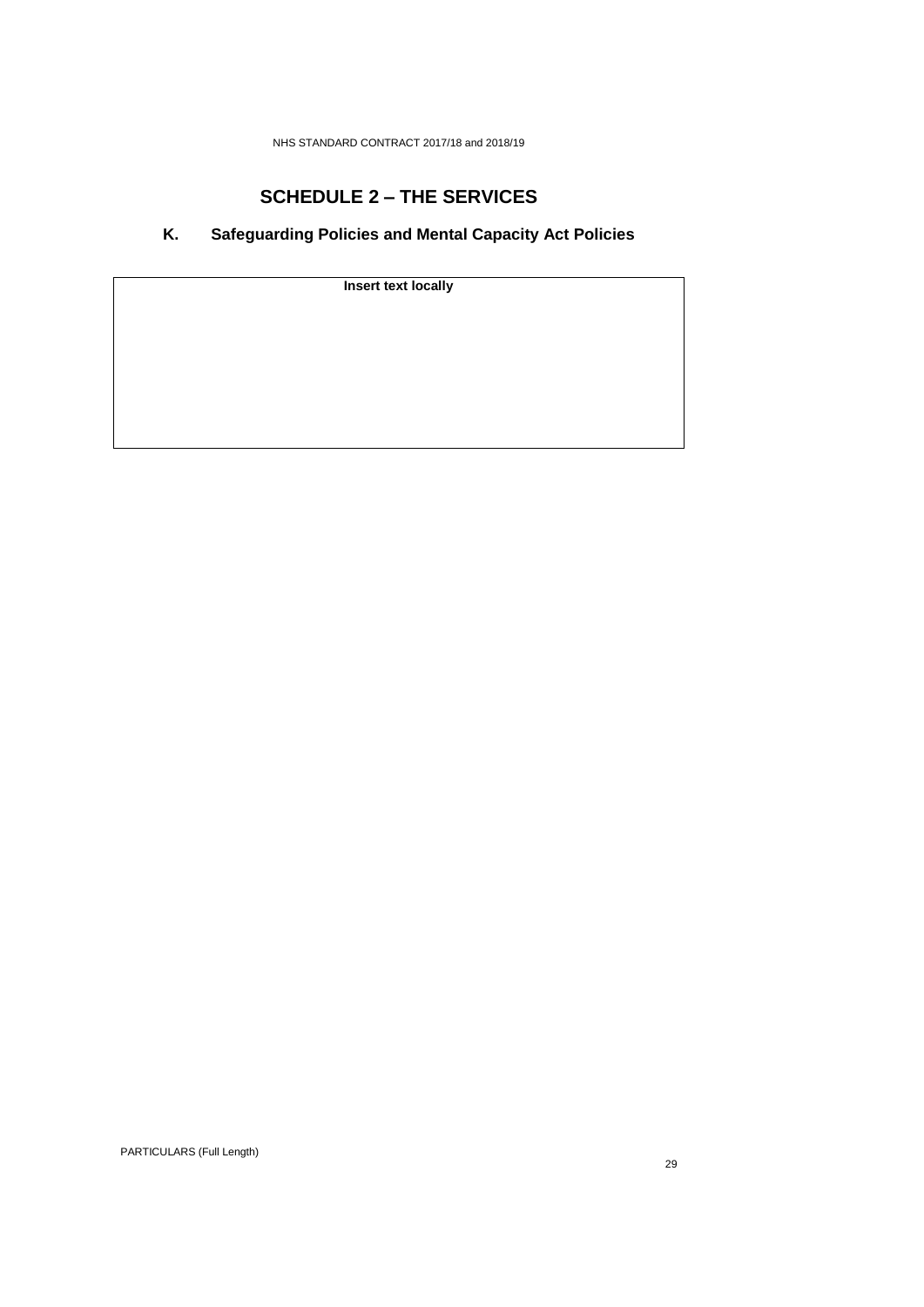### **SCHEDULE 2 – THE SERVICES**

#### <span id="page-29-0"></span>**L. Provisions Applicable to Primary Care Services**

**Insert text locally or state Not Applicable**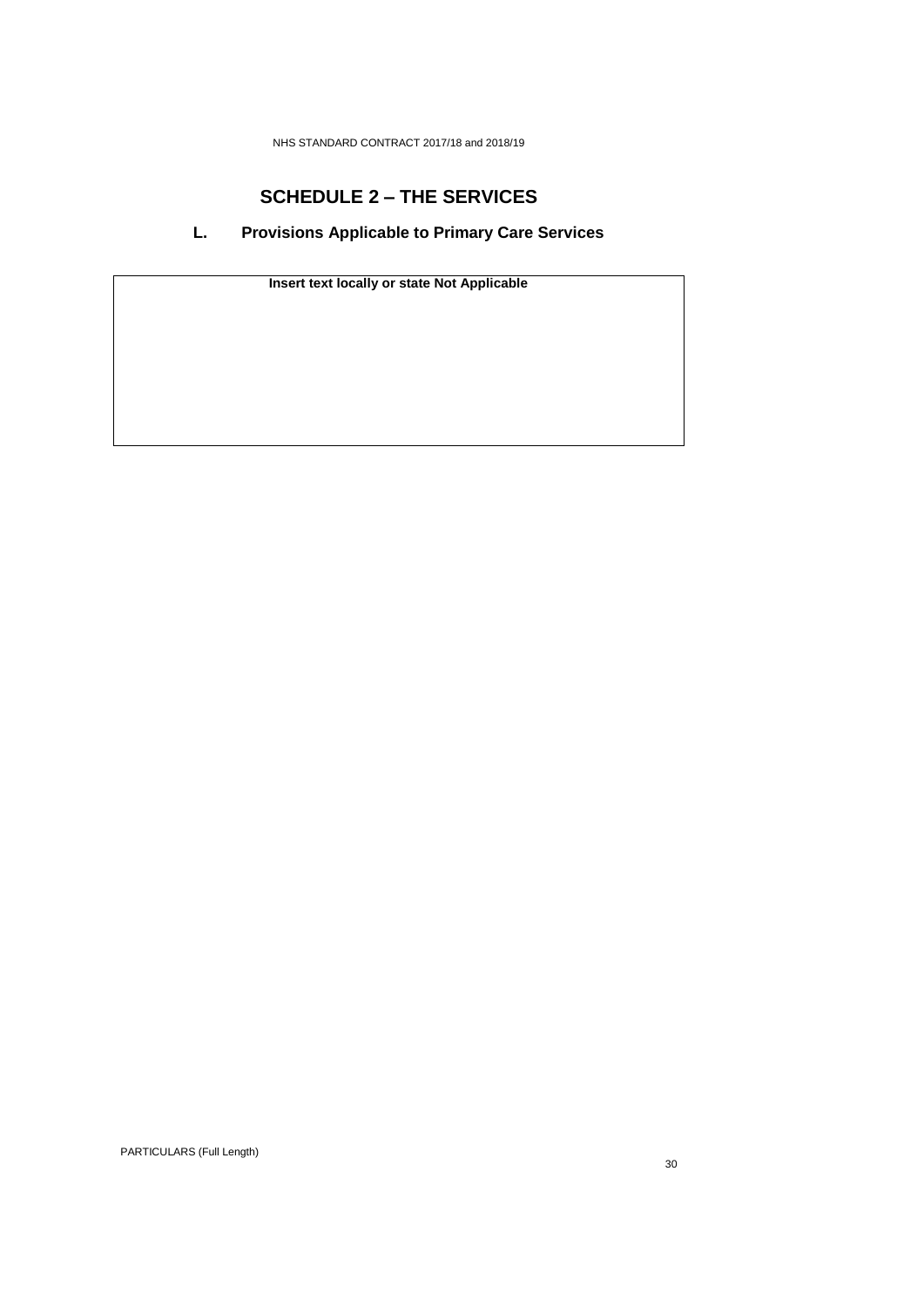### **SCHEDULE 3 – PAYMENT**

#### **A. Local Prices**

<span id="page-30-1"></span><span id="page-30-0"></span>*Enter text below which, for each separately priced Service:*

- *identifies the Service;*
- *describes any agreement to depart from an applicable national currency (in respect of which the appropriate summary template (available at: [https://www.gov.uk/guidance/nhs](https://www.gov.uk/guidance/nhs-providers-and-commissioners-submit-locally-determined-prices-to-monitor)[providers-and-commissioners-submit-locally-determined-prices-to-monitor\)](https://www.gov.uk/guidance/nhs-providers-and-commissioners-submit-locally-determined-prices-to-monitor) should be copied or attached)*
- *describes any currencies (including national currencies) to be used to measure activity*
- *describes the basis on which payment is to be made (that is, whether dependent on activity, quality or outcomes (and if so how), a block payment, or made on any other basis)*
- *sets out prices for the first Contract Year*
- *sets out prices and/or any agreed regime for adjustment of prices for the second and any subsequent Contract Year(s)*.

**Insert template in respect of any departure from an applicable national currency; insert text and/or attach spreadsheets or documents locally – or state Not Applicable**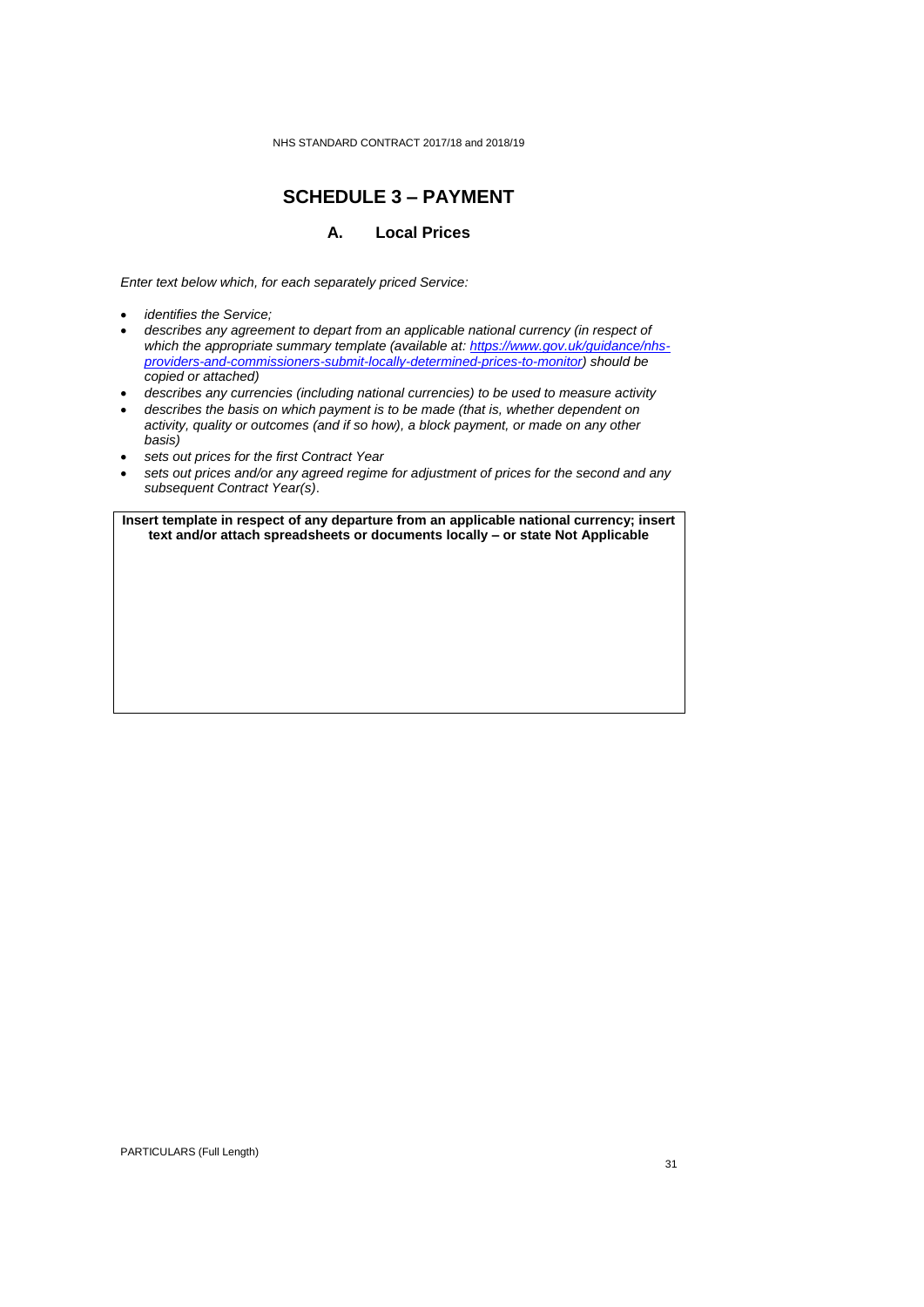# **SCHEDULE 3 – PAYMENT**

#### **B. Local Variations**

<span id="page-31-0"></span>*For each Local Variation which has been agreed for this Contract, copy or attach the completed publication template required by NHS Improvement (available at: [https://www.gov.uk/guidance/nhs-providers-and-commissioners-submit-locally-determined](https://www.gov.uk/guidance/nhs-providers-and-commissioners-submit-locally-determined-prices-to-monitor)[prices-to-monitor\)](https://www.gov.uk/guidance/nhs-providers-and-commissioners-submit-locally-determined-prices-to-monitor) – or state Not Applicable. Additional locally-agreed detail may be included as necessary by attaching further documents or spreadsheets.*

**Insert template; insert any additional text and/or attach spreadsheets or documents locally – or state Not Applicable**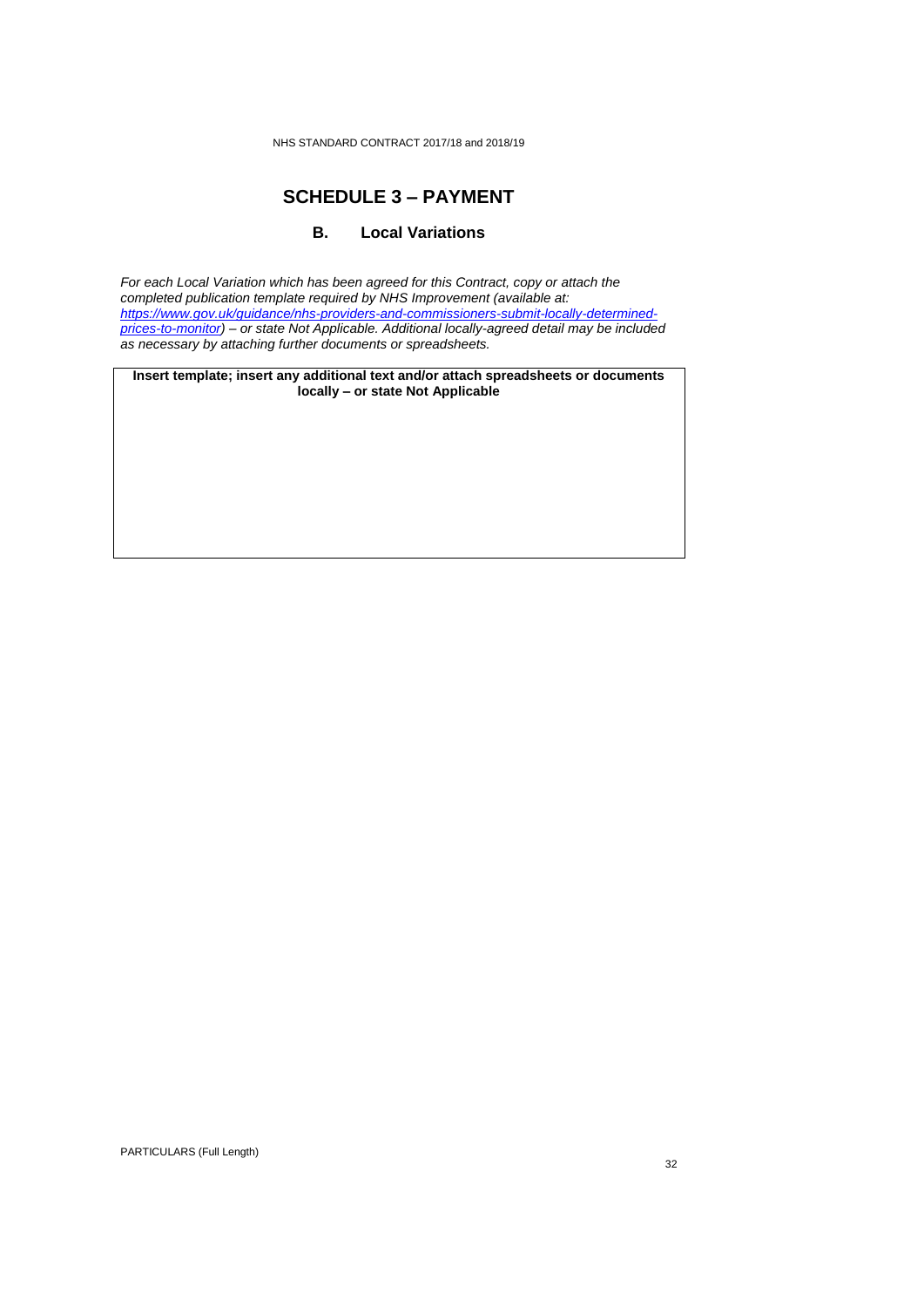#### **SCHEDULE 3 – PAYMENT**

#### **C. Local Modifications**

<span id="page-32-0"></span>*For each Local Modification Agreement (as defined in the National Tariff) which applies to this Contract, copy or attach the completed submission template required by NHS Improvement (available at: [https://www.gov.uk/guidance/nhs-providers-and-commissioners-submit-locally-determined](https://www.gov.uk/guidance/nhs-providers-and-commissioners-submit-locally-determined-prices-to-monitor)[prices-to-monitor\)](https://www.gov.uk/guidance/nhs-providers-and-commissioners-submit-locally-determined-prices-to-monitor). For each Local Modification application granted by NHS Improvement, copy or attach the decision notice published by NHS Improvement. Additional locally-agreed detail may be included as necessary by attaching further documents or spreadsheets*.

**Insert template; insert any additional text and/or attach spreadsheets or documents locally – or state Not Applicable**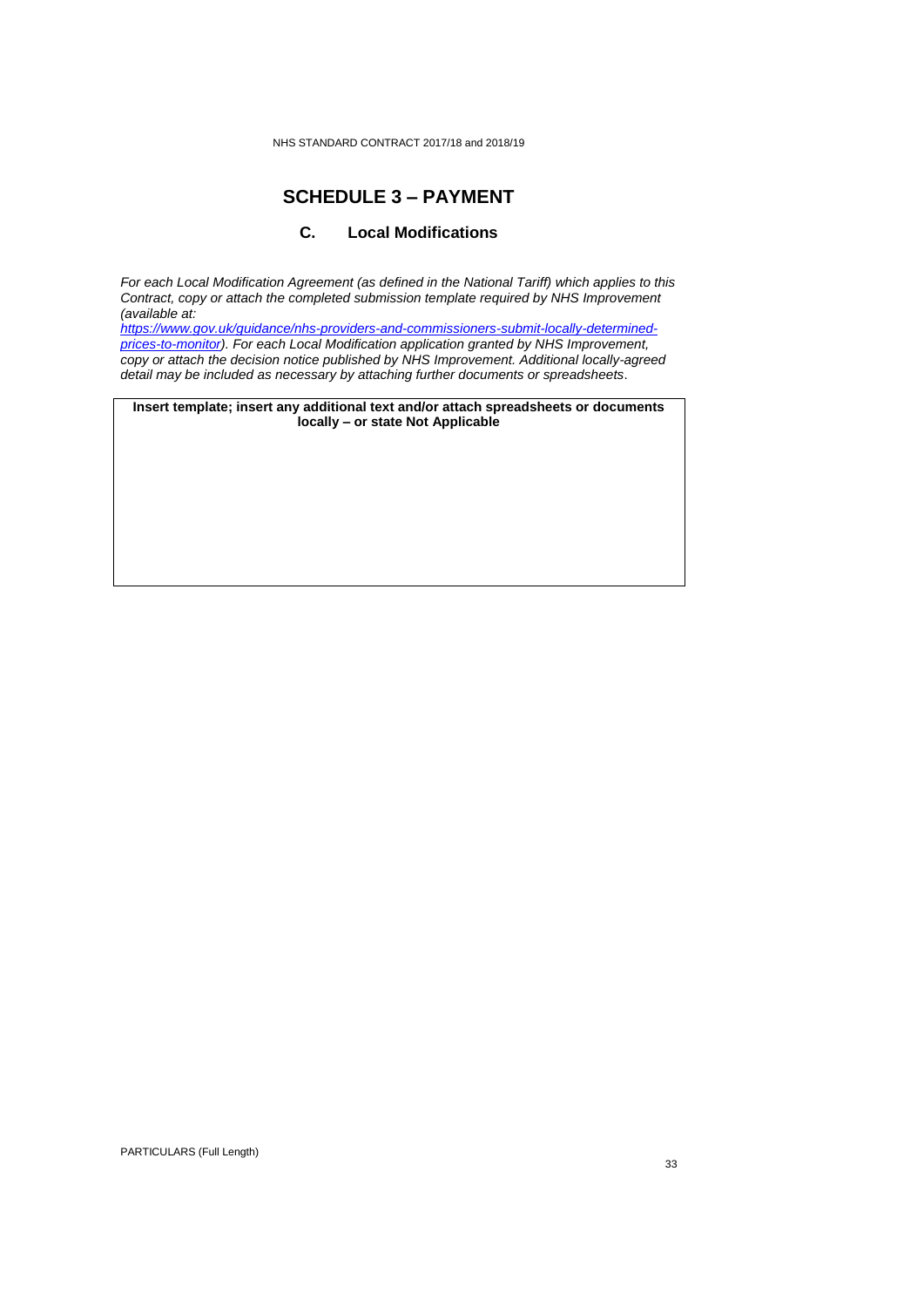### **SCHEDULE 3 – PAYMENT**

### <span id="page-33-0"></span>**D. Marginal Rate Emergency Rule: Agreed Baseline Value**

**In line with the requirements set out in the National Tariff, insert text and/or attach spreadsheets or documents locally – or state Not Applicable**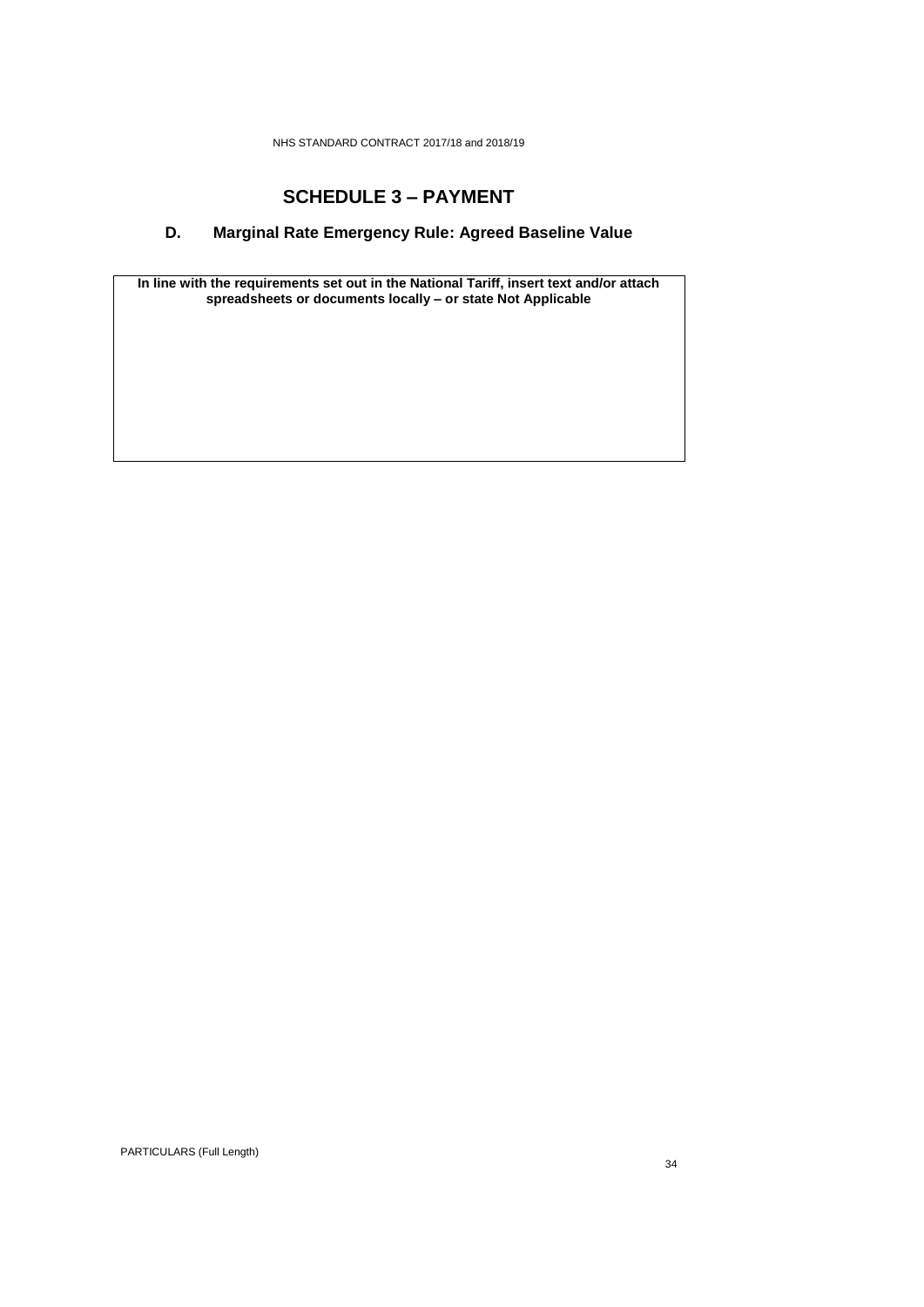### **SCHEDULE 3 – PAYMENT**

### <span id="page-34-0"></span>**E. Emergency Re-admissions Within 30 Days: Agreed Threshold**

**In line with the requirements set out in the National Tariff, insert text and/or attach spreadsheets or documents locally – or state Not Applicable**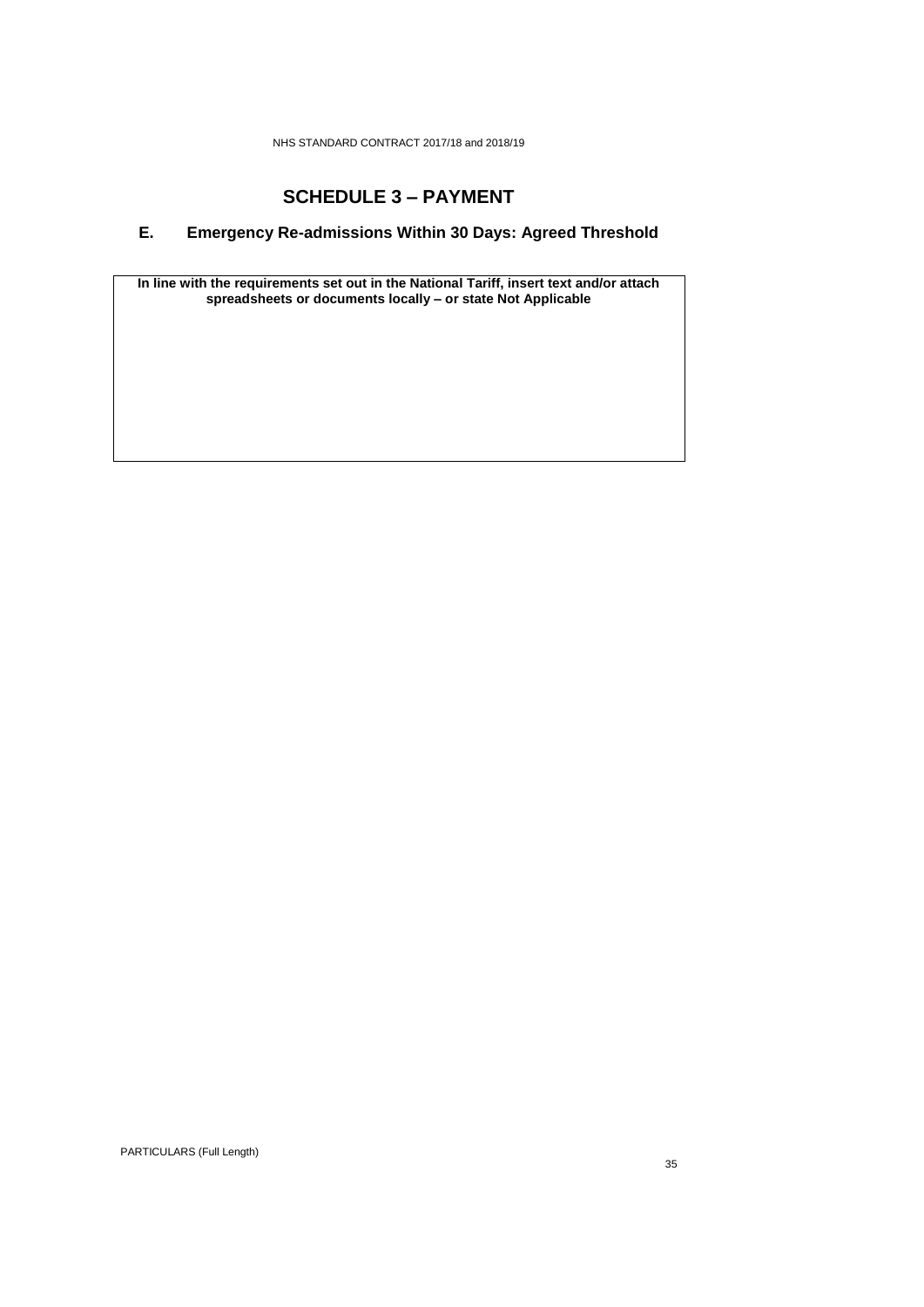# **SCHEDULE 3 – PAYMENT**

### **F. Expected Annual Contract Values**

<span id="page-35-0"></span>

| <b>Commissioner</b>                                               | <b>Expected Annual Contract Value (include separate)</b><br>values for each of one or more Contract Years, as<br>required)<br>(Exclude any expected CQUIN payments. CQUIN on<br>account payments are set out separately in Table 2 of<br>Schedule 4D, as required under SC38.3.) |
|-------------------------------------------------------------------|----------------------------------------------------------------------------------------------------------------------------------------------------------------------------------------------------------------------------------------------------------------------------------|
| Insert text and/or attach<br>spreadsheets or documents<br>locally |                                                                                                                                                                                                                                                                                  |
|                                                                   |                                                                                                                                                                                                                                                                                  |
|                                                                   |                                                                                                                                                                                                                                                                                  |
|                                                                   |                                                                                                                                                                                                                                                                                  |
|                                                                   |                                                                                                                                                                                                                                                                                  |
| Total                                                             |                                                                                                                                                                                                                                                                                  |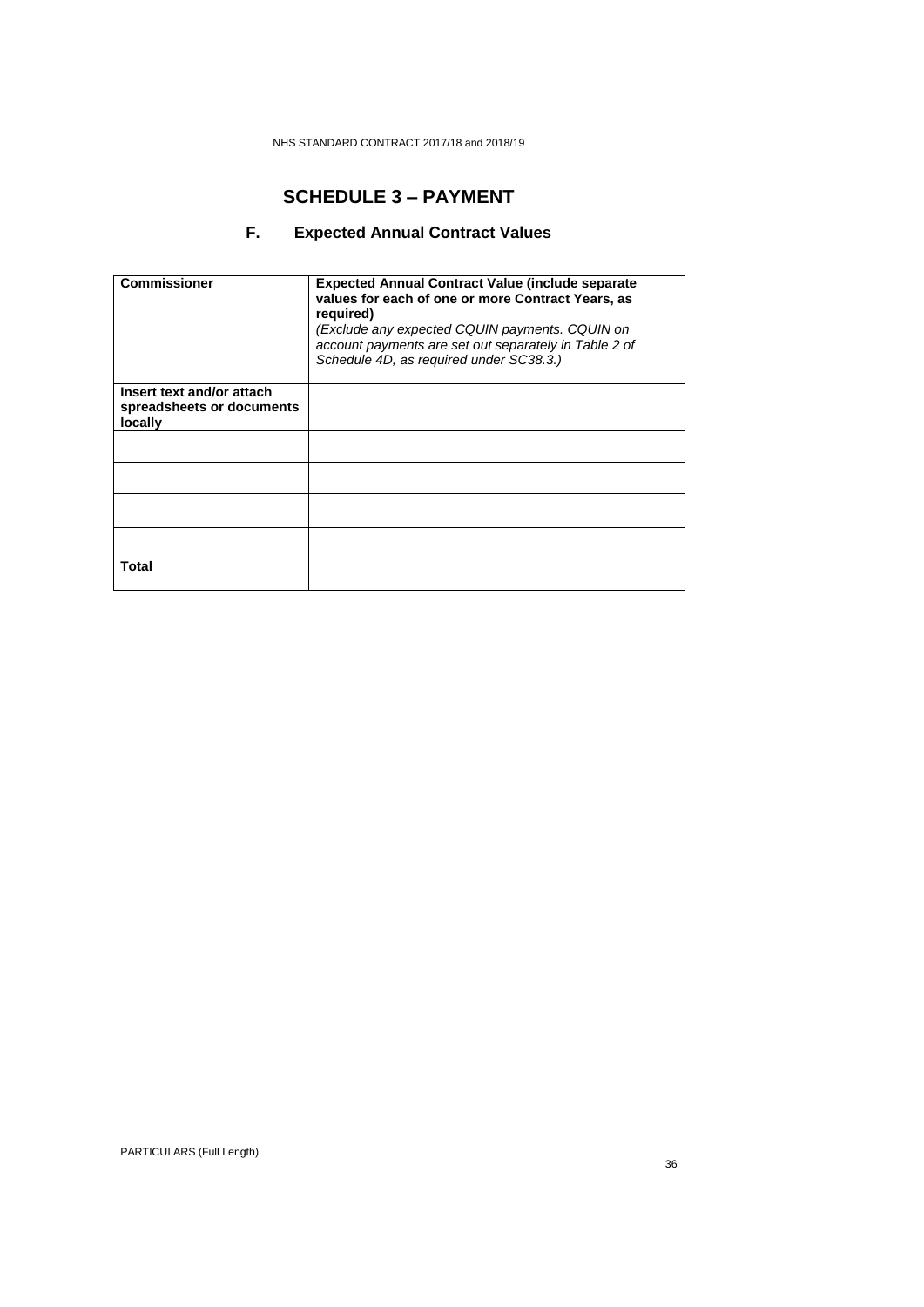# **SCHEDULE 3 – PAYMENT**

### **G. Timing and Amounts of Payments in First and/or Final Contract Year**

**Insert text and/or attach spreadsheets or documents locally – or state Not Applicable**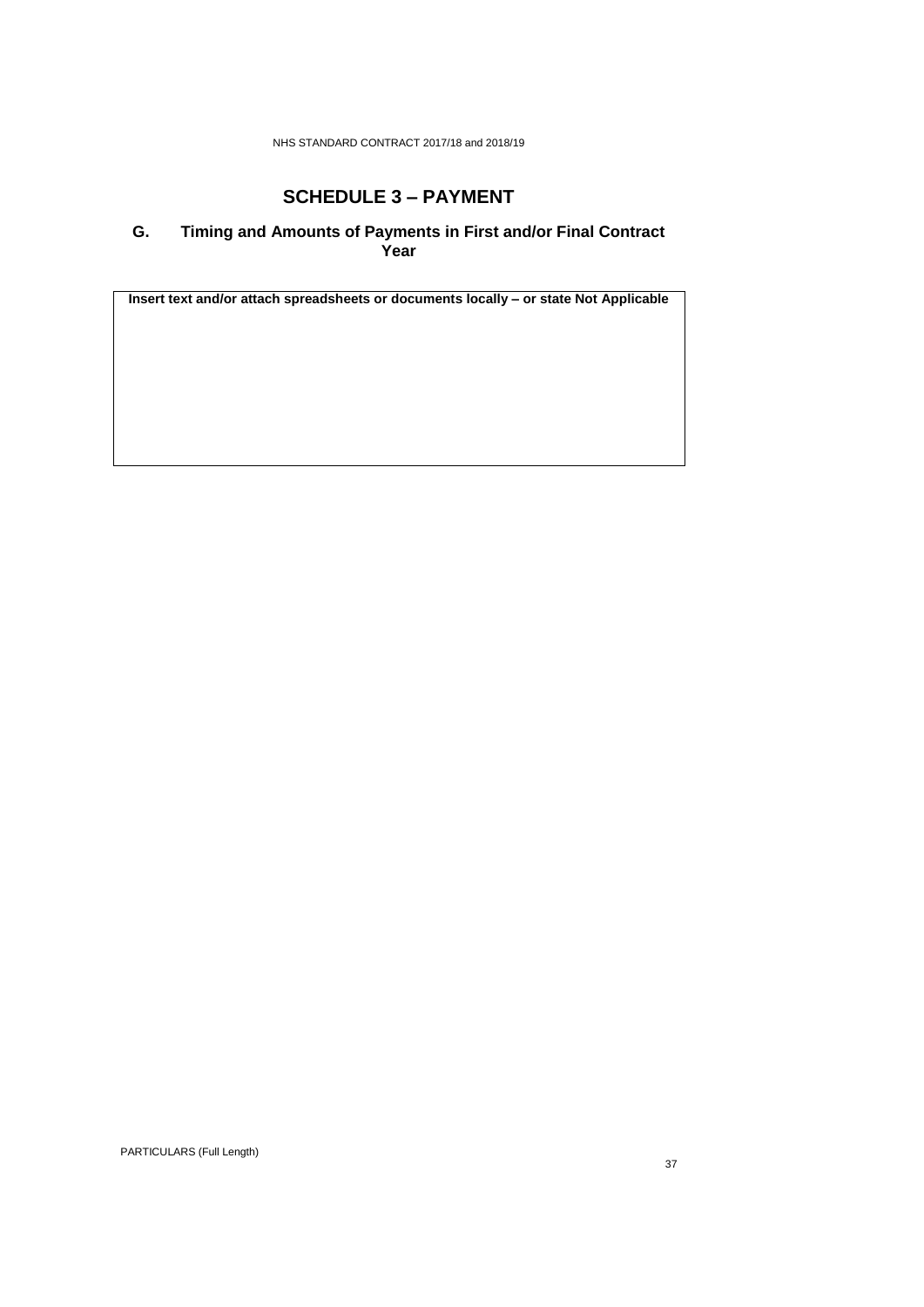# **SCHEDULE 4 – QUALITY REQUIREMENTS**

## **A. Operational Standards**

| Ref   | <b>Operational Standards</b>                                                                                                                                     | <b>Threshold</b>                                                                                | <b>Method of Measurement</b>                                   | <b>Consequence of breach</b>                                                                                                                                                                                                         | Timing of<br>application of<br>consequence | <b>Application</b>                          |
|-------|------------------------------------------------------------------------------------------------------------------------------------------------------------------|-------------------------------------------------------------------------------------------------|----------------------------------------------------------------|--------------------------------------------------------------------------------------------------------------------------------------------------------------------------------------------------------------------------------------|--------------------------------------------|---------------------------------------------|
|       | <b>RTT waiting times for</b><br>non-urgent consultant-<br>led treatment                                                                                          |                                                                                                 |                                                                |                                                                                                                                                                                                                                      |                                            |                                             |
| E.B.3 | <b>Percentage of Service</b><br><b>Users on incomplete</b><br><b>RTT pathways (yet to</b><br>start treatment) waiting<br>no more than 18 weeks<br>from Referral* | <b>Operating</b><br>standard of<br>$92\%$ at<br>specialty<br>level (as<br>reported on<br>Unify) | <b>Review of Service Quality</b><br><b>Performance Reports</b> | Where the number of<br><b>Service Users waiting</b><br>more than 18 weeks at<br>the end of the month<br>exceeds the tolerance<br>permitted by the<br>threshold, £300 in respect<br>of each such Service<br>User above that threshold | <b>Monthly</b>                             | Services to<br>which 18<br>Weeks<br>applies |
|       | <b>Diagnostic test waiting</b><br>times                                                                                                                          |                                                                                                 |                                                                |                                                                                                                                                                                                                                      |                                            |                                             |
| E.B.4 | <b>Percentage of Service</b><br><b>Users waiting 6 weeks</b><br>or more from Referral<br>for a diagnostic test*                                                  | <b>Operating</b><br>standard of<br>no more than<br>1%                                           | <b>Review of Service Quality</b><br><b>Performance Reports</b> | Where the number of<br><b>Service Users waiting 6</b><br>weeks or more at the end<br>of the month exceeds the<br>tolerance permitted by<br>the threshold, £200 in<br>respect of each such<br>Service User above that<br>threshold    | <b>Monthly</b>                             | A<br><b>CS</b><br><b>CR</b><br>D            |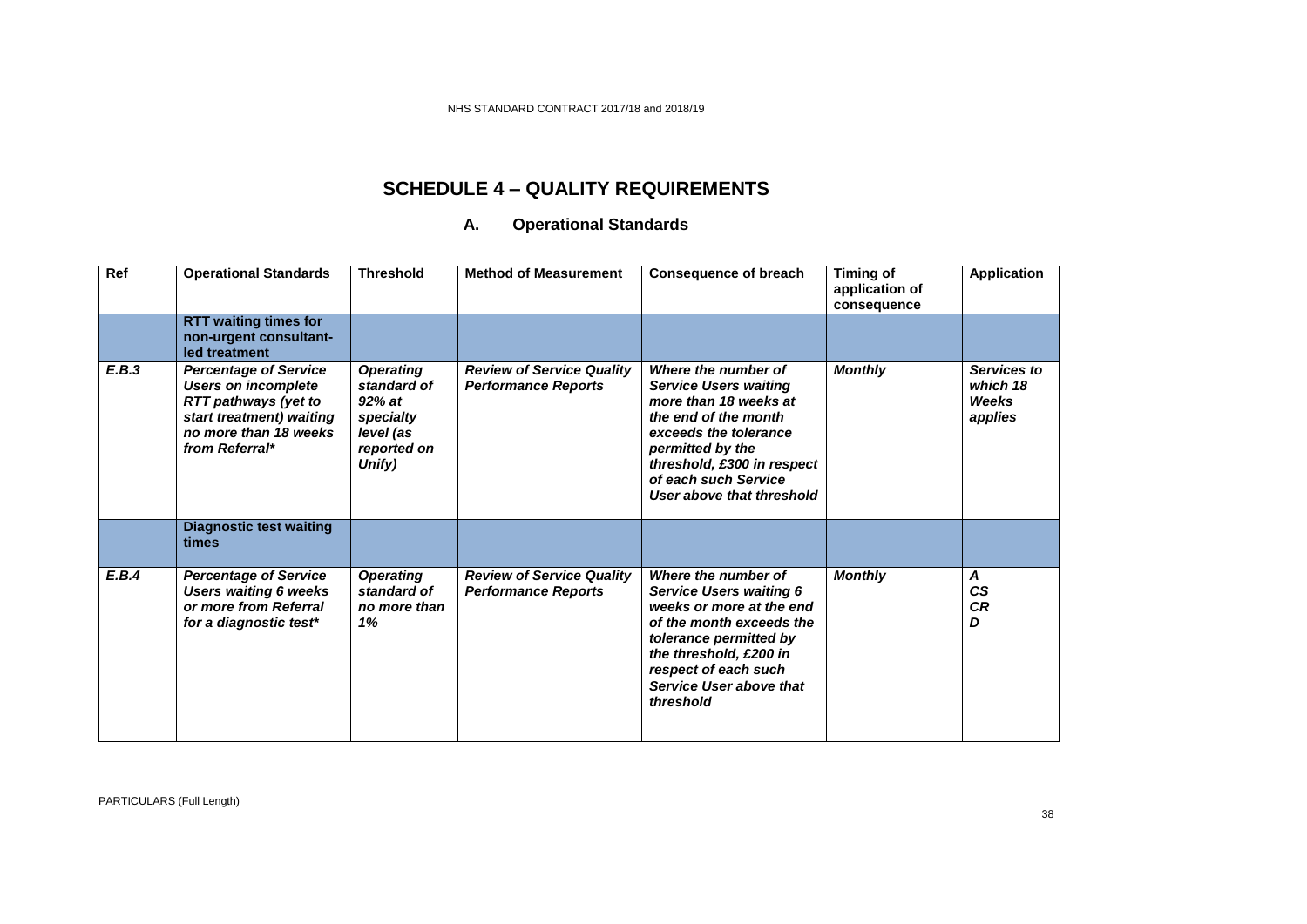| Ref   | <b>Operational Standards</b>                                                                                                                                                  | <b>Threshold</b>                       | <b>Method of Measurement</b>                                   | <b>Consequence of breach</b>                                                                                                                                                                                                                                                                                                                                                                                                                            | <b>Timing of</b><br>application of<br>consequence | <b>Application</b> |                               |
|-------|-------------------------------------------------------------------------------------------------------------------------------------------------------------------------------|----------------------------------------|----------------------------------------------------------------|---------------------------------------------------------------------------------------------------------------------------------------------------------------------------------------------------------------------------------------------------------------------------------------------------------------------------------------------------------------------------------------------------------------------------------------------------------|---------------------------------------------------|--------------------|-------------------------------|
|       | <b>A&amp;E</b> waits                                                                                                                                                          |                                        |                                                                |                                                                                                                                                                                                                                                                                                                                                                                                                                                         |                                                   |                    |                               |
| E.B.5 | Percentage of A & E<br>attendances where the<br><b>Service User was</b><br>admitted, transferred or<br>discharged within 4<br>hours of their arrival at<br>an A&E department* | <b>Operating</b><br>standard of<br>95% | <b>Review of Service Quality</b><br><b>Performance Reports</b> | Where the number of<br>Service Users in the<br>month not admitted,<br>transferred or discharged<br>within 4 hours exceeds<br>the tolerance permitted<br>by the threshold, £120 in<br>respect of each such<br>Service User above that<br>threshold. To the extent<br>that the number of such<br><b>Service Users exceeds</b><br>15% of A&E attendances<br>in the relevant month, no<br>further consequence will<br>be applied in respect of<br>the month | <b>Monthly</b>                                    | $A + E$<br>U       |                               |
|       | <b>Cancer waits - 2 week</b><br>wait                                                                                                                                          |                                        |                                                                |                                                                                                                                                                                                                                                                                                                                                                                                                                                         |                                                   |                    |                               |
| E.B.6 | <b>Percentage of Service</b>                                                                                                                                                  | <b>Operating</b>                       | <b>Review of Service Quality</b>                               | Where the number of                                                                                                                                                                                                                                                                                                                                                                                                                                     | Quarterly                                         | A                  | Formatted: Font: Bold, Italic |
|       | <b>Users referred urgently</b><br>with suspected cancer<br>by a GP waiting no more<br>than two weeks for first<br>outpatient appointment*                                     | standard of<br>93%                     | <b>Performance Reports</b>                                     | Service Users who have<br>waited more than two<br>weeks during the Quarter<br>exceeds the tolerance<br>permitted by the<br>threshold, £200 in respect<br>of each such Service<br>User above that threshold                                                                                                                                                                                                                                              |                                                   | <b>CR</b><br>R     |                               |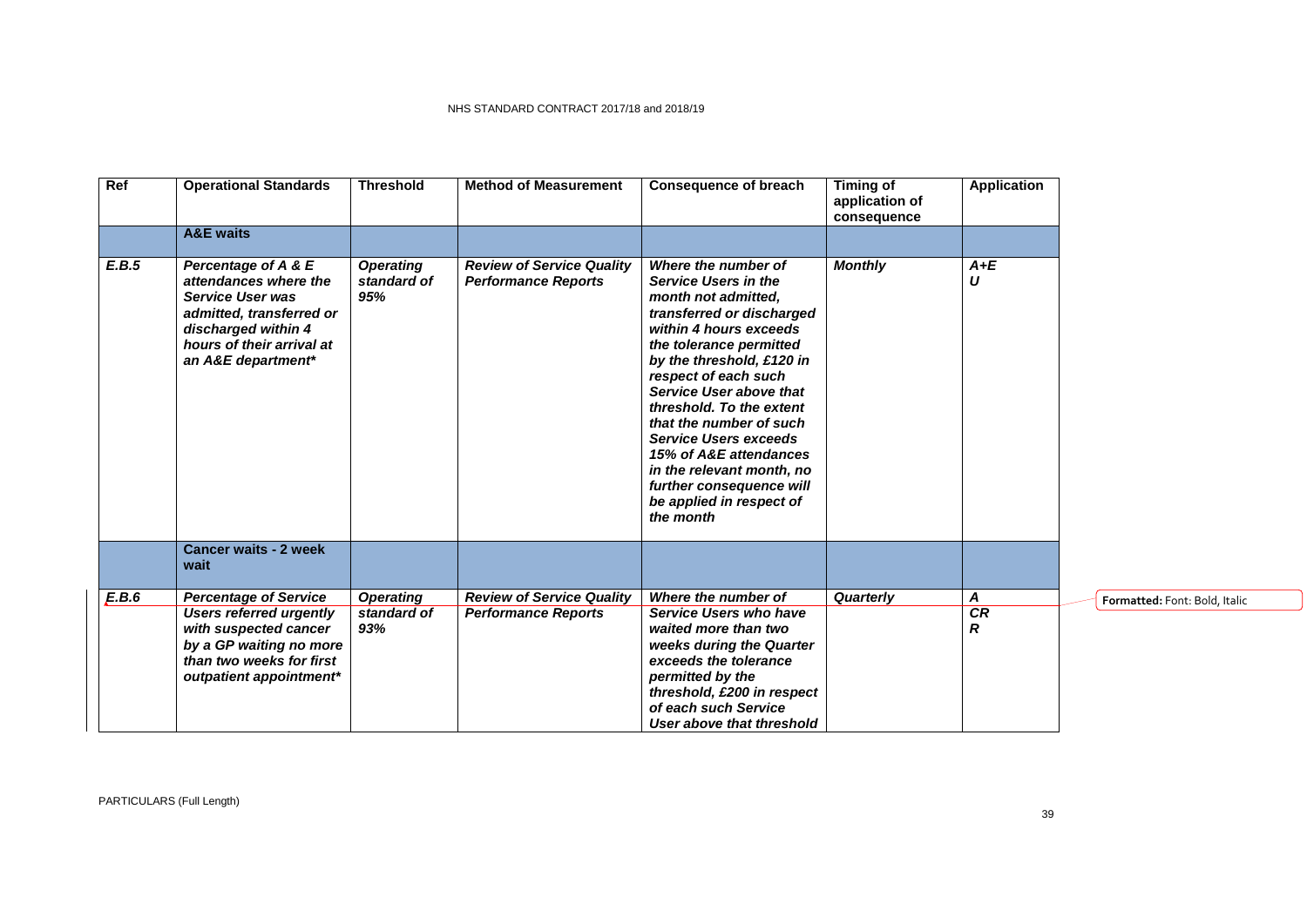| Ref   | <b>Operational Standards</b>                                                                                                                                                                                      | <b>Threshold</b>                       | <b>Method of Measurement</b>                                   | <b>Consequence of breach</b>                                                                                                                                                                                                                | <b>Timing of</b><br>application of<br>consequence | <b>Application</b>  |                               |
|-------|-------------------------------------------------------------------------------------------------------------------------------------------------------------------------------------------------------------------|----------------------------------------|----------------------------------------------------------------|---------------------------------------------------------------------------------------------------------------------------------------------------------------------------------------------------------------------------------------------|---------------------------------------------------|---------------------|-------------------------------|
| E.B.7 | <b>Percentage of Service</b><br><b>Users referred urgently</b><br>with breast symptoms<br>(where cancer was not<br>initially suspected)<br>waiting no more than<br>two weeks for first<br>outpatient appointment* | <b>Operating</b><br>standard of<br>93% | <b>Review of Service Quality</b><br><b>Performance Reports</b> | Where the number of<br><b>Service Users who have</b><br>waited more than two<br>weeks during the Quarter<br>exceeds the tolerance<br>permitted by the<br>threshold, £200 in respect<br>of each such Service<br>User above that threshold    | Quarterly                                         | A<br><b>CR</b><br>R | Formatted: Font: Bold, Italic |
|       | Cancer waits - 31 days                                                                                                                                                                                            |                                        |                                                                |                                                                                                                                                                                                                                             |                                                   |                     |                               |
| E.B.8 | <b>Percentage of Service</b><br><b>Users waiting no more</b><br>than one month (31<br>days) from diagnosis to<br>first definitive treatment<br>for all cancers*                                                   | <b>Operating</b><br>standard of<br>96% | <b>Review of Service Quality</b><br><b>Performance Reports</b> | Where the number of<br><b>Service Users who have</b><br>waited more than 31 days<br>during the Quarter<br>exceeds the tolerance<br>permitted by the<br>threshold, £1,000 in<br>respect of each such<br>Service User above that<br>threshold | Quarterly                                         | Α<br>CR<br>R        | Formatted: Font: Bold, Italic |
| E.B.9 | <b>Percentage of Service</b><br><b>Users waiting no more</b><br>than 31 days for<br>subsequent treatment<br>where that treatment is<br>surgery*                                                                   | <b>Operating</b><br>standard of<br>94% | <b>Review of Service Quality</b><br><b>Performance Reports</b> | Where the number of<br><b>Service Users who have</b><br>waited more than 31 days<br>during the Quarter<br>exceeds the tolerance<br>permitted by the<br>threshold, £1,000 in<br>respect of each such<br><b>Service User above that</b>       | Quarterly                                         | Α<br><b>CR</b><br>R | Formatted: Font: Bold, Italic |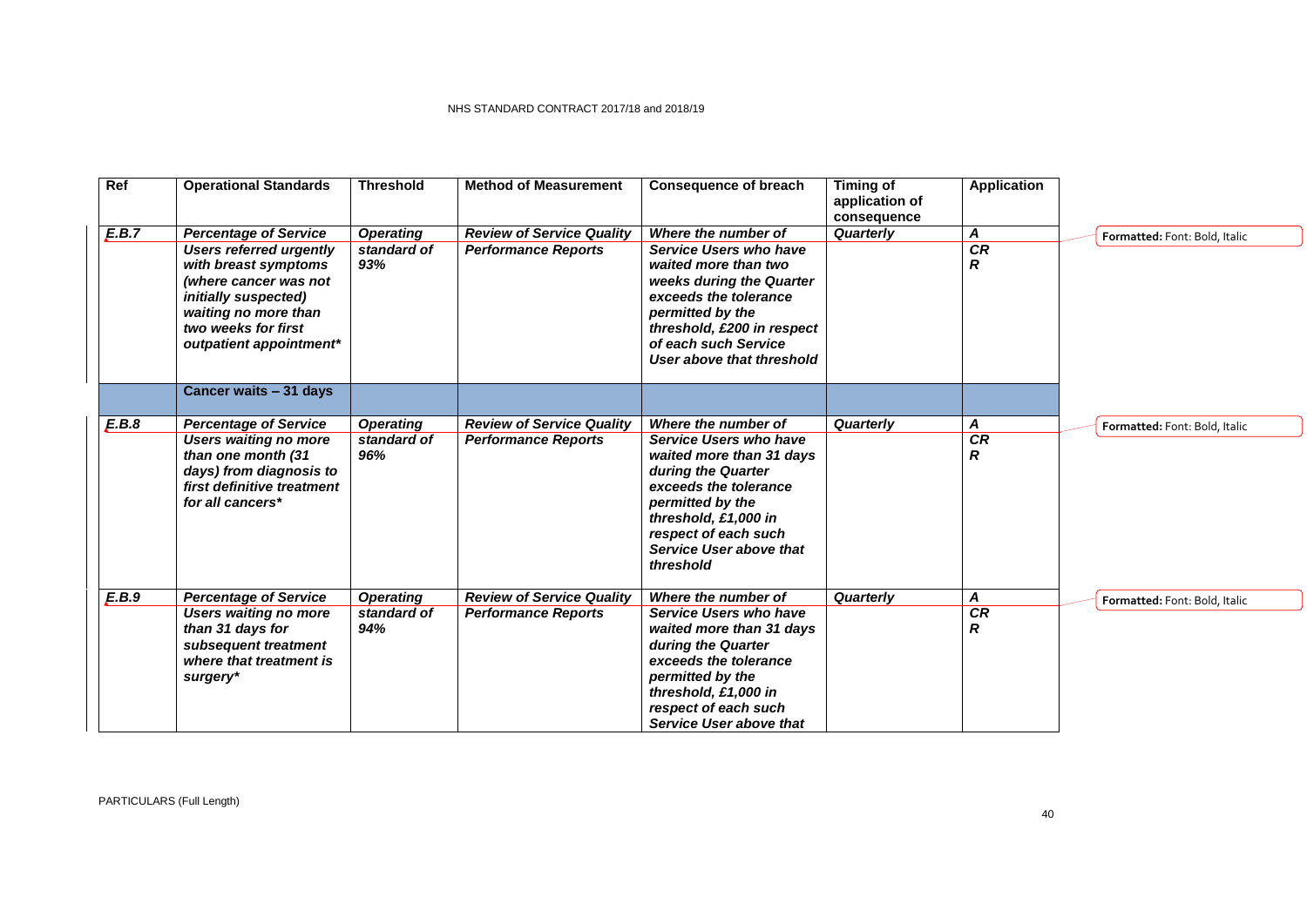| Ref    | <b>Operational Standards</b>                                                                                                                                         | <b>Threshold</b>                       | <b>Method of Measurement</b>                                   | <b>Consequence of breach</b><br>threshold                                                                                                                                                                     | <b>Timing of</b><br>application of<br>consequence | <b>Application</b>  |                               |
|--------|----------------------------------------------------------------------------------------------------------------------------------------------------------------------|----------------------------------------|----------------------------------------------------------------|---------------------------------------------------------------------------------------------------------------------------------------------------------------------------------------------------------------|---------------------------------------------------|---------------------|-------------------------------|
| E.B.10 | <b>Percentage of Service</b><br><b>Users waiting no more</b><br>than 31 days for<br>subsequent treatment<br>where that treatment is<br>an anti-cancer drug           | <b>Operating</b><br>standard of<br>98% | <b>Review of Service Quality</b><br><b>Performance Reports</b> | Where the number of<br>Service Users who have<br>waited more than 31 days<br>during the Quarter<br>exceeds the tolerance<br>permitted by the                                                                  | Quarterly                                         | A<br>CR<br>R        | Formatted: Font: Bold, Italic |
|        | regimen*                                                                                                                                                             |                                        |                                                                | threshold, £1,000 in<br>respect of each such<br><b>Service User above that</b><br>threshold<br>Where the number of                                                                                            |                                                   |                     |                               |
| E.B.11 | <b>Percentage of Service</b><br>Users waiting no more<br>than 31 days for<br>subsequent treatment<br>where the treatment is a<br>course of radiotherapy*             | <b>Operating</b><br>standard of<br>94% | <b>Review of Service Quality</b><br><b>Performance Reports</b> | Service Users who have<br>waited more than 31 days<br>during the Quarter<br>exceeds the tolerance<br>permitted by the<br>threshold, £1,000 in<br>respect of each such<br>Service User above that<br>threshold | Quarterly                                         | A<br>CR<br>R        | Formatted: Font: Bold, Italic |
|        | Cancer waits - 62 days                                                                                                                                               |                                        |                                                                |                                                                                                                                                                                                               |                                                   |                     |                               |
| E.B.12 | <b>Percentage of Service</b><br><b>Users waiting no more</b><br>than two months (62<br>days) from urgent GP<br>referral to first definitive<br>treatment for cancer* | <b>Operating</b><br>standard of<br>85% | <b>Review of Service Quality</b><br><b>Performance Reports</b> | Where the number of<br>Service Users who have<br>waited more than 62 days<br>during the Quarter<br>exceeds the tolerance<br>permitted by the<br>threshold, £1,000 in<br>respect of each such                  | Quarterly                                         | A<br><b>CR</b><br>R |                               |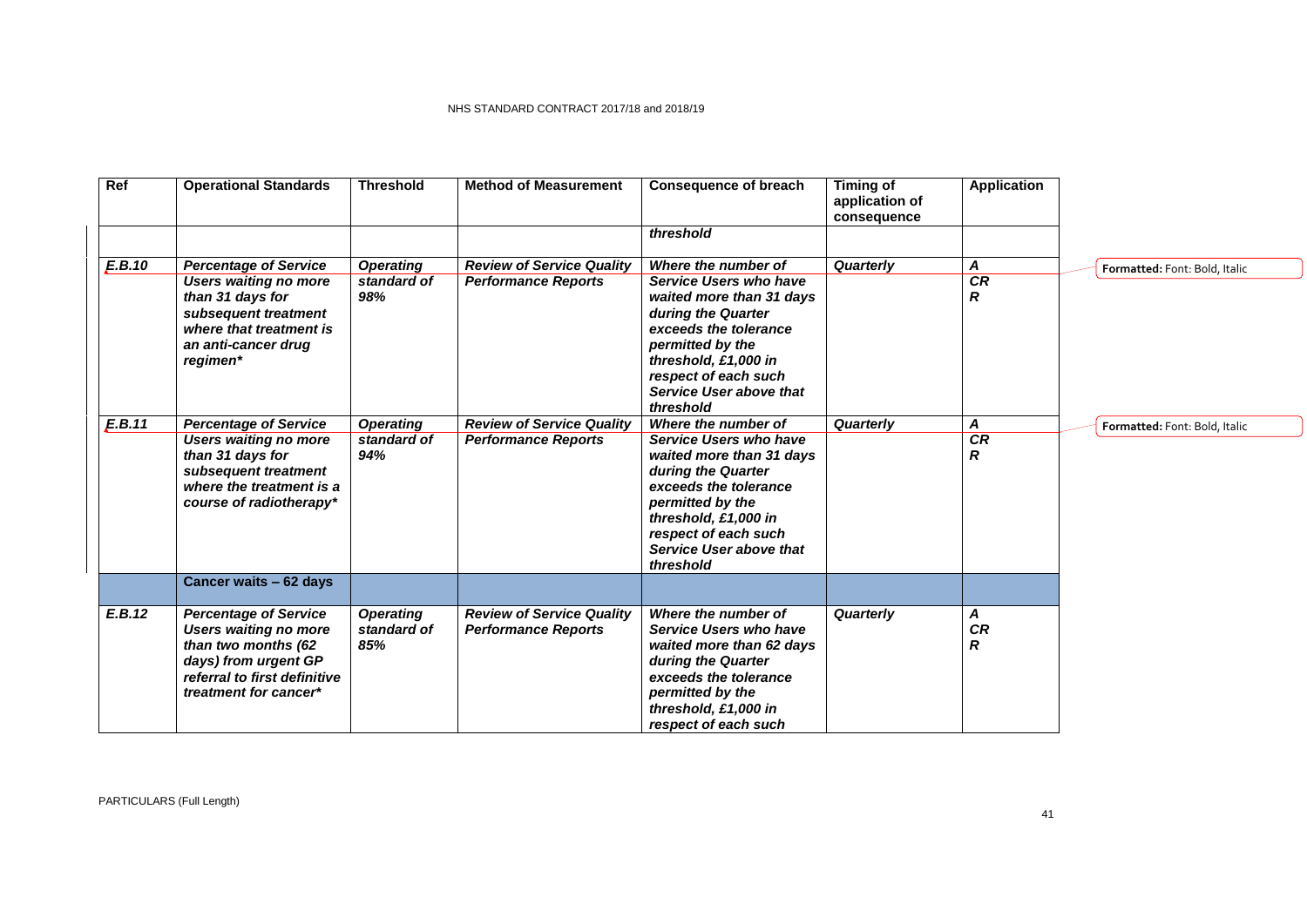| Ref    | <b>Operational Standards</b>                                                                                                                                       | <b>Threshold</b>                                                                           | <b>Method of Measurement</b>                                   | <b>Consequence of breach</b><br>Service User above that                                                                                                                                                                             | <b>Timing of</b><br>application of<br>consequence | <b>Application</b>     |                               |
|--------|--------------------------------------------------------------------------------------------------------------------------------------------------------------------|--------------------------------------------------------------------------------------------|----------------------------------------------------------------|-------------------------------------------------------------------------------------------------------------------------------------------------------------------------------------------------------------------------------------|---------------------------------------------------|------------------------|-------------------------------|
|        |                                                                                                                                                                    |                                                                                            |                                                                | threshold                                                                                                                                                                                                                           |                                                   |                        |                               |
| E.B.13 | <b>Percentage of Service</b>                                                                                                                                       | <b>Operating</b>                                                                           | <b>Review of Service Quality</b>                               | Where the number of                                                                                                                                                                                                                 | Quarterly                                         | A                      | Formatted: Font: Bold, Italic |
|        | <b>Users waiting no more</b><br>than 62 days from<br>referral from an NHS<br>screening service to<br>first definitive treatment<br>for all cancers*                | standard of<br>90%                                                                         | <b>Performance Reports</b>                                     | Service Users in the<br>Quarter who have waited<br>more than 62 days during<br>the Quarter exceeds the<br>tolerance permitted by<br>the threshold, £1,000 in<br>respect of each such<br><b>Service User above that</b><br>threshold |                                                   | CR<br>$\boldsymbol{R}$ |                               |
|        | <b>Ambulance Service</b><br><b>Response Times</b>                                                                                                                  |                                                                                            |                                                                |                                                                                                                                                                                                                                     |                                                   |                        |                               |
|        | (With effect from 1 April<br>2018) Category 1 (life-<br>threatening) calls -<br>percentage of calls<br>resulting in a response<br>arriving within 15<br>minutes ** | <b>Operating</b><br>standard that<br>$90th$ centile is<br>no greater<br>than 15<br>minutes | <b>Review of Service Quality</b><br><b>Performance Reports</b> | <b>Issue of a Contract</b><br><b>Performance Notice and</b><br>subsequent process in<br>accordance with GC9                                                                                                                         | Quarterly                                         | <b>AM</b>              |                               |
|        | (With effect from 1 April<br>2018) Category 1 (life-<br>threatening) calls -<br>mean time taken for a<br>response to arrive **                                     | Mean is no<br>greater than 7<br>minutes                                                    | <b>Review of Service Quality</b><br><b>Performance Reports</b> | <b>Issue of a Contract</b><br><b>Performance Notice and</b><br>subsequent process in<br>accordance with GC9                                                                                                                         | Quarterly                                         | AM                     |                               |
|        | (With effect from 1 April<br>2018) Category 2<br>(emergency) calls -                                                                                               | <b>Operating</b><br>standard that<br>$90th$ centile is                                     | <b>Review of Service Quality</b><br><b>Performance Reports</b> | <b>Issue of a Contract</b><br><b>Performance Notice and</b><br>subsequent process in                                                                                                                                                | Quarterly                                         | AM                     |                               |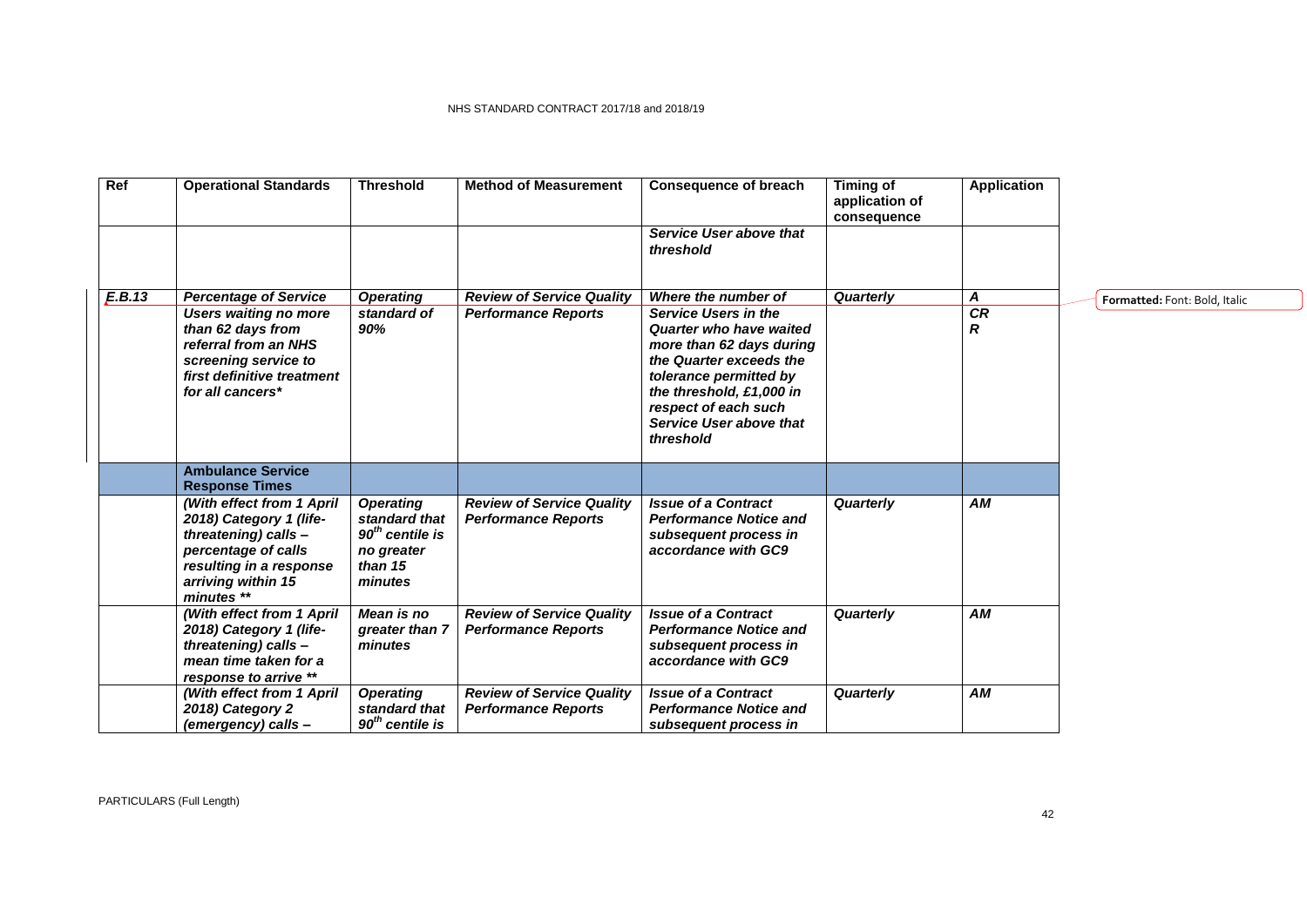| Ref | <b>Operational Standards</b>                                                                                                                                                                                     | <b>Threshold</b>                                                                            | <b>Method of Measurement</b>                                   | <b>Consequence of breach</b>                                                                                | Timing of<br>application of<br>consequence | <b>Application</b> |
|-----|------------------------------------------------------------------------------------------------------------------------------------------------------------------------------------------------------------------|---------------------------------------------------------------------------------------------|----------------------------------------------------------------|-------------------------------------------------------------------------------------------------------------|--------------------------------------------|--------------------|
|     | percentage of calls<br>resulting in an<br>appropriate response<br>arriving within 40<br>minutes **                                                                                                               | no greater<br>than 40<br>minutes                                                            |                                                                | accordance with GC9                                                                                         |                                            |                    |
|     | (With effect from 1 April<br>2018) Category 2<br>(emergency) calls -<br>mean time taken for an<br>appropriate response to<br>arrive **                                                                           | Mean is no<br>greater than<br>18 minutes                                                    | <b>Review of Service Quality</b><br><b>Performance Reports</b> | <b>Issue of a Contract</b><br><b>Performance Notice and</b><br>subsequent process in<br>accordance with GC9 | Quarterly                                  | AМ                 |
|     | (With effect from 1 April<br>2018) Category 3<br>(urgent) calls -<br>percentage of calls<br>resulting in an<br>appropriate response<br>arriving within 120<br>minutes **                                         | <b>Operating</b><br>standard that<br>$90th$ centile is<br>no greater<br>than 120<br>minutes | <b>Review of Service Quality</b><br><b>Performance Reports</b> | <b>Issue of a Contract</b><br><b>Performance Notice and</b><br>subsequent process in<br>accordance with GC9 | Quarterly                                  | AM                 |
|     | (With effect from 1 April<br>2018) Category 4 (non-<br>urgent "assess, treat,<br>transport" calls only) -<br>percentage of calls<br>resulting in an<br>appropriate response<br>arriving within 180<br>minutes ** | <b>Operating</b><br>standard that<br>$90th$ centile is<br>no greater<br>than 180<br>minutes | <b>Review of Service Quality</b><br><b>Performance Reports</b> | <b>Issue of a Contract</b><br><b>Performance Notice and</b><br>subsequent process in<br>accordance with GC9 | Quarterly                                  | <b>AM</b>          |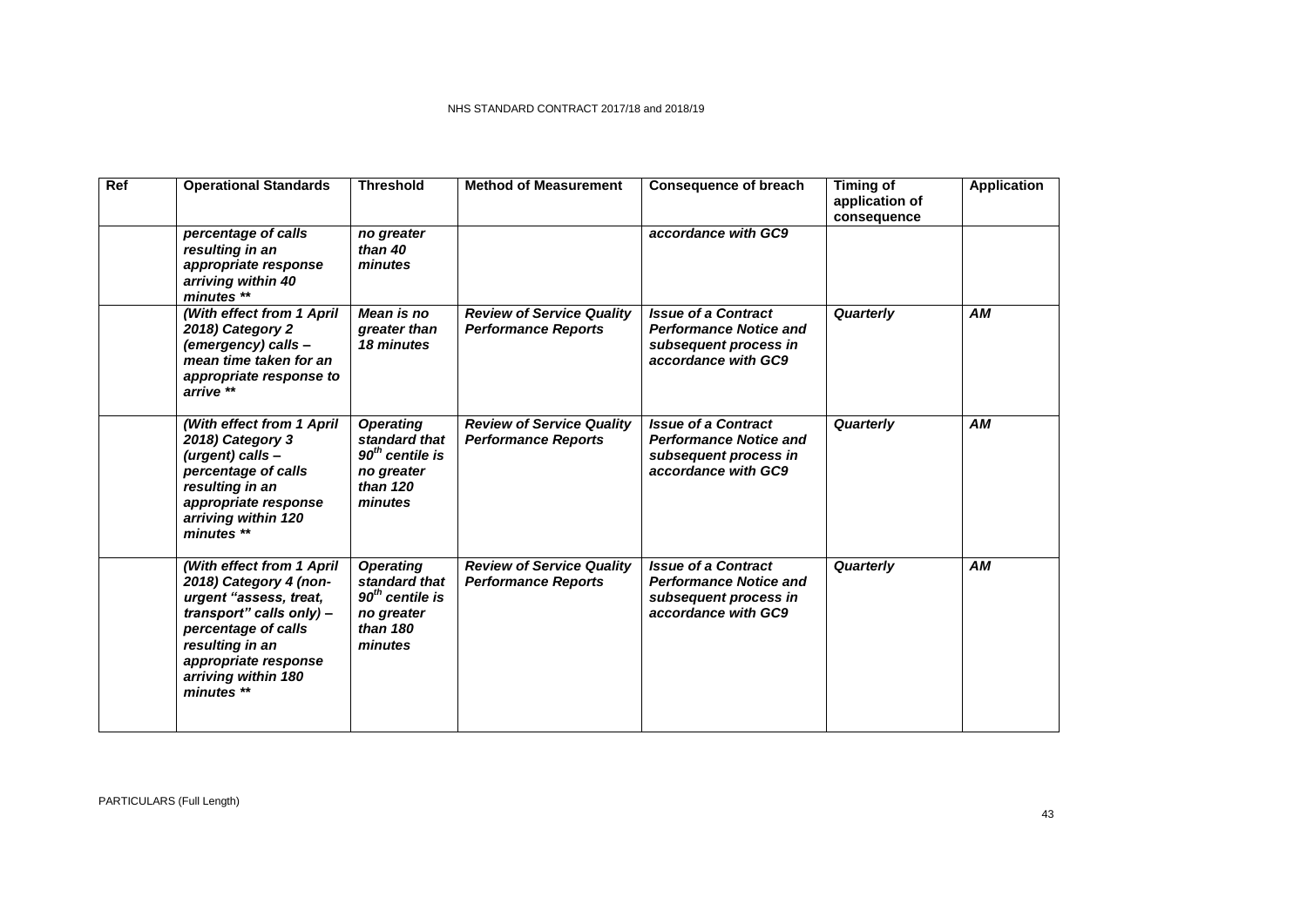| Ref     | <b>Operational Standards</b>                                                                                                                                                                                                                                                                                                          | <b>Threshold</b>                                                                                               | <b>Method of Measurement</b>                                   | <b>Consequence of breach</b>                                                                                                                                                                                   | <b>Timing of</b><br>application of<br>consequence | <b>Application</b>   |                               |
|---------|---------------------------------------------------------------------------------------------------------------------------------------------------------------------------------------------------------------------------------------------------------------------------------------------------------------------------------------|----------------------------------------------------------------------------------------------------------------|----------------------------------------------------------------|----------------------------------------------------------------------------------------------------------------------------------------------------------------------------------------------------------------|---------------------------------------------------|----------------------|-------------------------------|
|         | <b>Mixed sex</b><br>accommodation<br>breaches                                                                                                                                                                                                                                                                                         |                                                                                                                |                                                                |                                                                                                                                                                                                                |                                                   |                      |                               |
| E.B.S.1 | Mixed sex<br>accommodation breach*                                                                                                                                                                                                                                                                                                    | >0                                                                                                             | <b>Review of Service Quality</b><br><b>Performance Reports</b> | £250 per day per Service<br>User affected                                                                                                                                                                      | Monthly                                           | A<br><b>CR</b><br>MН |                               |
|         | <b>Cancelled operations</b>                                                                                                                                                                                                                                                                                                           |                                                                                                                |                                                                |                                                                                                                                                                                                                |                                                   |                      |                               |
| E.B.S.2 | All Service Users who<br>have operations<br>cancelled, on or after the<br>day of admission<br>(including the day of<br>surgery), for non-clinical<br>reasons to be offered<br>another binding date<br>within 28 days, or the<br>Service User's treatment<br>to be funded at the time<br>and hospital of the<br>Service User's choice* | Number of<br><b>Service Users</b><br>who are not<br>offered<br>another<br>binding date<br>within 28 days<br>>0 | Review of Service Quality<br><b>Performance Reports</b>        | Non-payment of costs<br>associated with<br>cancellation and non-<br>payment or reimbursement<br>(as applicable) of re-<br>scheduled episode of care                                                            | Monthly                                           | A<br><b>CR</b>       |                               |
|         | <b>Mental health</b>                                                                                                                                                                                                                                                                                                                  |                                                                                                                |                                                                |                                                                                                                                                                                                                |                                                   |                      |                               |
| E.B.S.3 | <b>Care Programme</b>                                                                                                                                                                                                                                                                                                                 | <b>Operating</b>                                                                                               | <b>Review of Service Quality</b>                               | Where the number of                                                                                                                                                                                            | Quarterly                                         | <b>MH</b>            | Formatted: Font: Bold, Italic |
|         | Approach (CPA): The<br>percentage of Service<br><b>Users under adult</b><br>mental illness<br>specialties on CPA who<br>were followed up within<br>7 days of discharge<br>from psychiatric in-<br>patient care*                                                                                                                       | standard of<br>95%                                                                                             | <b>Performance Reports</b>                                     | <b>Service Users in the</b><br><b>Quarter not followed up</b><br>within 7 days exceeds the<br>tolerance permitted by<br>the threshold, £200 in<br>respect of each such<br>Service User above that<br>threshold |                                                   | <b>MHSS</b>          |                               |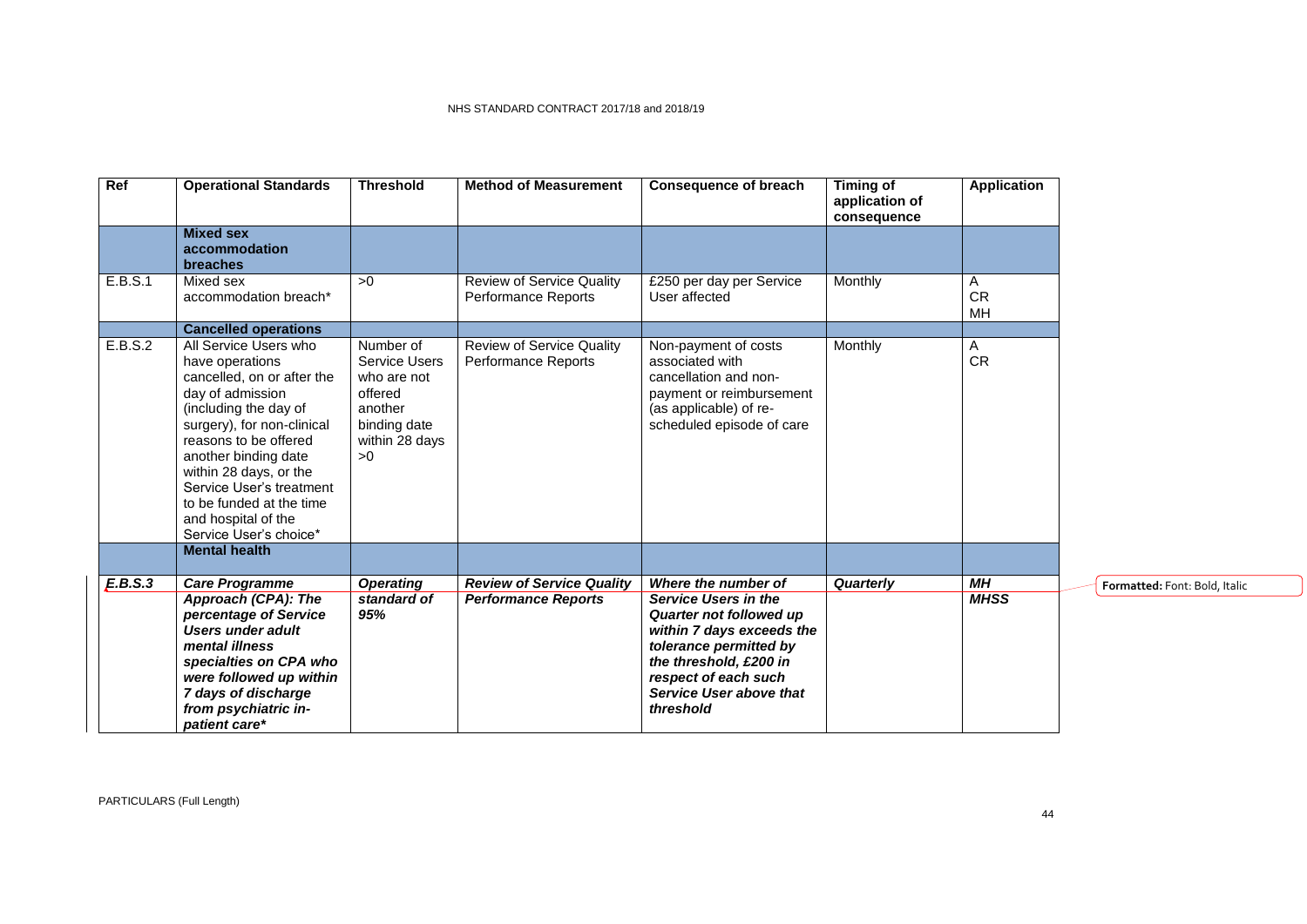In respect of those Operational Standards shown in *bold italics*, the provisions of SC36.37A apply.

\* as further described in *Joint Technical Definitions for Performance and Activity 2017/18-2018/19*, available at: [https://www.england.nhs.uk/wp](https://www.england.nhs.uk/wp-content/uploads/2015/12/joint-technical-definitions-performance-activity.pdf)[content/uploads/2015/12/joint-technical-definitions-performance-activity.pdf](https://www.england.nhs.uk/wp-content/uploads/2015/12/joint-technical-definitions-performance-activity.pdf)

\*\* as further described in *Ambulance System Indicators*, available at [https://www.england.nhs.uk/statistics/wp-content/uploads/sites/2/2013/04/20170926-](https://www.england.nhs.uk/statistics/wp-content/uploads/sites/2/2013/04/20170926-Ambulance-System-Indicators.docx) [Ambulance-System-Indicators.docx](https://www.england.nhs.uk/statistics/wp-content/uploads/sites/2/2013/04/20170926-Ambulance-System-Indicators.docx)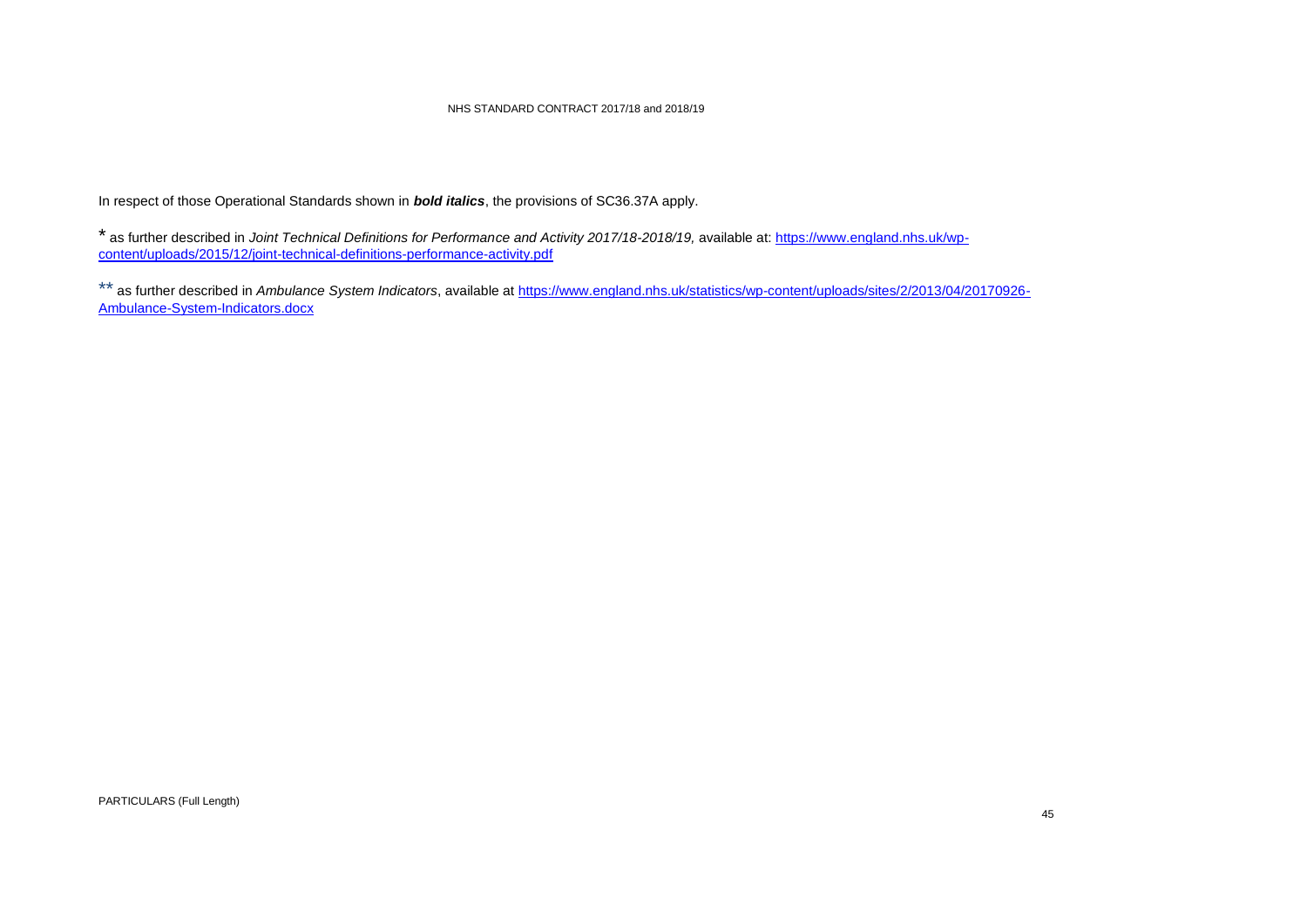# **SCHEDULE 4 – QUALITY REQUIREMENTS**

## **B. National Quality Requirements**

|          | <b>National Quality</b><br>Requirement                                                                                           | <b>Threshold</b>                                                                        | <b>Method of Measurement</b>                                             | <b>Consequence of breach</b>                                                                                                              | Timing of<br>application of<br>consequence | <b>Application</b>                          |
|----------|----------------------------------------------------------------------------------------------------------------------------------|-----------------------------------------------------------------------------------------|--------------------------------------------------------------------------|-------------------------------------------------------------------------------------------------------------------------------------------|--------------------------------------------|---------------------------------------------|
| E.A.S.4  | Zero tolerance methicillin-<br>resistant Staphylococcus<br>aureus*                                                               | >0                                                                                      | <b>Review of Service Quality</b><br>Performance Reports                  | £10,000 in respect of each<br>incidence in the relevant<br>month                                                                          | Monthly                                    | A                                           |
| E.A.S.5  | Minimise rates of<br>Clostridium difficile*                                                                                      | <b>[Insert baseline</b><br>threshold<br>identified for<br>Provider: see<br>Schedule 4F] | Review of Service Quality<br>Performance Reports                         | As set out in Schedule 4F,<br>in accordance with<br>applicable Guidance                                                                   | Annual                                     | $\overline{A}$                              |
| E.B.S.4  | <b>Zero tolerance RTT</b><br>waits over 52 weeks for<br>incomplete pathways*                                                     | 50                                                                                      | <b>Review of Service</b><br><b>Quality Performance</b><br><b>Reports</b> | £5,000 per Service User<br>with an incomplete RTT<br>pathway waiting over 52<br>weeks at the end of the<br>relevant month                 | <b>Monthly</b>                             | Services to<br>which 18<br>Weeks<br>applies |
| E.B.S.7a | All handovers between<br>ambulance and A&E<br>must take place within<br>15 minutes with none<br>waiting more than 30<br>minutes* | >0                                                                                      | <b>Review of Service</b><br><b>Quality Performance</b><br><b>Reports</b> | £200 per Service User<br>waiting over 30 minutes<br>in the relevant month                                                                 | <b>Monthly</b>                             | $A+E$                                       |
| E.B.S.7b | All handovers between<br>ambulance and A&E<br>must take place within<br>15 minutes with none<br>waiting more than 60<br>minutes* | >0                                                                                      | <b>Review of Service</b><br><b>Quality Performance</b><br><b>Reports</b> | £1,000 per Service User<br>waiting over 60 minutes<br>(in total, not aggregated<br>with E.B.S.7a<br>consequence) in the<br>relevant month | <b>Monthly</b>                             | $A+E$                                       |
| E.B.S.8a | <b>Following handover</b><br>between ambulance and                                                                               | >0                                                                                      | <b>Review of Service</b><br><b>Quality Performance</b>                   | £20 per event where $>$ 30<br>minutes in the relevant                                                                                     | <b>Monthly</b>                             | AM                                          |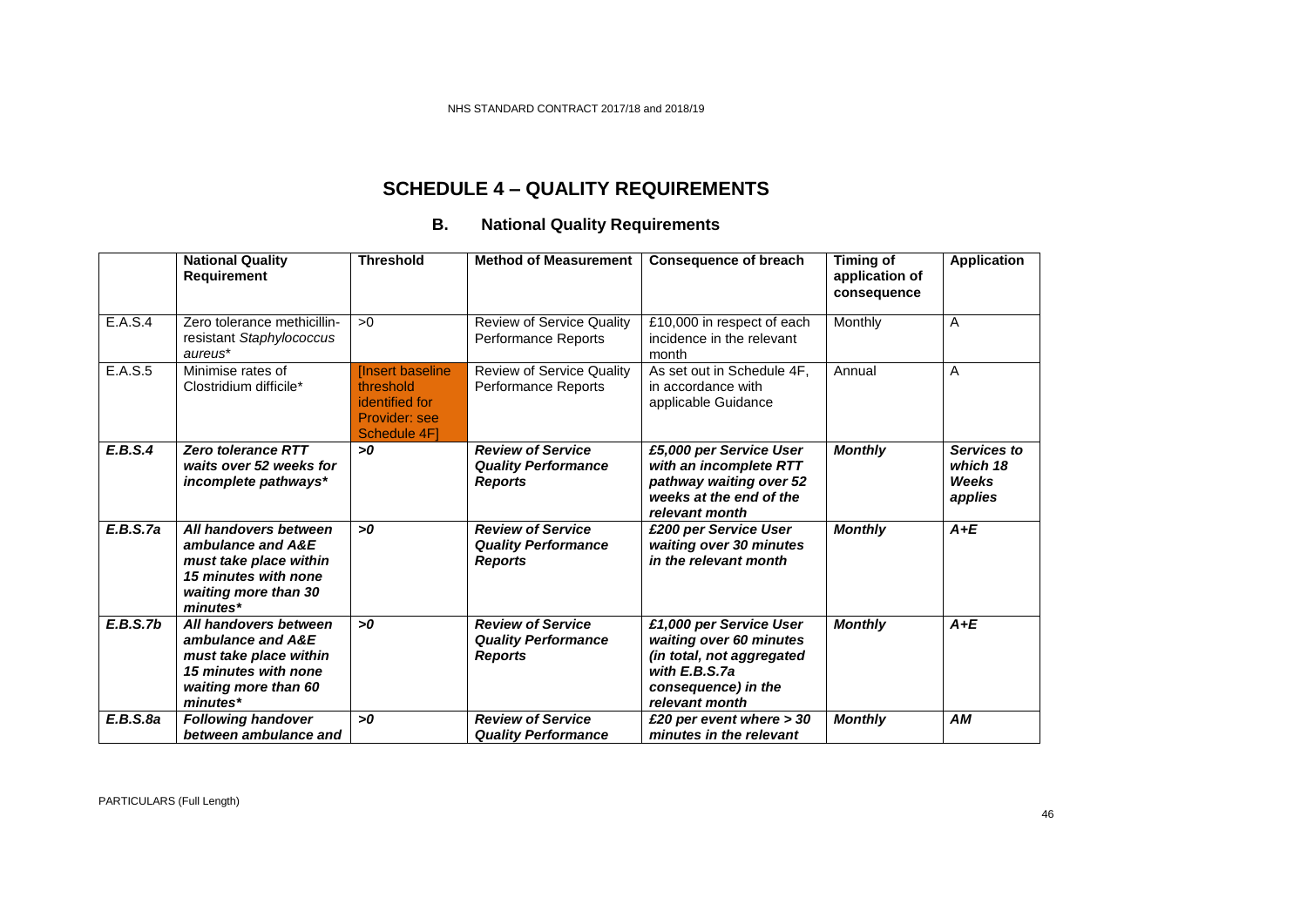|          | <b>National Quality</b><br>Requirement                                                                                                                                     | <b>Threshold</b>                                                                                                           | <b>Method of Measurement</b>                                             | <b>Consequence of breach</b>                                                                                                       | <b>Timing of</b><br>application of<br>consequence | <b>Application</b> |
|----------|----------------------------------------------------------------------------------------------------------------------------------------------------------------------------|----------------------------------------------------------------------------------------------------------------------------|--------------------------------------------------------------------------|------------------------------------------------------------------------------------------------------------------------------------|---------------------------------------------------|--------------------|
|          | A & E, ambulance crew<br>should be ready to<br>accept new calls within<br>15 minutes and no<br>longer than 30 minutes*                                                     |                                                                                                                            | <b>Reports</b>                                                           | month                                                                                                                              |                                                   |                    |
| E.B.S.Bb | <b>Following handover</b><br>between ambulance and<br>A&E, ambulance crew<br>should be ready to<br>accept new calls within<br>15 minutes and no<br>longer than 60 minutes* | >0                                                                                                                         | <b>Review of Service</b><br><b>Quality Performance</b><br><b>Reports</b> | £100 per event where $> 60$<br>minutes (in total, not<br>aggregated with E.B.S.8a<br>consequence) in the<br>relevant month         | <b>Monthly</b>                                    | AM                 |
| E.B.S.5  | Trolley waits in A&E not<br>longer than 12 hours*                                                                                                                          | >0                                                                                                                         | <b>Review of Service</b><br><b>Quality Performance</b><br><b>Reports</b> | £1,000 per incidence in<br>the relevant month                                                                                      | <b>Monthly</b>                                    | $A+E$              |
| E.B.S.6  | No urgent operation<br>should be cancelled for a<br>second time*                                                                                                           | >0                                                                                                                         | <b>Review of Service Quality</b><br>Performance Reports                  | £5,000 per incidence in the<br>relevant month                                                                                      | Monthly                                           | A<br><b>CR</b>     |
|          | <b>VTE risk assessment:</b>                                                                                                                                                | 95%                                                                                                                        | <b>Review of Service</b>                                                 | <b>Issue of Contract</b>                                                                                                           | Quarterly                                         | $\boldsymbol{A}$   |
|          | all inpatient Service<br><b>Users undergoing risk</b><br>assessment for VTE, as<br>defined in Contract<br><b>Technical Guidance</b>                                        |                                                                                                                            | <b>Quality Performance</b><br><b>Reports</b>                             | <b>Performance Notice and</b><br>subsequent process in<br>accordance with GC9                                                      |                                                   |                    |
|          | Duty of candour                                                                                                                                                            | Each failure to<br>notify the<br><b>Relevant Person</b><br>of a suspected<br>or actual<br>Notifiable Safety<br>Incident in | <b>Review of Service Quality</b><br>Performance Reports                  | Recovery of the cost of the<br>episode of care, or £10,000<br>if the cost of the episode of<br>care is unknown or<br>indeterminate | Monthly                                           | All                |

**Formatted:** Font: Bold, Italic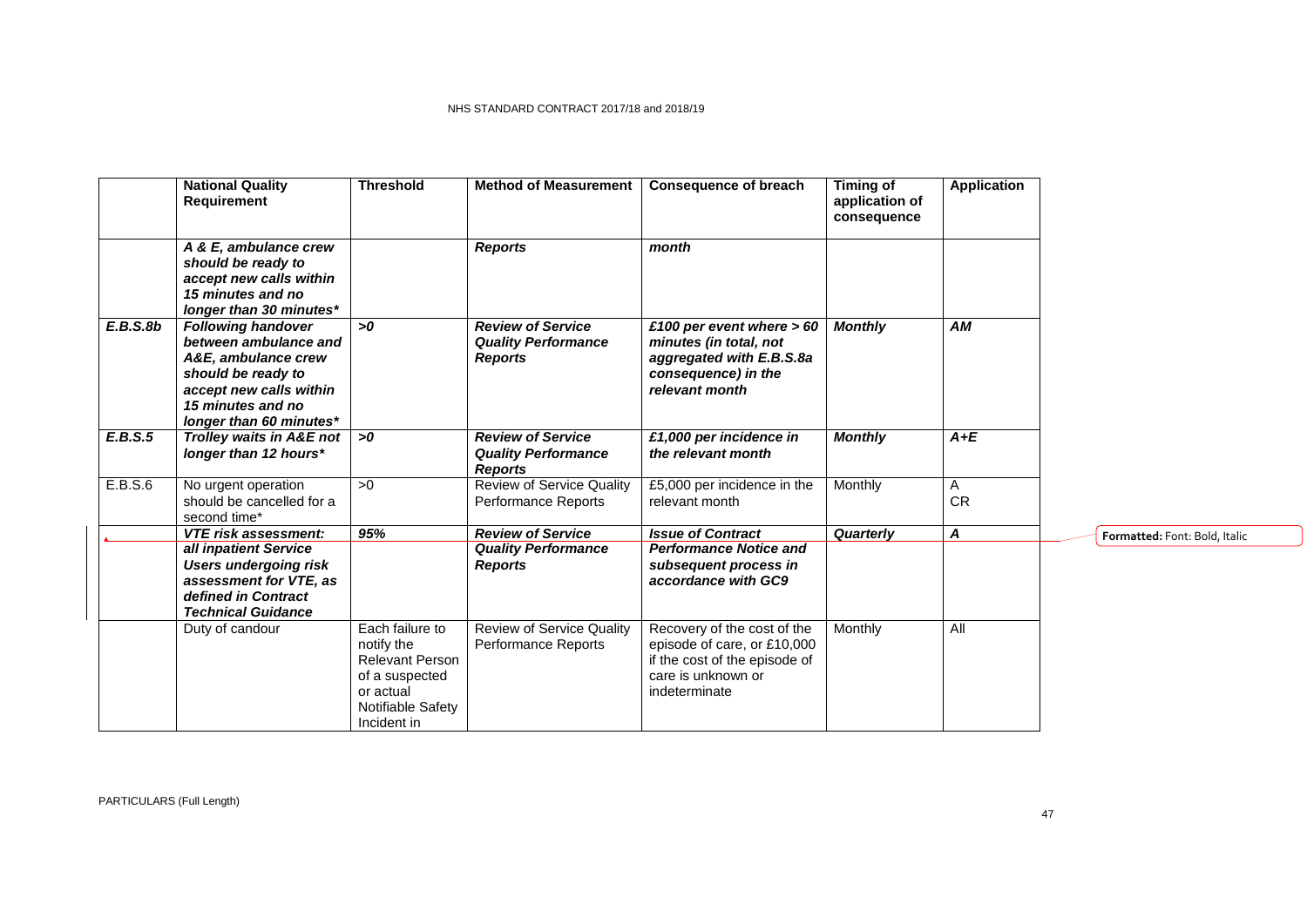| <b>National Quality</b><br><b>Requirement</b>                                                                                                                                                 | <b>Threshold</b>                                               | <b>Method of Measurement</b>                                             | <b>Consequence of breach</b>                                                                                                                                            | <b>Timing of</b><br>application of<br>consequence | <b>Application</b>                 |                               |
|-----------------------------------------------------------------------------------------------------------------------------------------------------------------------------------------------|----------------------------------------------------------------|--------------------------------------------------------------------------|-------------------------------------------------------------------------------------------------------------------------------------------------------------------------|---------------------------------------------------|------------------------------------|-------------------------------|
|                                                                                                                                                                                               | accordance with<br>Regulation 20 of<br>the 2014<br>Regulations |                                                                          |                                                                                                                                                                         |                                                   |                                    |                               |
| <b>Completion of a valid</b><br><b>NHS Number field in</b><br>mental health and acute<br>commissioning data<br>sets submitted via SUS.<br>as defined in Contract<br><b>Technical Guidance</b> | 99%                                                            | <b>Review of Service</b><br><b>Quality Performance</b><br><b>Reports</b> | Where the number of<br>breaches in the month<br>exceeds the tolerance<br>permitted by the<br>threshold, £10 in respect<br>of each excess breach<br>above that threshold | <b>Monthly</b>                                    | A<br>M <sub>H</sub><br><b>MHSS</b> | Formatted: Font: Bold, Italic |
| <b>Completion of a valid</b><br><b>NHS Number field in</b><br><b>A&amp;E</b> commissioning<br>data sets submitted via<br>SUS, as defined in<br><b>Contract Technical</b><br>Guidance          | 95%                                                            | <b>Review of Service</b><br><b>Quality Performance</b><br><b>Reports</b> | Where the number of<br>breaches in the month<br>exceeds the tolerance<br>permitted by the<br>threshold, £10 in respect<br>of each excess breach<br>above that threshold | <b>Monthly</b>                                    | A&E                                | Formatted: Font: Bold, Italic |
| <b>Completion of Mental</b><br><b>Health Services Data</b><br>Set ethnicity coding for<br>all Service Users, as<br>defined in Contract<br><b>Technical Guidance</b>                           | <b>Operating</b><br>standard of<br>90%                         | <b>Review of Service</b><br><b>Quality Performance</b><br><b>Reports</b> | Where the number of<br>breaches in the month<br>exceeds the tolerance<br>permitted by the<br>threshold, £10 in respect<br>of each excess breach<br>above that threshold | <b>Monthly</b>                                    | <b>MH</b><br><b>MHSS</b>           | Formatted: Font: Bold, Italic |
| <b>Completion of IAPT</b><br><b>Minimum Data Set</b><br>outcome data for all<br>appropriate Service<br>Users, as defined in<br><b>Contract Technical</b>                                      | <b>Operating</b><br>standard of<br>90%                         | <b>Review of Service</b><br><b>Quality Performance</b><br><b>Reports</b> | Where the number of<br>breaches in the month<br>exceeds the tolerance<br>permitted by the<br>threshold, £10 in respect<br>of each excess breach                         | <b>Monthly</b>                                    | <b>MH</b><br><b>MHSS</b>           | Formatted: Font: Bold, Italic |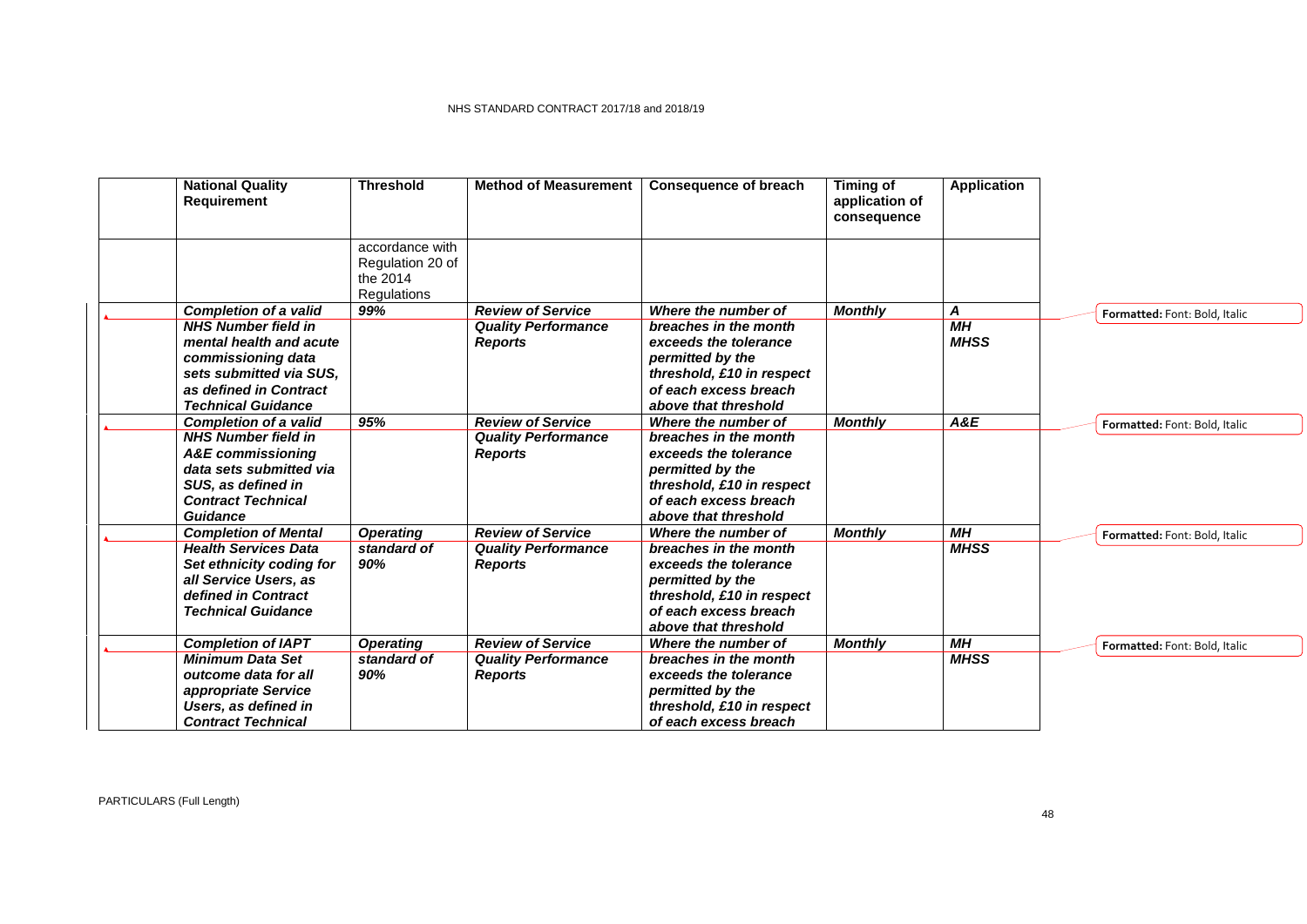|       | <b>National Quality</b><br><b>Requirement</b>                                                                                                                                                                                                     | <b>Threshold</b>                                                                                                               | <b>Method of Measurement</b>                 | <b>Consequence of breach</b>                                                  | Timing of<br>application of<br>consequence | <b>Application</b> |                               |
|-------|---------------------------------------------------------------------------------------------------------------------------------------------------------------------------------------------------------------------------------------------------|--------------------------------------------------------------------------------------------------------------------------------|----------------------------------------------|-------------------------------------------------------------------------------|--------------------------------------------|--------------------|-------------------------------|
|       | Guidance                                                                                                                                                                                                                                          |                                                                                                                                |                                              | above that threshold                                                          |                                            |                    |                               |
| E.H.4 | <b>Early Intervention in</b>                                                                                                                                                                                                                      | For the period                                                                                                                 | <b>Review of Service</b>                     | <b>Issue of Contract</b>                                                      | Quarterly                                  | MН                 | Formatted: Font: Bold, Italic |
|       | Psychosis programmes:<br>the percentage of<br><b>Service Users</b><br>experiencing a first<br>episode of psychosis or<br><b>ARMS</b> (at risk mental<br>state) who wait less<br>than two weeks to start<br>a NICE-recommended<br>package of care* | 1 April 2017 to<br>31 March 2018.<br>operating<br>standard of<br>50%. From 1<br>April 2018,<br>operating<br>standard of<br>53% | <b>Quality Performance</b><br><b>Reports</b> | <b>Performance Notice and</b><br>subsequent process in<br>accordance with GC9 |                                            | <b>MHSS</b>        |                               |
| E.H.1 | <b>Improving Access to</b>                                                                                                                                                                                                                        | <b>Operating</b>                                                                                                               | <b>Review of Service</b>                     | <b>Issue of Contract</b>                                                      | Quarterly                                  | $\overline{MH}$    | Formatted: Font: Bold, Italic |
|       | Psychological<br>Therapies (IAPT)<br>programmes: the<br>percentage of Service<br>Users referred to an<br><b>IAPT</b> programme who<br>wait six weeks or less<br>from referral to entering<br>a course of IAPT<br>treatment*                       | standard of<br>75%                                                                                                             | <b>Quality Performance</b><br><b>Reports</b> | <b>Performance Notice and</b><br>subsequent process in<br>accordance with GC9 |                                            | <b>MHSS</b>        |                               |
| E.H.2 | <b>Improving Access to</b>                                                                                                                                                                                                                        | <b>Operating</b>                                                                                                               | <b>Review of Service</b>                     | <b>Issue of Contract</b>                                                      | Quarterly                                  | MН                 | Formatted: Font: Bold, Italic |
|       | Psychological<br><b>Therapies (IAPT)</b><br>programmes: the<br>percentage of Service<br>Users referred to an<br><b>IAPT</b> programme who<br>wait 18 weeks or less                                                                                | standard of<br>95%                                                                                                             | <b>Quality Performance</b><br><b>Reports</b> | <b>Performance Notice and</b><br>subsequent process in<br>accordance with GC9 |                                            | <b>MHSS</b>        |                               |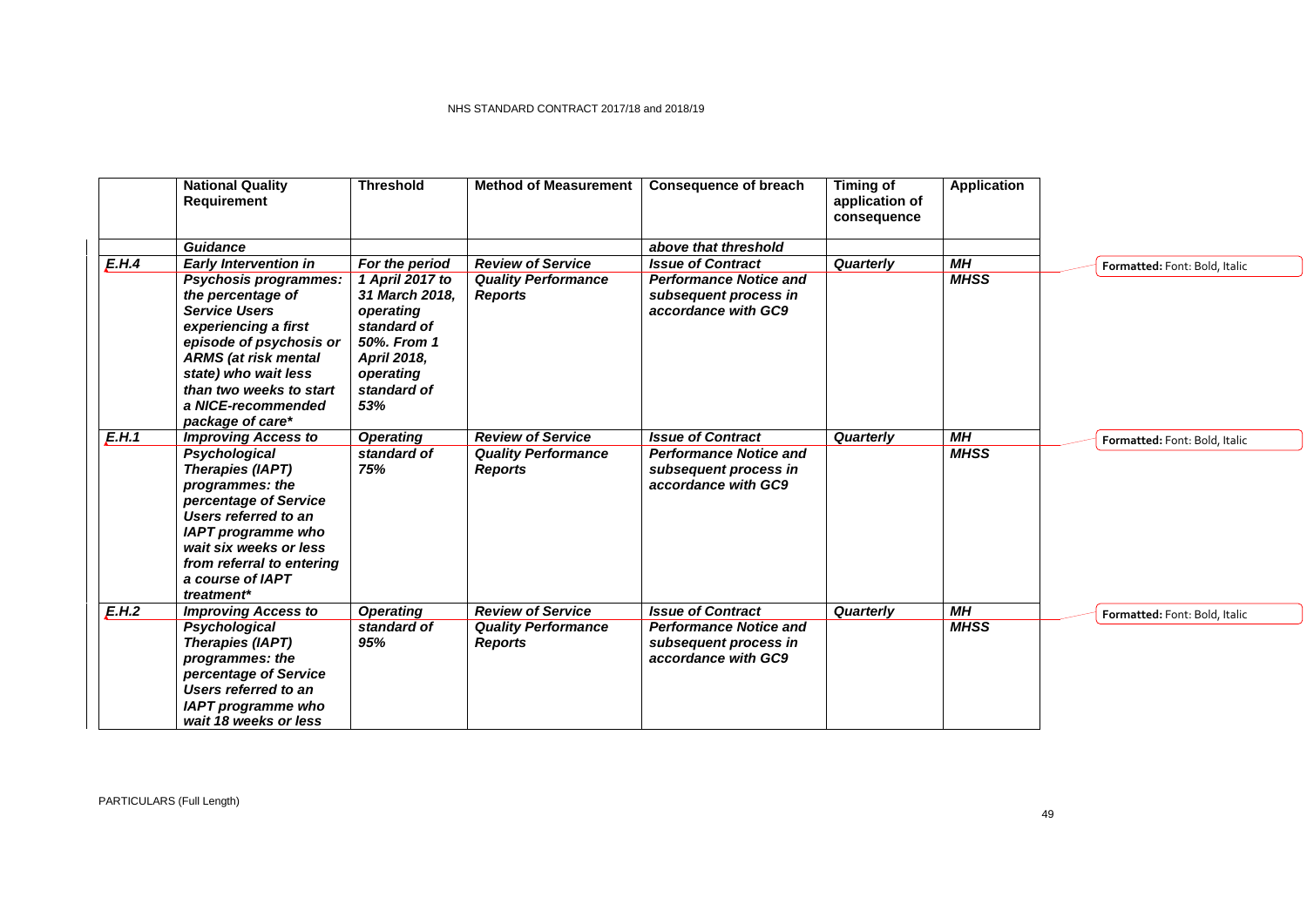| <b>National Quality</b><br><b>Requirement</b>                                                                                                                                                                                                                                     | <b>Threshold</b>                                                                                                                                                                                                                                      | <b>Method of Measurement</b>                                             | <b>Consequence of breach</b>                                                                                                                                                                                                                           | <b>Timing of</b><br>application of<br>consequence | <b>Application</b>                                                                |                               |
|-----------------------------------------------------------------------------------------------------------------------------------------------------------------------------------------------------------------------------------------------------------------------------------|-------------------------------------------------------------------------------------------------------------------------------------------------------------------------------------------------------------------------------------------------------|--------------------------------------------------------------------------|--------------------------------------------------------------------------------------------------------------------------------------------------------------------------------------------------------------------------------------------------------|---------------------------------------------------|-----------------------------------------------------------------------------------|-------------------------------|
| from referral to entering<br>a course of IAPT<br>treatment*                                                                                                                                                                                                                       |                                                                                                                                                                                                                                                       |                                                                          |                                                                                                                                                                                                                                                        |                                                   |                                                                                   |                               |
| <b>Full implementation of</b><br>an effective e-<br><b>Prescribing system for</b><br>chemotherapy across<br>all relevant clinical<br>teams within the<br><b>Provider (other than</b><br>those dealing with<br>children, teenagers and<br>young adults) across all<br>tumour sites | <b>Failure to</b><br>achieve full<br>implementation<br>as described<br>under Service<br><b>Specification</b><br>B15/S/a<br>Cancer:<br>Chemotherapy<br>(Adult) by 31<br><b>March 2017</b>                                                              | <b>Review of Service</b><br><b>Quality Performance</b><br><b>Reports</b> | 5% of the Actual Monthly<br><b>Value for the Services</b><br>provided under Service<br>Specification B15/S/a<br>(Cancer: Chemotherapy<br>(Adult) per month, until<br>full implementation is<br>achieved                                                | <b>Monthly</b>                                    | Where both<br><b>Specialised</b><br><b>Services</b><br>and Cancer<br>apply        | Formatted: Font: Bold, Italic |
| <b>Full implementation of</b><br>an effective e-<br><b>Prescribing system for</b><br>chemotherapy across<br>all relevant clinical<br>teams within the<br><b>Provider dealing with</b><br>children, teenagers and<br>young adults across all<br>tumour sites                       | <b>Failure to</b><br>achieve full<br>implementation<br>as described<br>under Service<br><b>Specification</b><br>B15/S/b<br>Cancer:<br>Chemotherapy<br>(Children,<br><b>Teenagers and</b><br><b>Young Adults)</b><br>by 30<br><b>September</b><br>2017 | <b>Review of Service</b><br><b>Quality Performance</b><br><b>Reports</b> | 5% of the Actual Monthly<br><b>Value for the Services</b><br>provided under Service<br><b>Specification B15/S/b</b><br><b>Cancer: Chemotherapy</b><br>(Children, Teenagers and<br>Young Adults) per month,<br>until full implementation<br>is achieved | <b>Monthly</b>                                    | <b>Where both</b><br><b>Specialised</b><br><b>Services</b><br>and Cancer<br>apply | Formatted: Font: Bold, Italic |

In respect of the National Quality Requirements shown in **bold italics** the provisions of SC36.37A apply.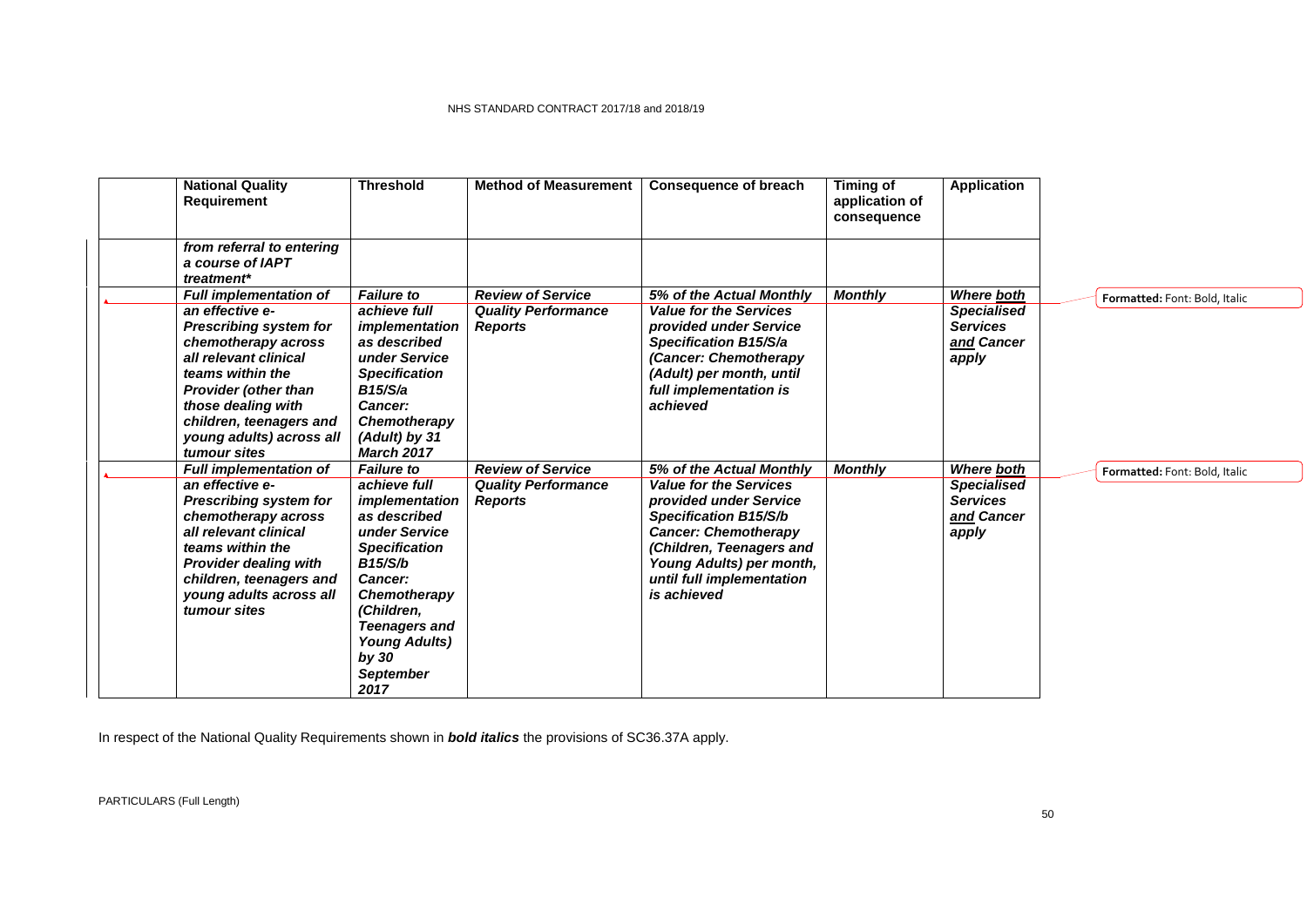\* as further described in *Joint Technical Definitions for Performance and Activity 2017/18-2018/19,* available at: [https://www.england.nhs.uk/wp](https://www.england.nhs.uk/wp-content/uploads/2015/12/joint-technical-definitions-performance-activity.pdf)[content/uploads/2015/12/joint-technical-definitions-performance-activity.pdf](https://www.england.nhs.uk/wp-content/uploads/2015/12/joint-technical-definitions-performance-activity.pdf)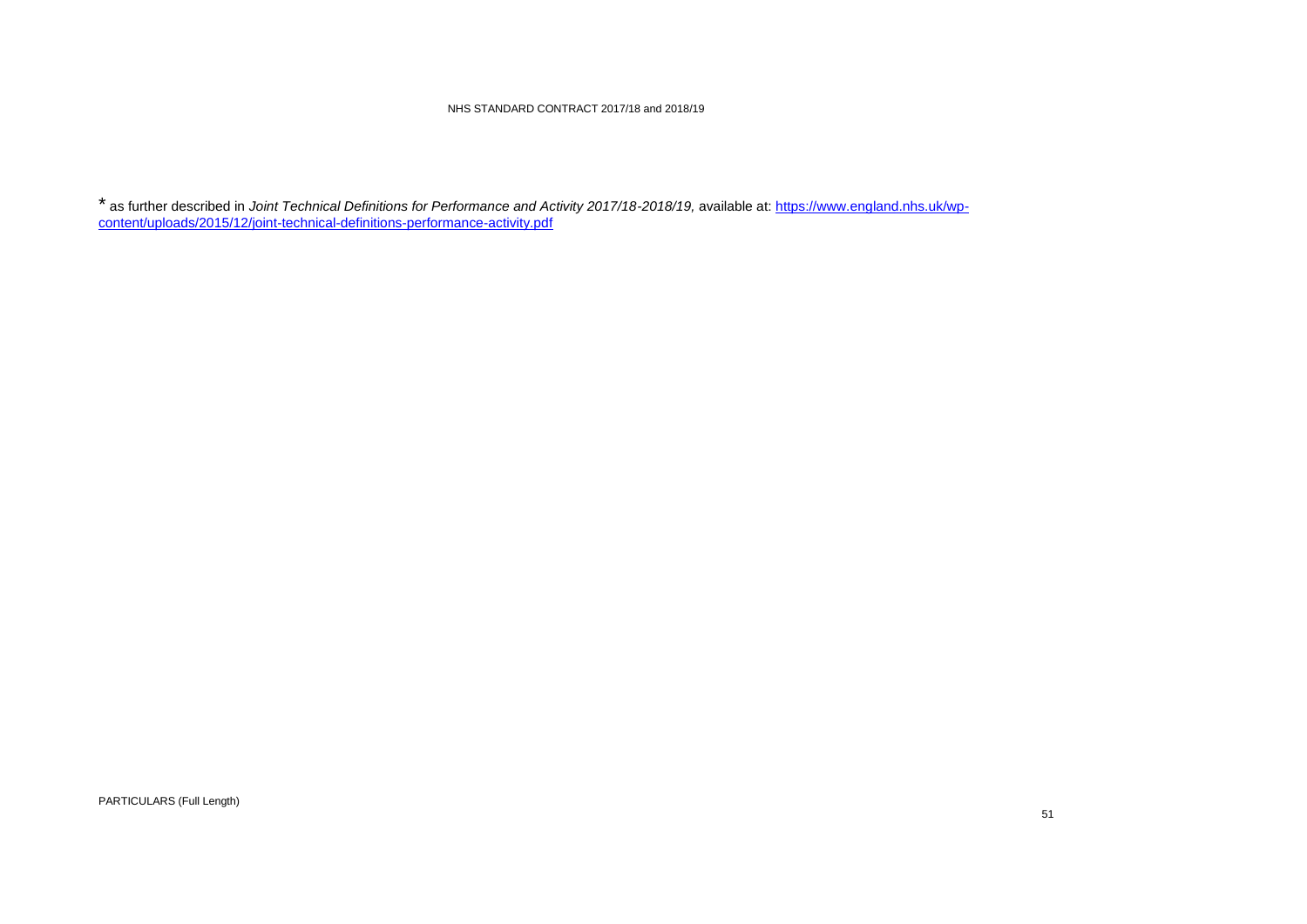# **SCHEDULE 4 – QUALITY REQUIREMENTS**

### **C. Local Quality Requirements**

| <b>Quality Requirement</b>                                                                                | <b>Threshold</b> | <b>Method of Measurement</b> | <b>Consequence of</b><br>breach | <b>Timing of</b><br>application of<br>consequence | <b>Applicable</b><br><b>Service</b><br><b>Specification</b> |
|-----------------------------------------------------------------------------------------------------------|------------------|------------------------------|---------------------------------|---------------------------------------------------|-------------------------------------------------------------|
| Insert text and/or attach spreadsheet<br>or documents locally in respect of<br>one or more Contract Years |                  |                              |                                 |                                                   |                                                             |
|                                                                                                           |                  |                              |                                 |                                                   |                                                             |
|                                                                                                           |                  |                              |                                 |                                                   |                                                             |
|                                                                                                           |                  |                              |                                 |                                                   |                                                             |
|                                                                                                           |                  |                              |                                 |                                                   |                                                             |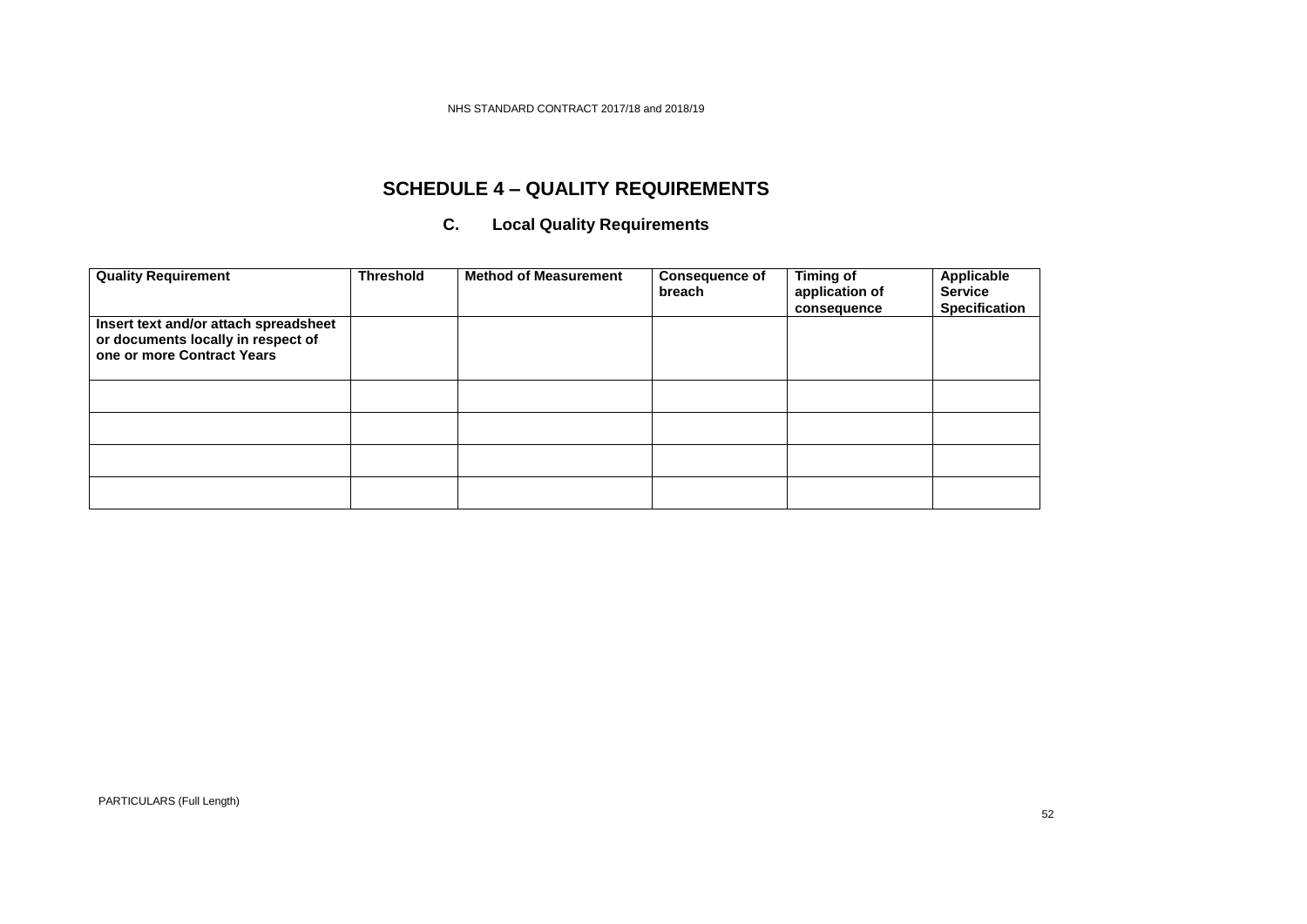# **SCHEDULE 4 – QUALITY REQUIREMENTS**

## **D. Commissioning for Quality and Innovation (CQUIN)**

**CQUIN Table 1: CQUIN Indicators**

**Insert completed CQUIN template spreadsheet(s) in respect of one or more Contract Years, or state Not Applicable**

### **CQUIN Table 2**: **CQUIN Payments on Account**

| <b>Commissioner</b> | <b>Payment</b> | <b>Frequency/Timing</b> | <b>Agreed provisions for</b><br>adjustment of CQUIN<br><b>Payments on Account</b><br>based on performance |
|---------------------|----------------|-------------------------|-----------------------------------------------------------------------------------------------------------|
|                     |                |                         |                                                                                                           |
|                     |                |                         |                                                                                                           |
|                     |                |                         |                                                                                                           |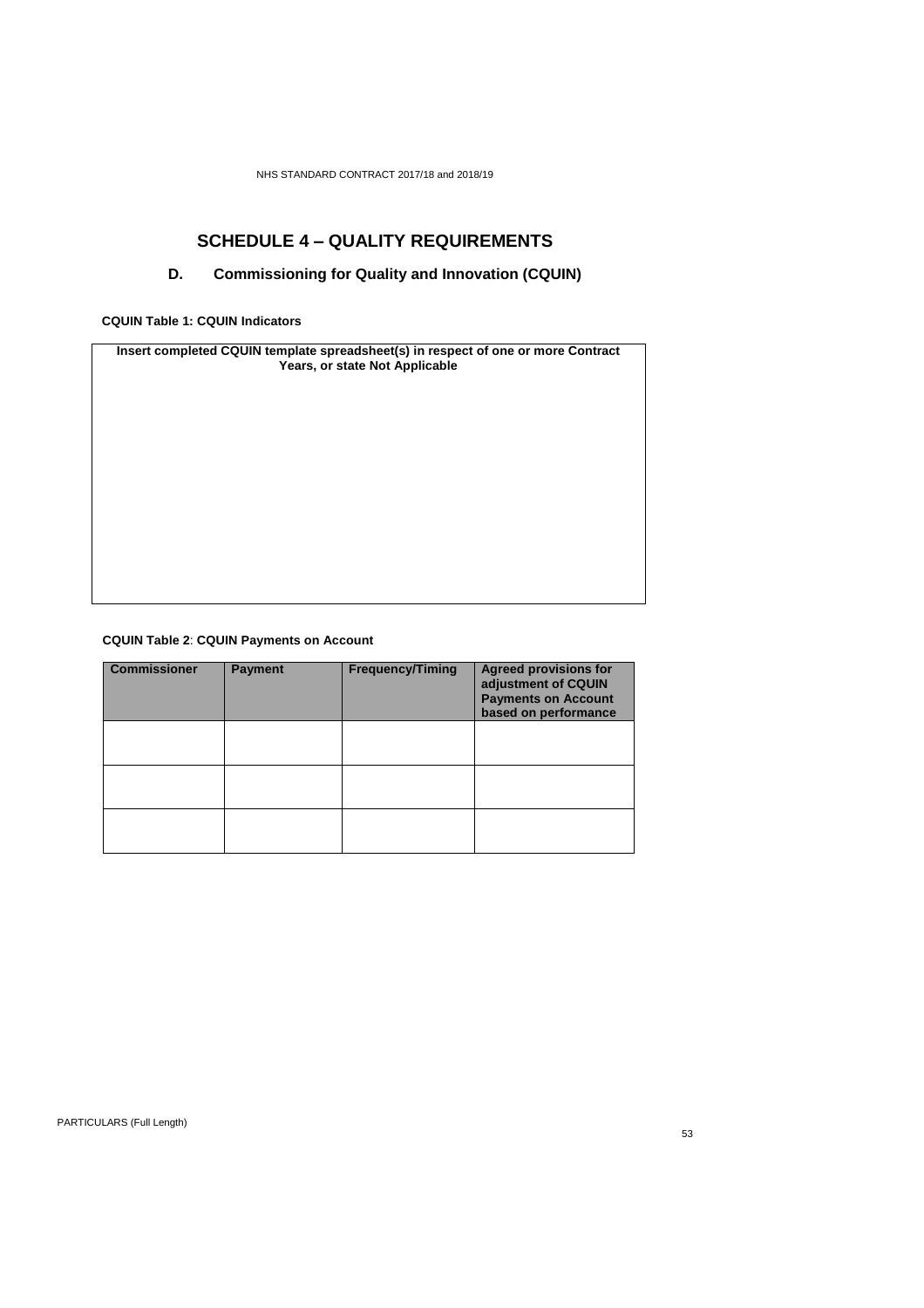# **SCHEDULE 4 – QUALITY REQUIREMENTS**

### **E. Local Incentive Scheme**

**Insert text locally in respect of one or more Contract Years, or state Not Applicable**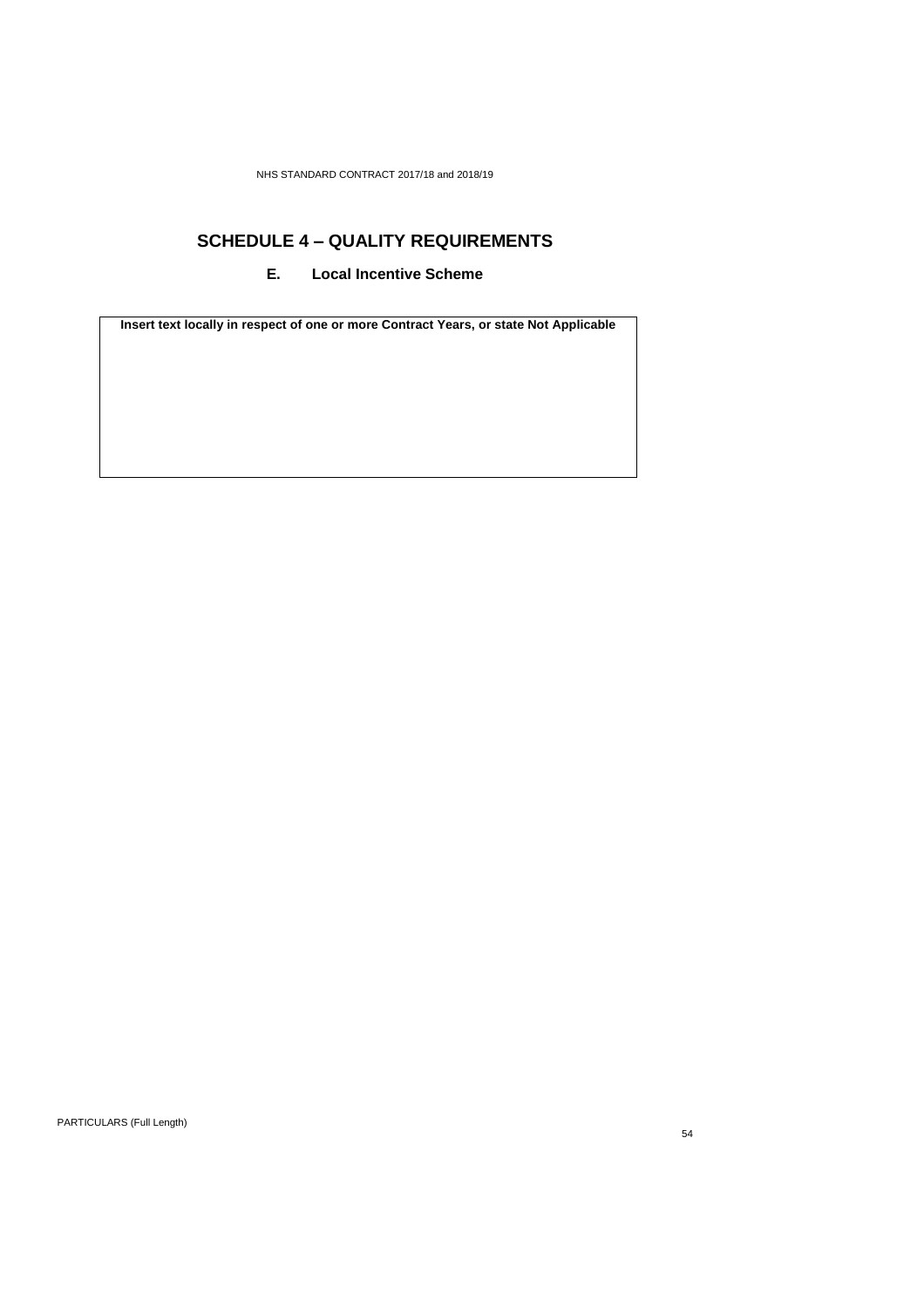## **SCHEDULE 4 – QUALITY REQUIREMENTS**

### **F. Clostridium difficile**

### **Clostridium difficile adjustment: NHS Foundation Trust/NHS Trust (Acute Services only)**

The financial adjustment  $(E)$  is the sum which is the greater of Y and Z, where:

- Y = 0
- $Z = ((A B) \times 10,000) \times C$

where:

- A = the actual number of cases of Clostridium difficile in respect of all NHS patients treated by the Provider in the Contract Year
- B = the baseline threshold (the figure as notified to the Provider and recorded in the Particulars), being the Provider's threshold for the number of cases of Clostridium difficile for the Contract Year, in accordance with Guidance:

[https://www.england.nhs.uk/patientsafety/associated-infections/clostridium-difficile/\)](https://www.england.nhs.uk/patientsafety/associated-infections/clostridium-difficile/)

C  $=$  no. of inpatient bed days in respect of Service Users in the Contract Year no. of inpatient bed days in respect of all NHS patients treated by the Provider in the Contract Year

The financial adjustment is calculated on the basis of annual performance. For the purposes of SC36.37 (*Operational Standards, National Quality Requirements and Local Quality Requirements*), any repayment or withholding in respect of Clostridium difficile performance will be made in respect of the final quarter of the Contract Year.

#### **Clostridium difficile adjustment: Other Providers (Acute Services only)**

The financial adjustment  $(E)$  is the sum equal to A x 10,000, where:

A = the actual number of cases of Clostridium difficile in respect of Service Users in the Contract Year.

The financial adjustment is calculated on the basis of annual performance. For the purposes of SC36.47 (*Operational Standards, National Quality Requirements and Local Quality Requirements*), any repayment or withholding in respect of Clostridium difficile performance will be made in respect of the final quarter of the Contract Year.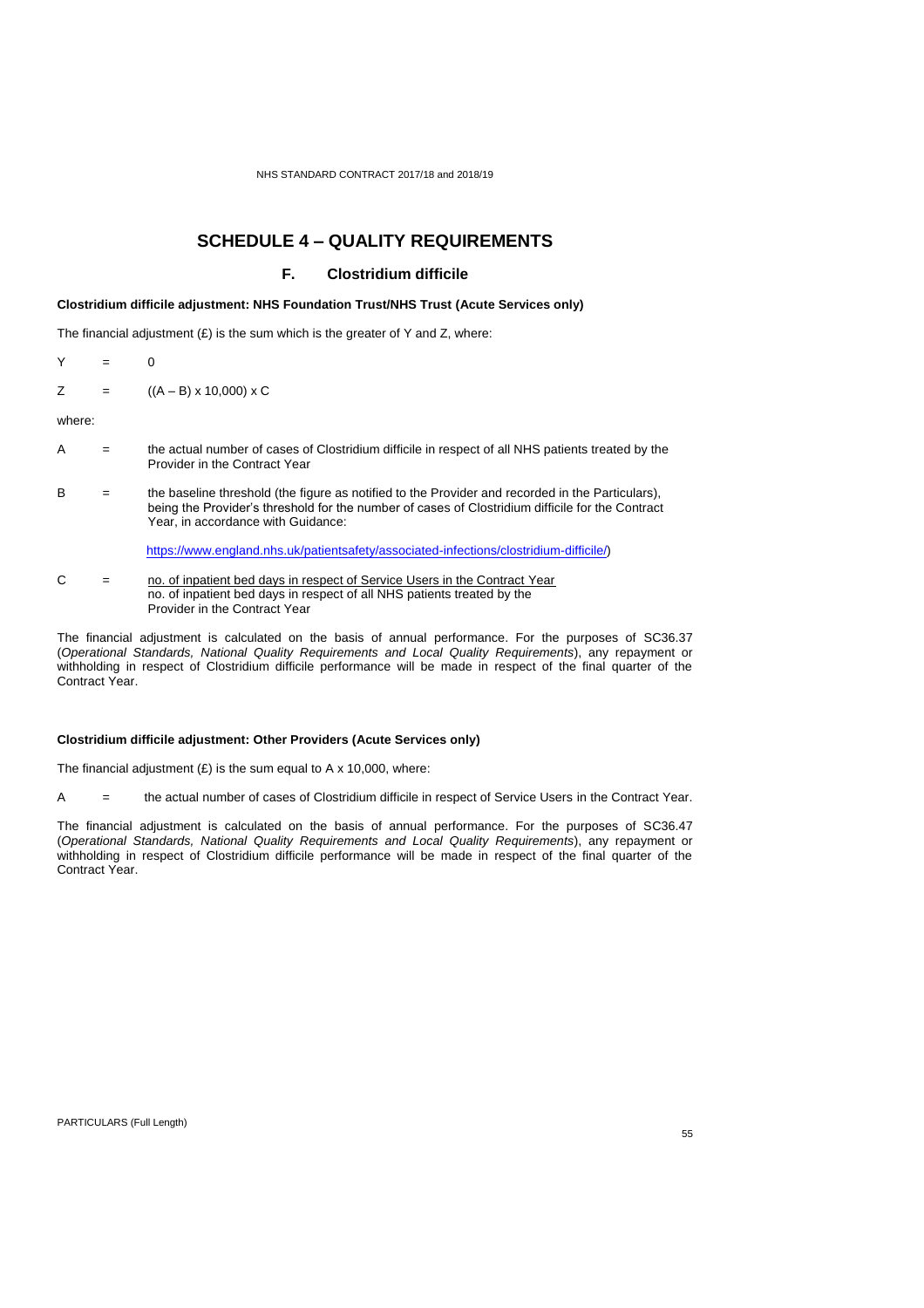# **SCHEDULE 5 – GOVERNANCE**

### **A. Documents Relied On**

**Documents supplied by Provider**

| <b>Date</b>                                           | <b>Document</b> |
|-------------------------------------------------------|-----------------|
| Insert text locally or state<br><b>Not Applicable</b> |                 |
|                                                       |                 |
|                                                       |                 |
|                                                       |                 |

### **Documents supplied by Commissioners**

| <b>Date</b>                                           | <b>Document</b> |
|-------------------------------------------------------|-----------------|
| Insert text locally or state<br><b>Not Applicable</b> |                 |
|                                                       |                 |
|                                                       |                 |
|                                                       |                 |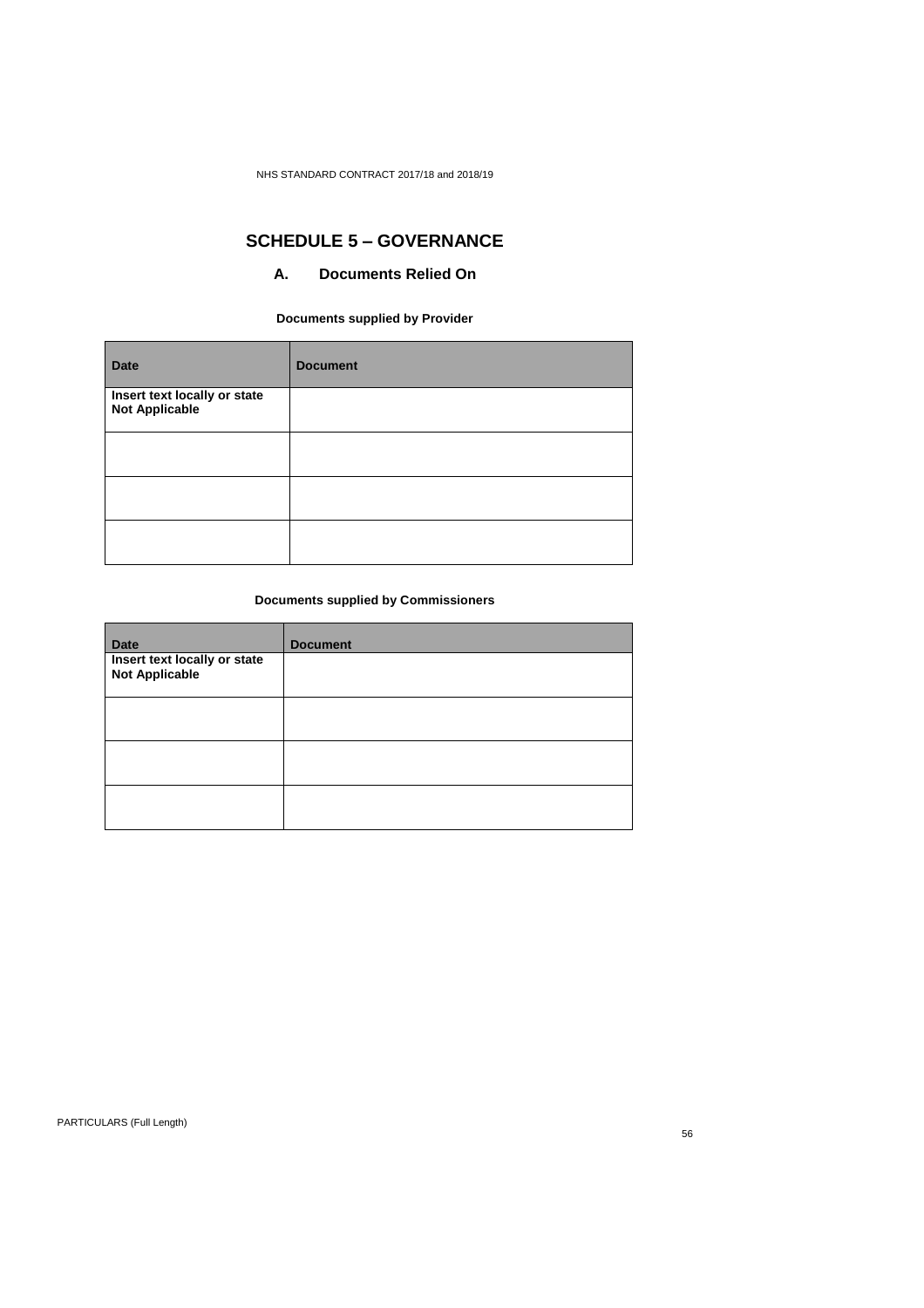# **SCHEDULE 5 - GOVERNANCE**

# **B.1 Provider's Mandatory Material Sub-Contractors**

| Material Sub-<br><b>Mandatory</b><br><b>Contractor</b><br>[Name]<br>[Registered Office]<br>[Company number] | <b>Service Description</b> | <b>Start date/expiry date</b> | <b>Processing dataPersonal</b><br>Data - Yes/No | If the Sub-Contractor is<br>processing Personal Data,<br>are they a Data Processor,<br><b>Data Controller or joint</b><br><b>Data Controller - state</b><br>which |
|-------------------------------------------------------------------------------------------------------------|----------------------------|-------------------------------|-------------------------------------------------|-------------------------------------------------------------------------------------------------------------------------------------------------------------------|
| Insert text locally or state<br><b>Not Applicable</b>                                                       |                            |                               |                                                 |                                                                                                                                                                   |
|                                                                                                             |                            |                               |                                                 |                                                                                                                                                                   |
|                                                                                                             |                            |                               |                                                 |                                                                                                                                                                   |
|                                                                                                             |                            |                               |                                                 |                                                                                                                                                                   |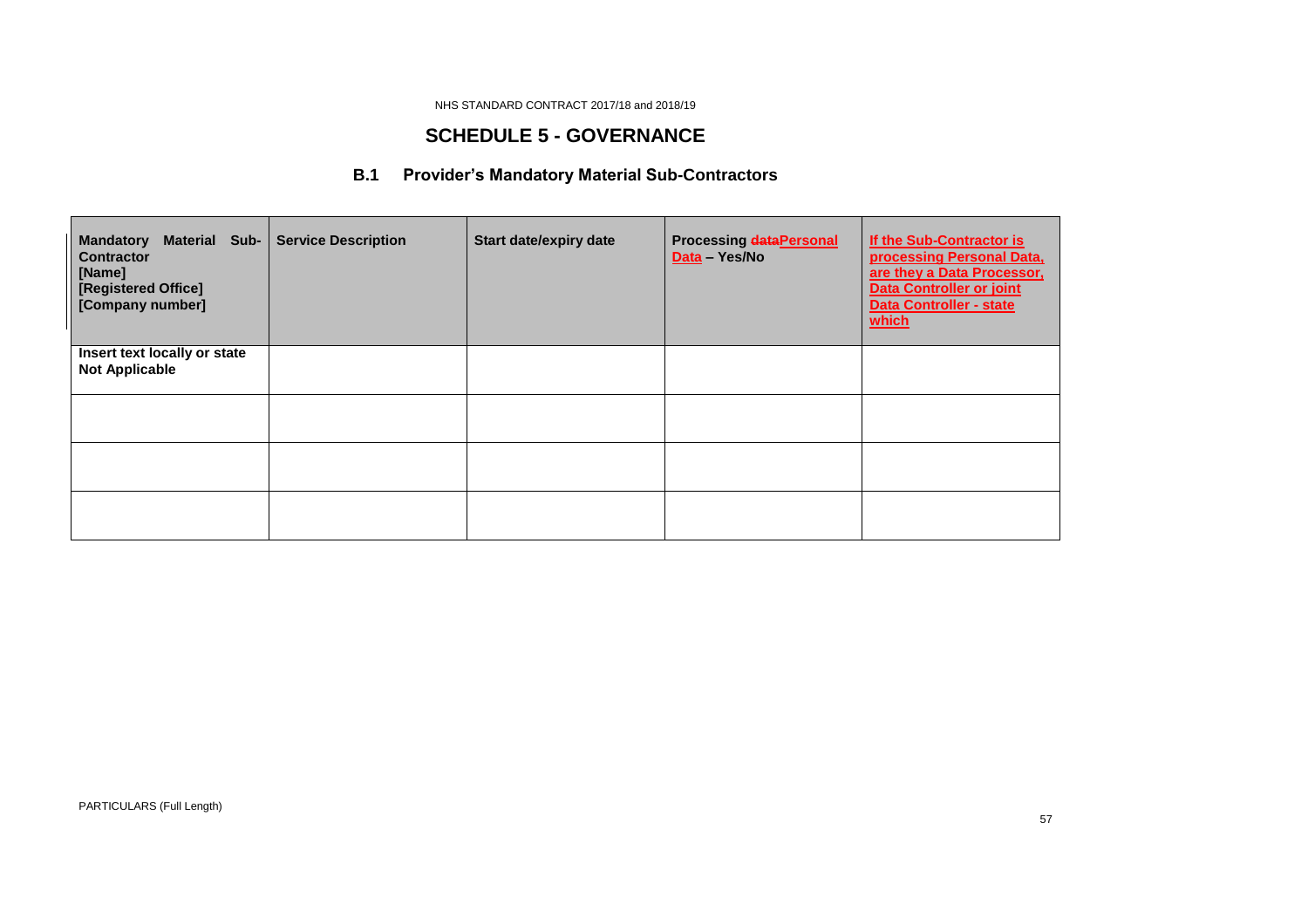## **SCHEDULE 5 - GOVERNANCE**

## **B.2 Provider's Permitted Material Sub-Contractors**

| <b>Material Sub-</b><br><b>Permitted</b><br><b>Contractor</b><br>[Name]<br>[Registered Office]<br>[Company number] | <b>Service Description</b> | <b>Start date/expiry date</b> | <b>Processing dataPersonal</b><br>Data - Yes/No | If the Sub-Contractor is<br>processing Personal Data,<br>are they a Data Processor,<br><b>Data Controller or joint</b><br><b>Data Controller - state</b><br>which |
|--------------------------------------------------------------------------------------------------------------------|----------------------------|-------------------------------|-------------------------------------------------|-------------------------------------------------------------------------------------------------------------------------------------------------------------------|
| Insert text locally or state<br><b>Not Applicable</b>                                                              |                            |                               |                                                 |                                                                                                                                                                   |
|                                                                                                                    |                            |                               |                                                 |                                                                                                                                                                   |
|                                                                                                                    |                            |                               |                                                 |                                                                                                                                                                   |
|                                                                                                                    |                            |                               |                                                 |                                                                                                                                                                   |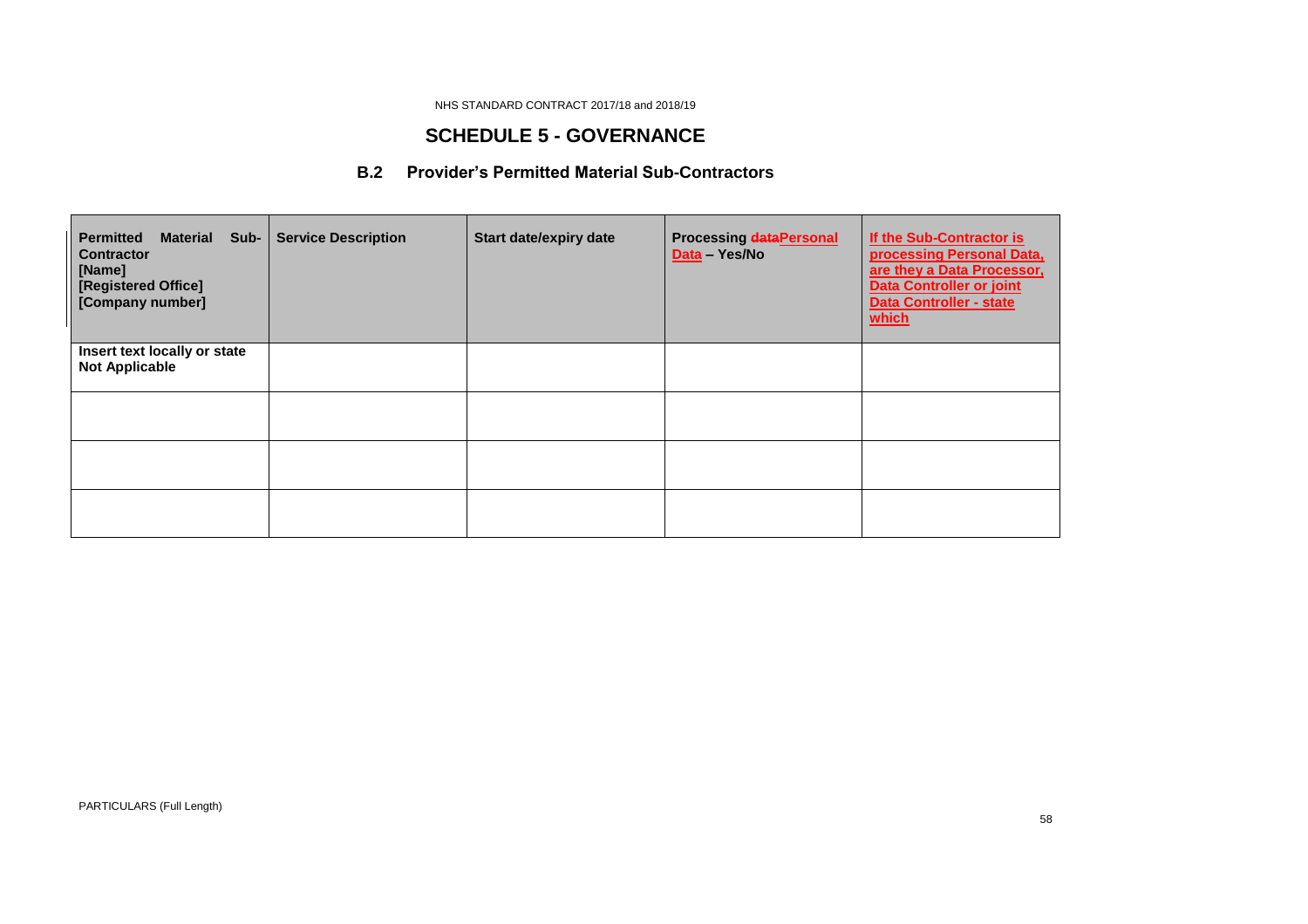# **SCHEDULE 5 - GOVERNANCE**

## **C. Commissioner Roles and Responsibilities**

| <b>Co-ordinating</b><br><b>Commissioner/Commissioner</b> | <b>Role/Responsibility</b> |
|----------------------------------------------------------|----------------------------|
| Insert text locally                                      |                            |
|                                                          |                            |
|                                                          |                            |
|                                                          |                            |
|                                                          |                            |
|                                                          |                            |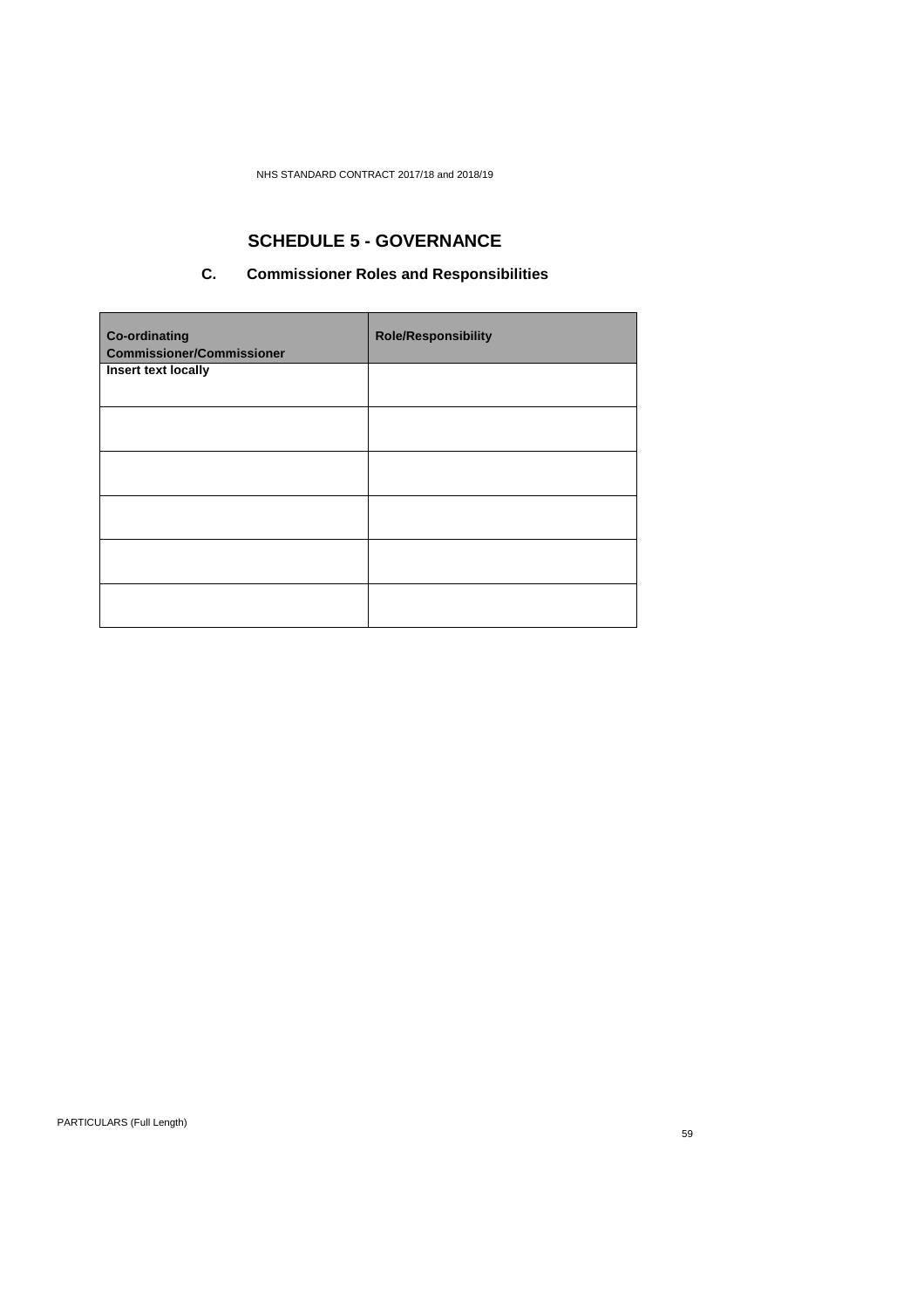# **SCHEDULE 6 – CONTRACT MANAGEMENT, REPORTING AND INFORMATION REQUIREMENTS**

| Α. | <b>Reporting Requirements</b> |
|----|-------------------------------|
|----|-------------------------------|

|                  |                                                                                                                                                                                                                                                                                                                                                                                                                                                                  | <b>Reporting Period</b>            | <b>Format of Report</b>            | <b>Timing and Method for</b><br>delivery of Report                                                                                                    | <b>Application</b> |
|------------------|------------------------------------------------------------------------------------------------------------------------------------------------------------------------------------------------------------------------------------------------------------------------------------------------------------------------------------------------------------------------------------------------------------------------------------------------------------------|------------------------------------|------------------------------------|-------------------------------------------------------------------------------------------------------------------------------------------------------|--------------------|
|                  | <b>National Requirements Reported Centrally</b>                                                                                                                                                                                                                                                                                                                                                                                                                  |                                    |                                    |                                                                                                                                                       |                    |
| 1.               | As specified in the list of omnibus, secure<br>electronic file transfer data collections and BAAS<br>schedule of approved collections published on the<br>NHS Digital website to be found at<br>http://content.digital.nhs.uk/article/5073/Central-<br>Register-of-Collections<br>https://digital.nhs.uk/services/the-challenging-<br>burden-service/central-register-of-collections<br>where mandated for and as applicable to the<br>Provider and the Services | As set out in relevant<br>Guidance | As set out in relevant<br>Guidance | As set out in relevant Guidance                                                                                                                       | All                |
|                  | Patient Reported Outcome Measures (PROMS)<br>http://digital.nhs.uk/proms<br>https://digital.nhs.uk/data-and-information/data-<br>tools-and-services/data-services/patient-reported-<br>outcome-measures-proms                                                                                                                                                                                                                                                    | As set out in relevant<br>Guidance | As set out in relevant<br>Guidance | As set out in relevant Guidance                                                                                                                       | All                |
|                  | <b>National Requirements Reported Locally</b>                                                                                                                                                                                                                                                                                                                                                                                                                    |                                    |                                    |                                                                                                                                                       |                    |
| 1.               | Activity and Finance Report (note that, if<br>appropriately designed, this report may also serve<br>as the reconciliation account to be sent by the<br>Provider by the First Reconciliation Date under<br>SC36.28, or under SC36.31)                                                                                                                                                                                                                             | Monthly                            | [For local agreement]              | By no later than the First<br>Reconciliation Date for the<br>month to which it relates.<br>consistent with data submitted<br>to SUS, where applicable | All                |
| $\overline{2}$ . | Service Quality Performance Report, detailing<br>performance against Operational Standards,<br>National Quality Requirements, Local Quality<br>Requirements, Never Events and the duty of<br>candour, including, without limitation:<br>details of any thresholds that have been<br>a.<br>breached and any Never Events and                                                                                                                                      | Monthly                            | [For local agreement]              | Within 15 Operational Days of<br>the end of the month to which it<br>relates.                                                                         | All                |
|                  | breaches in respect of the duty of<br>candour that have occurred;                                                                                                                                                                                                                                                                                                                                                                                                |                                    |                                    |                                                                                                                                                       |                    |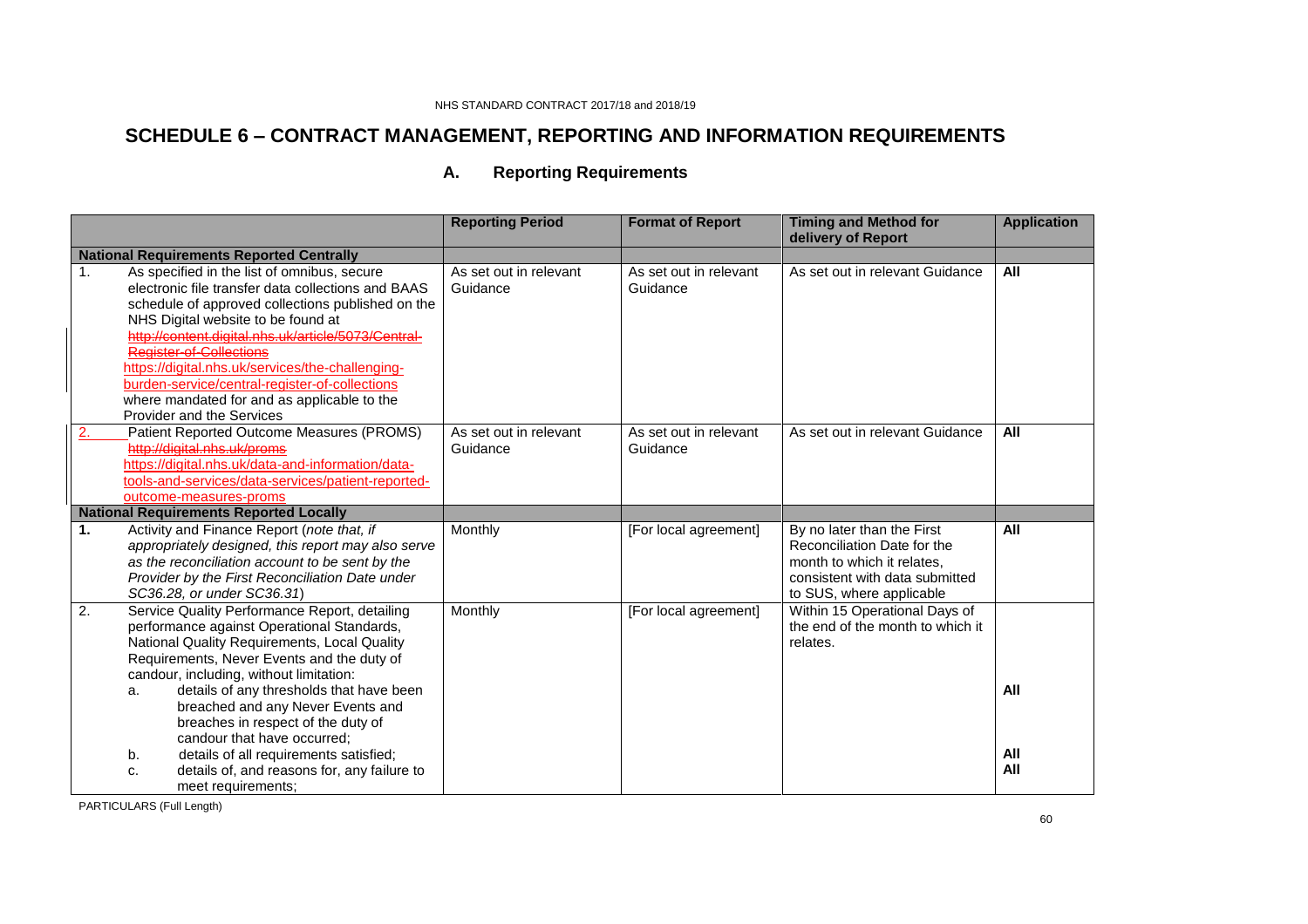|                  |                                                                                                                                                                                                                                                                                                                                                                                                                                                                                | <b>Reporting Period</b>             | <b>Format of Report</b>                                                                                  | <b>Timing and Method for</b><br>delivery of Report                                             | <b>Application</b>                    |
|------------------|--------------------------------------------------------------------------------------------------------------------------------------------------------------------------------------------------------------------------------------------------------------------------------------------------------------------------------------------------------------------------------------------------------------------------------------------------------------------------------|-------------------------------------|----------------------------------------------------------------------------------------------------------|------------------------------------------------------------------------------------------------|---------------------------------------|
|                  | d.<br>the outcome of all Root Cause Analyses<br>and audits performed pursuant to SC22<br>(Venous Thromboembolism);<br>report on performance against the HCAI<br>е.                                                                                                                                                                                                                                                                                                             |                                     |                                                                                                          |                                                                                                | A<br>A                                |
|                  | <b>Reduction Plan</b>                                                                                                                                                                                                                                                                                                                                                                                                                                                          |                                     |                                                                                                          |                                                                                                |                                       |
| $\overline{3}$ . | CQUIN Performance Report and details of<br>progress towards satisfying any Quality Incentive<br>Scheme Indicators, including details of all Quality<br>Incentive Scheme Indicators satisfied or not<br>satisfied                                                                                                                                                                                                                                                               | [For local agreement]               | [For local agreement]                                                                                    | [For local agreement]                                                                          | All                                   |
| 4.               | NHS Safety Thermometer Report, detailing and<br>analysing:<br>data collected in relation to each relevant<br>a.<br>NHS Safety Thermometer;<br>trends and progress;<br>b.<br>actions to be taken to improve<br>c.<br>performance.                                                                                                                                                                                                                                               | [Monthly, or as agreed<br>locally]  | [For local agreement],<br>according to published<br><b>NHS Safety</b><br>Thermometer reporting<br>routes | [For local agreement],<br>according to published NHS<br>Safety Thermometer reporting<br>routes | All (not AM,<br>CS, D, 111,<br>PT, U) |
| $\overline{5}$ . | Complaints monitoring report, setting out<br>numbers of complaints received and including<br>analysis of key themes in content of complaints                                                                                                                                                                                                                                                                                                                                   | [For local agreement]               | [For local agreement]                                                                                    | [For local agreement]                                                                          | All                                   |
| 6.               | Report against performance of Service<br>Development and Improvement Plan (SDIP)                                                                                                                                                                                                                                                                                                                                                                                               | In accordance with<br>relevant SDIP | In accordance with<br>relevant SDIP                                                                      | In accordance with relevant<br><b>SDIP</b>                                                     | <b>All</b>                            |
| $\overline{7}$ . | Cancer Registration dataset reporting (ISN):<br>report on staging data in accordance with<br>Guidance                                                                                                                                                                                                                                                                                                                                                                          | As set out in relevant<br>Guidance  | As set out in relevant<br>Guidance                                                                       | As set out in relevant Guidance                                                                | CR<br>$\mathsf{R}$                    |
| 8.               | Summary report of all incidents requiring<br>reporting                                                                                                                                                                                                                                                                                                                                                                                                                         | Monthly                             | [For local agreement]                                                                                    | [For local agreement]                                                                          | All                                   |
| 9.               | Data Quality Improvement Plan: report of<br>progress against milestones                                                                                                                                                                                                                                                                                                                                                                                                        | In accordance with<br>relevant DQIP | In accordance with<br>relevant DQIP                                                                      | In accordance with relevant<br><b>DQIP</b>                                                     | <b>All</b>                            |
| 10.              | Report and provide monthly data and detailed<br>information relating to violence-related injury<br>resulting in treatment being sought from Staff in<br>A&E departments, urgent care and walk-in<br>centres to the local community safety partnership<br>and the relevant police force, in accordance with<br>applicable Guidance (Information Sharing to<br>Tackle Violence (ISTV)) Initial Standard<br>Specification<br>http://content.digital.nhs.uk/isce/publication/isb15 | Monthly                             | As set out in relevant<br>Guidance                                                                       | As set out in relevant Guidance                                                                | A<br>$A + E$<br>U                     |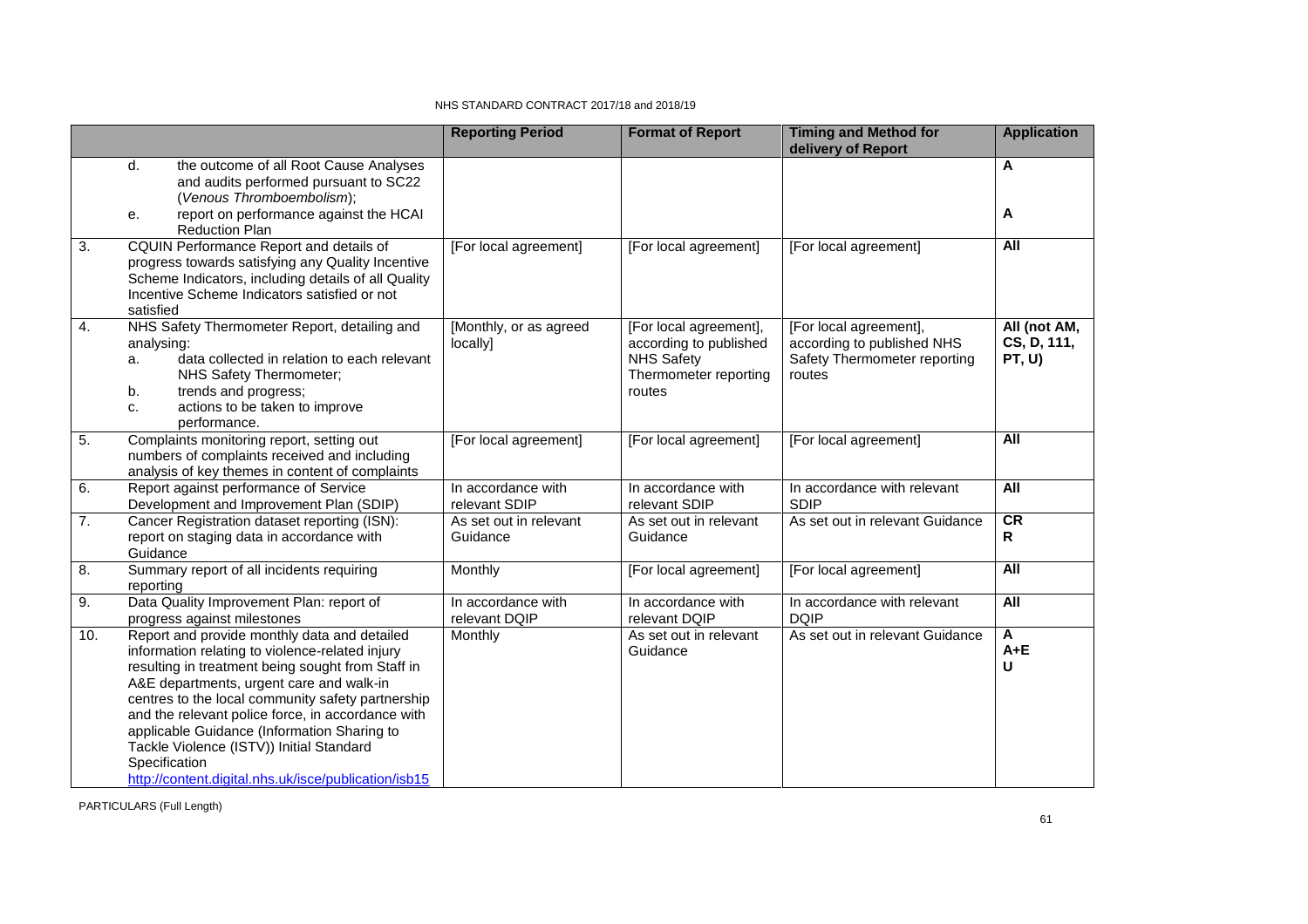|     |                                                                                                                                                                                                                                                                                                                                                  | <b>Reporting Period</b>                                                                                              | <b>Format of Report</b>                                                               | <b>Timing and Method for</b><br>delivery of Report                                | <b>Application</b>                    |
|-----|--------------------------------------------------------------------------------------------------------------------------------------------------------------------------------------------------------------------------------------------------------------------------------------------------------------------------------------------------|----------------------------------------------------------------------------------------------------------------------|---------------------------------------------------------------------------------------|-----------------------------------------------------------------------------------|---------------------------------------|
|     | 94                                                                                                                                                                                                                                                                                                                                               |                                                                                                                      |                                                                                       |                                                                                   |                                       |
| 11. | Report on outcome of reviews and evaluations in<br>relation to Staff numbers and skill mix in<br>accordance with GC5.2 (Staff)                                                                                                                                                                                                                   | Six monthly (or more<br>frequently if and as<br>required by the Co-<br>ordinating Commissioner<br>from time to time) | [For local agreement]                                                                 | [For local agreement]                                                             | All                                   |
| 12. | Report on compliance with the National<br>Workforce Race Equality Standard.                                                                                                                                                                                                                                                                      | Annually                                                                                                             | [For local agreement]                                                                 | [For local agreement]                                                             | All                                   |
| 13. | Specific reports required by NHS England in<br>relation to Specialised Services and other<br>services directly commissioned by NHS England,<br>as set out at<br>http://www.england.nhs.uk/nhs-standard-<br>contract/ss-reporting<br>(where not otherwise required to be submitted as<br>a national requirement reported centrally or<br>locally) | As set out at<br>http://www.england.nhs.u<br>k/nhs-standard-<br>contract/ss-reporting                                | As set out at<br>http://www.england.nhs<br>.uk/nhs-standard-<br>contract/ss-reporting | As set out at<br>http://www.england.nhs.uk/nhs-<br>standard-contract/ss-reporting | <b>Specialised</b><br><b>Services</b> |
|     | <b>Local Requirements Reported Locally</b>                                                                                                                                                                                                                                                                                                       |                                                                                                                      |                                                                                       |                                                                                   |                                       |
|     | Insert as agreed locally *                                                                                                                                                                                                                                                                                                                       |                                                                                                                      |                                                                                       |                                                                                   |                                       |

\* In completing this section, the Parties should, where applicable, consider the change requirements for local commissioning patient-level data flows which will need to be implemented from when the new national Data Services for Commissioners technical solution becomes operational. These change requirements will be published within the *Data Services for Commissioners Resources* website:<https://www.england.nhs.uk/ourwork/tsd/data-services/>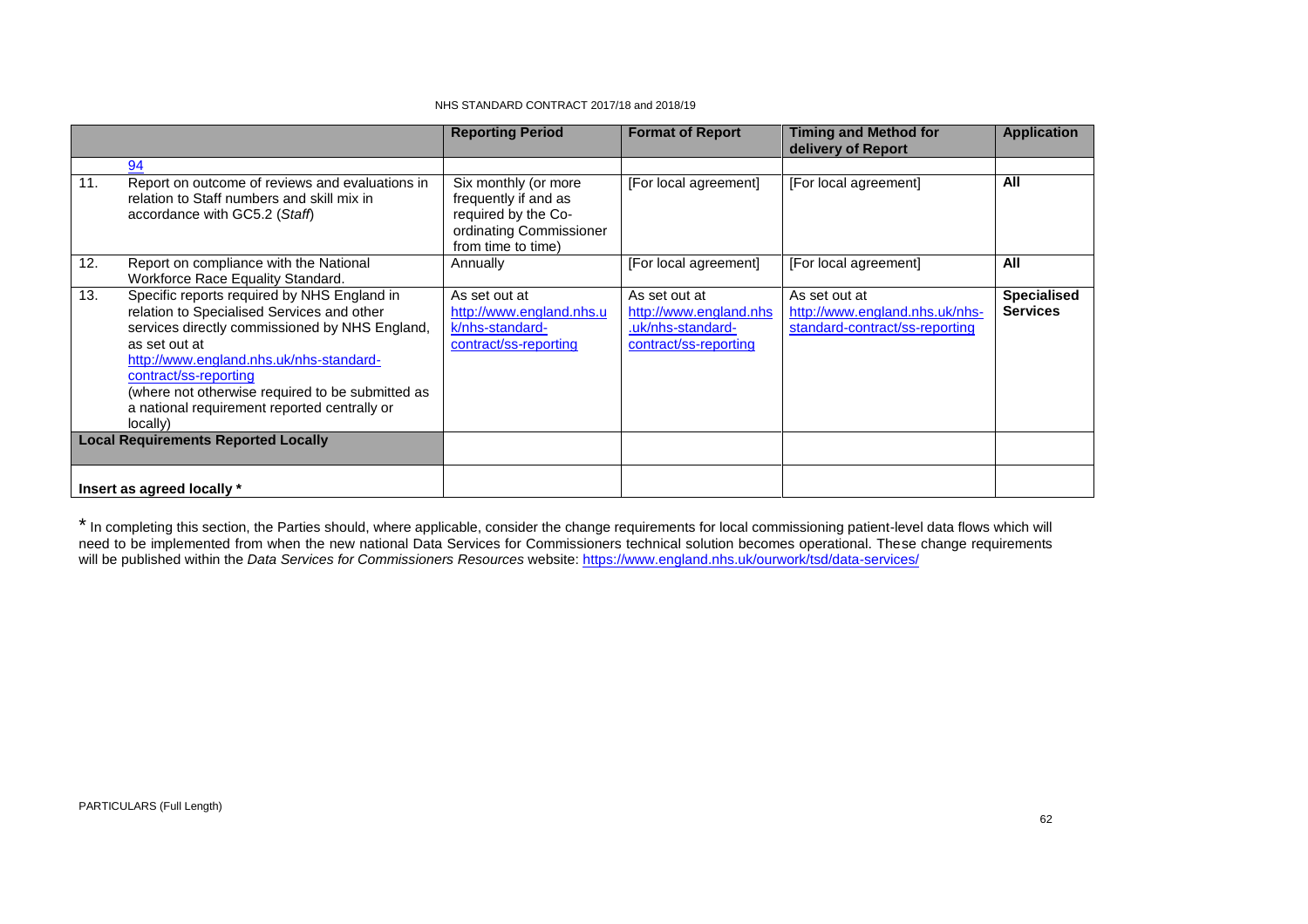## **SCHEDULE 6 – CONTRACT MANAGEMENT, REPORTING AND INFORMATION REQUIREMENTS**

### **B. Data Quality Improvement Plans**

| <b>Data Quality</b><br><b>Indicator</b> | Data Quality<br><b>Threshold</b> | <b>Method of</b><br><b>Measurement</b> | <b>Milestone Date</b> | <b>Consequence</b> |
|-----------------------------------------|----------------------------------|----------------------------------------|-----------------------|--------------------|
| <b>Insert text</b><br>locally           |                                  |                                        |                       |                    |
|                                         |                                  |                                        |                       |                    |
|                                         |                                  |                                        |                       |                    |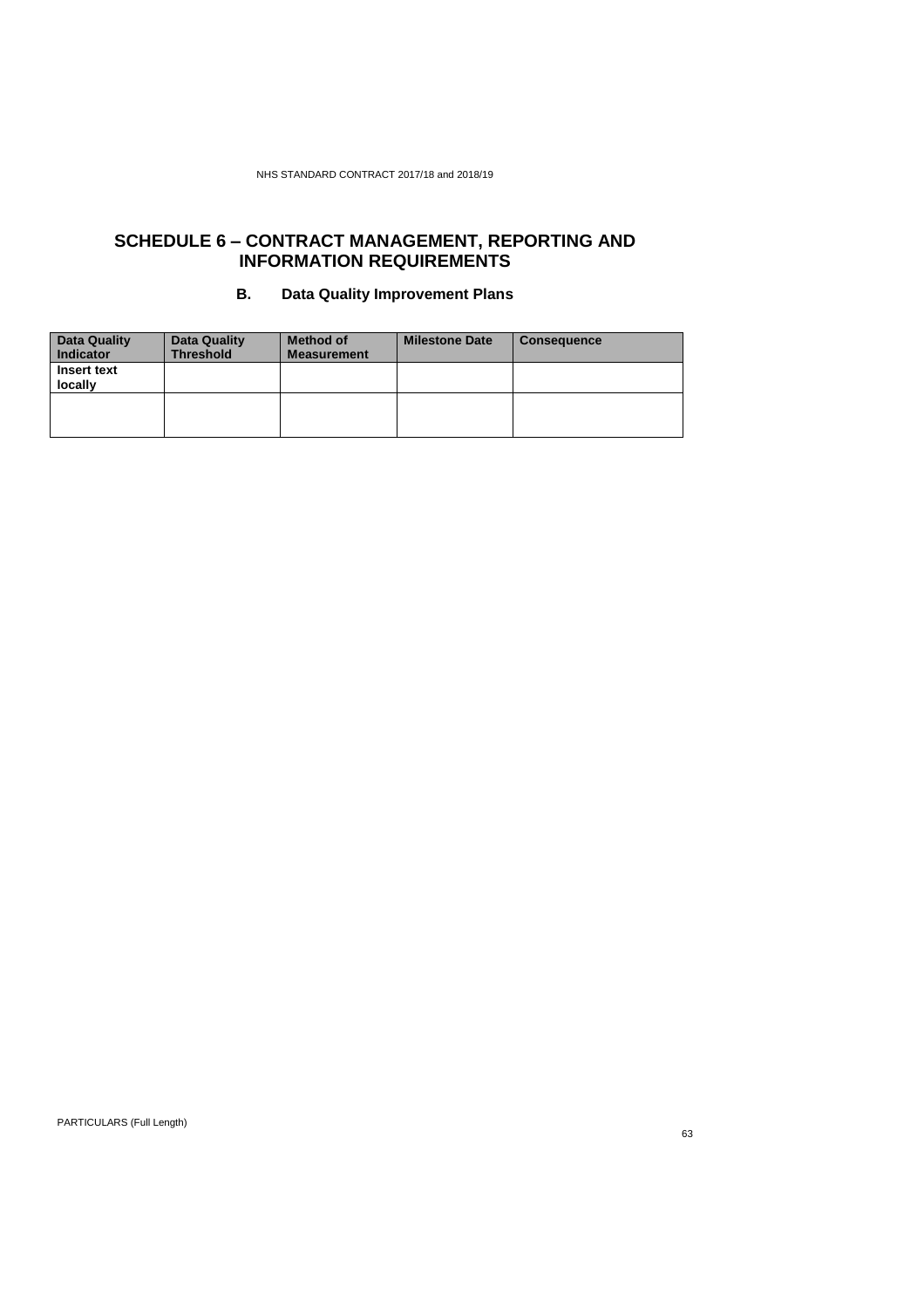### **SCHEDULE 6 – CONTRACT MANAGEMENT, REPORTING AND INFORMATION REQUIREMENTS**

### **C. Incidents Requiring Reporting Procedure**

**Procedure(s) for reporting, investigating, and implementing and sharing Lessons Learned from: (1) Serious Incidents (2) Notifiable Safety Incidents (3) other Patient Safety Incidents Insert text locally**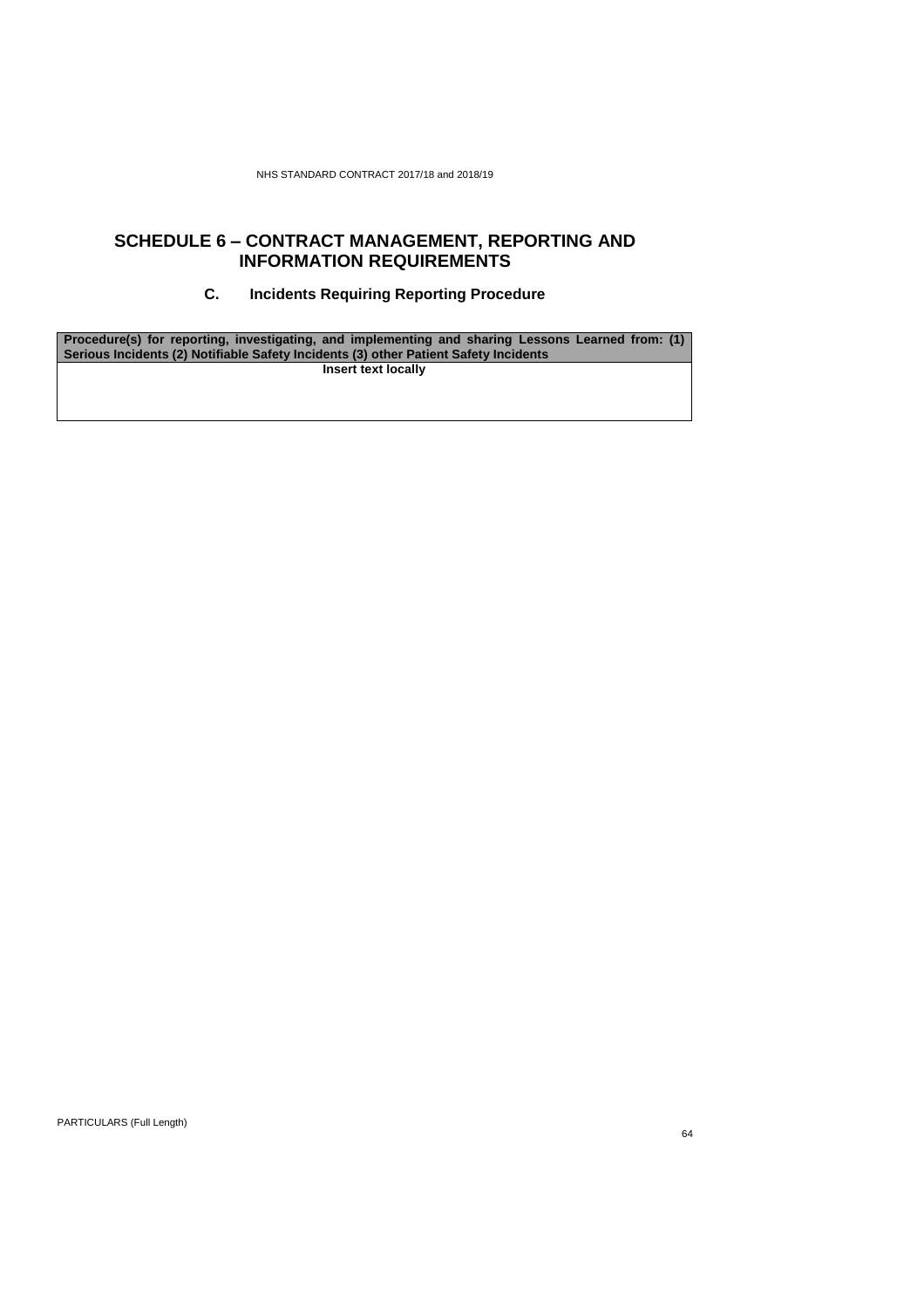## **SCHEDULE 6 – CONTRACT MANAGEMENT, REPORTING AND INFORMATION REQUIREMENTS**

### **D. Service Development and Improvement Plans**

|                                        | <b>Milestones</b> | <b>Timescales</b> | <b>Expected</b><br><b>Benefit</b> | <b>Consequence of Achievement/</b><br><b>Breach</b>            |
|----------------------------------------|-------------------|-------------------|-----------------------------------|----------------------------------------------------------------|
| [Secondary/primary<br>care interface]* |                   |                   |                                   |                                                                |
| [Smoke-free<br>premises]*              |                   |                   |                                   |                                                                |
| Insert text locally                    |                   |                   |                                   | [Subject to GC9 (Contract)<br>Management)] or [locally agreed] |
|                                        |                   |                   |                                   |                                                                |

\* Refer to Contract Technical Guidance for detail of requirements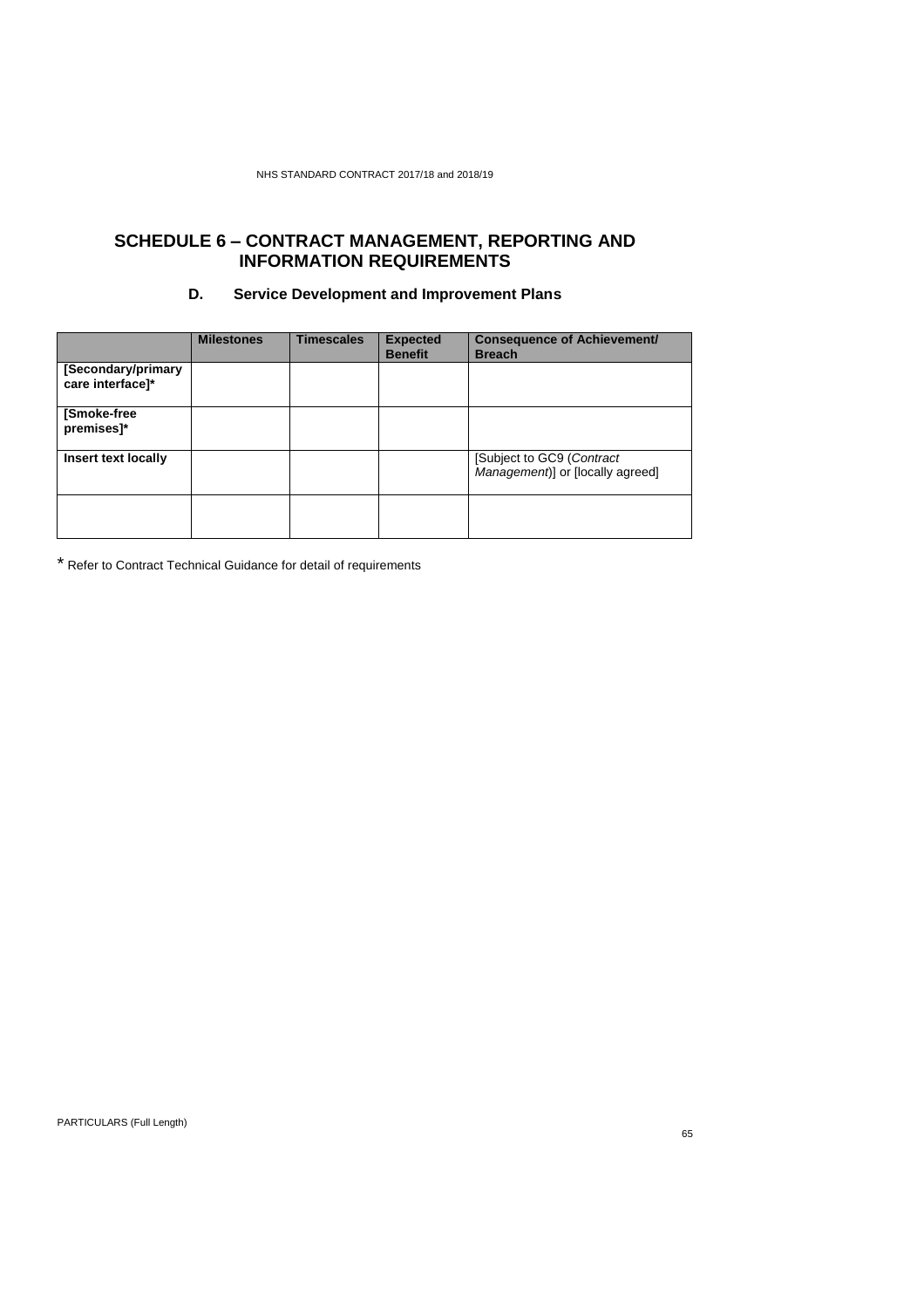# **SCHEDULE 6 – CONTRACT MANAGEMENT, REPORTING AND INFORMATION REQUIREMENTS**

| <b>Type of Survey</b>                                                                                        | <b>Frequency</b>                  | <b>Method of</b><br><b>Reporting</b> | <b>Method of Publication</b>   | <b>Application</b> |
|--------------------------------------------------------------------------------------------------------------|-----------------------------------|--------------------------------------|--------------------------------|--------------------|
| Friends and Family Test (where<br>required in accordance with FFT<br>Guidance)                               | As required<br>by FFT<br>Guidance | As required by<br>FFT Guidance       | As required by FFT<br>Guidance | All                |
| Service User Survey<br>[Insert further description<br>locally]                                               |                                   |                                      |                                | All                |
| Staff Survey (appropriate NHS<br>staff surveys where required by<br><b>Staff Survey Guidance)</b><br>[Other] |                                   |                                      |                                | All                |
| [Insert further description<br>locally]                                                                      |                                   |                                      |                                |                    |
| Carer Survey<br>[Insert further description<br>locally]                                                      |                                   |                                      |                                | All                |
| [Other insert locally]                                                                                       |                                   |                                      |                                |                    |

### **E. Surveys**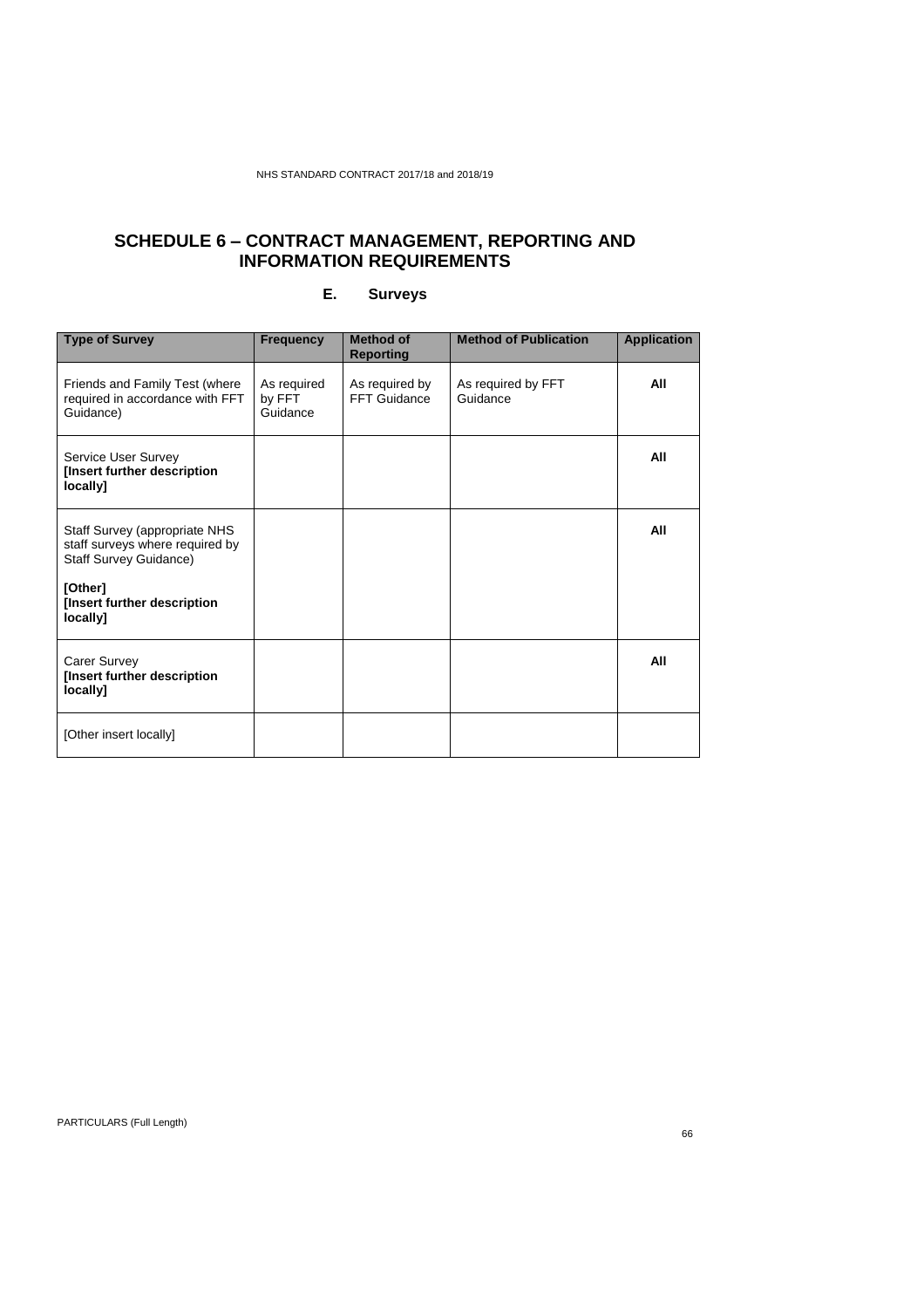### **SCHEDULE 6 – CONTRACT MANAGEMENT, REPORTING AND INFORMATION REQUIREMENTS**

### **F. Provider Data Processing Agreement**

*[NOTE: This Schedule 6F applies only where the Provider is appointed to act as a Data Processor under this Contract]*

### **1. SCOPE**

- 1.1 The Co-ordinating Commissioner appoints the Provider as a Data Processor to perform the Data Processing Services.
- 1.2 When delivering the Data Processing Services, the Provider must, in addition to its other obligations under this Contract, comply with the provisions of this Schedule 6F.
- 1.3 This Schedule 6F applies for so long as the Provider acts as a Data Processor in connection with this Contract.

### **2. DATA PROTECTION**

- 2.1 The Parties acknowledge that for the purposes of Data Protection Legislation in relation to the Data Processing Services the Co-ordinating Commissioner is the Data Controller and the Provider is the Data Processor. The Provider must process the Processor Data only to the extent necessary to perform the Data Processing Services and only in accordance with written instructions set out in this Schedule, including instructions regarding transfers of Personal Data outside the EU or to an international organisation unless such transfer is required by Law, in which case the Provider must inform the Coordinating Commissioner of that requirement before processing takes place, unless this is prohibited by Law on the grounds of public interest.
- 2.2 The Provider must notify the Co-ordinating Commissioner immediately if it considers that carrying out any of the Co-ordinating Commissioner's instructions would infringe Data Protection Legislation.
- 2.3 The Provider must provide all reasonable assistance to the Co-ordinating Commissioner in the preparation of any Data Protection Impact Assessment prior to commencing any processing. Such assistance may, at the discretion of the Co-ordinating Commissioner, include:
	- (a) a systematic description of the envisaged processing operations and the purpose of the processing;
	- (b) an assessment of the necessity and proportionality of the processing operations in relation to the Data Processing Services;
	- (c) an assessment of the risks to the rights and freedoms of Data Subjects; and
	- the measures envisaged to address the risks, including safeguards, security measures and mechanisms to ensure the protection of Personal Data.
- <span id="page-66-0"></span>2.4 The Provider must, in relation to any Personal Data processed in connection with its obligations under this Schedule 6F:
	- (a) process that Personal Data only in accordance with Annex A, unless the Provider is required to do otherwise by Law. If it is so required the Provider must promptly notify the Co-ordinating Commissioner before processing the Personal Data unless prohibited by Law;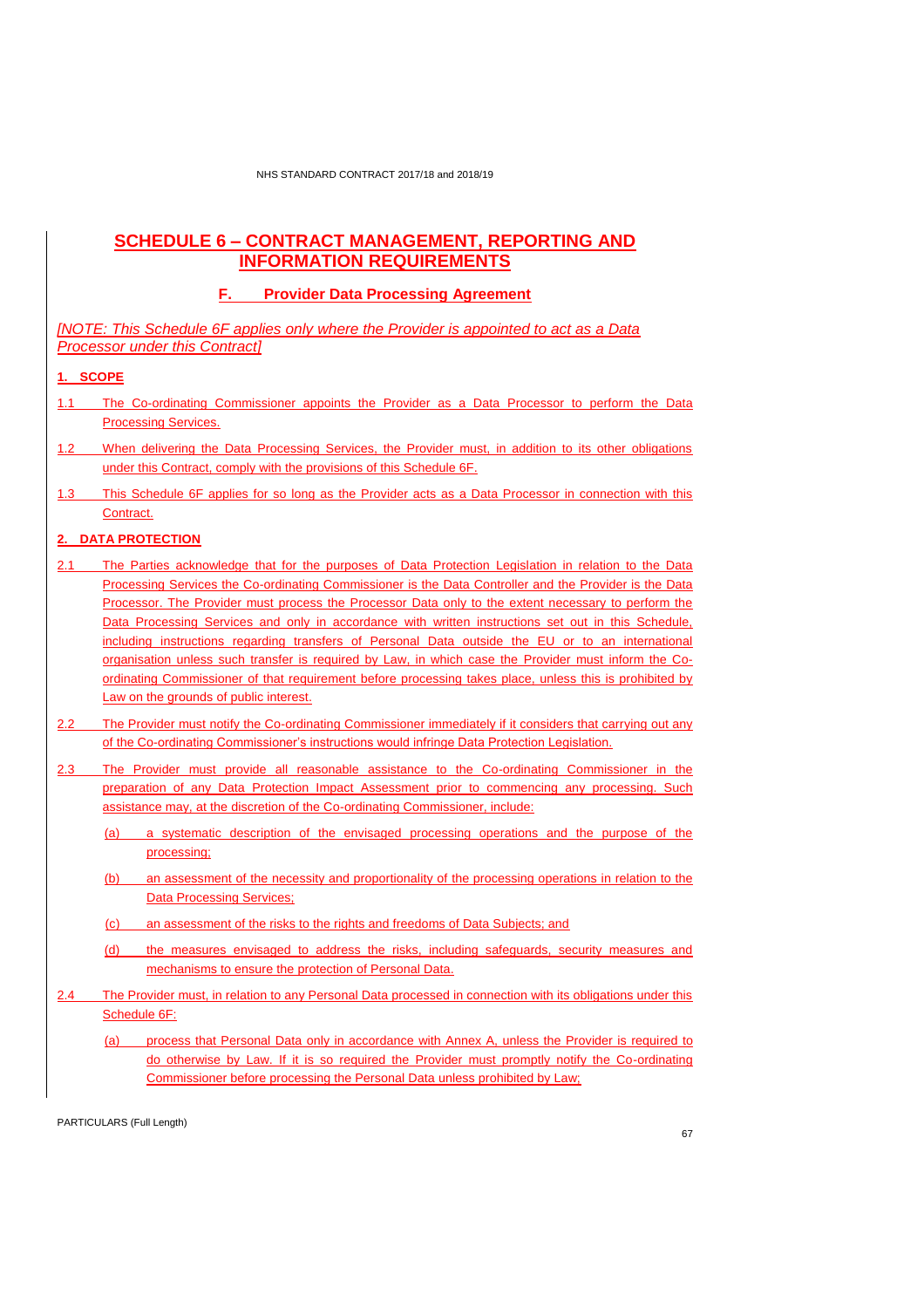- (b) ensure that it has in place Protective Measures, which have been reviewed and approved by the Co-ordinating Commissioner as appropriate to protect against a Data Loss Event having taken account of the:
	- (i) nature of the data to be protected;
	- (ii) harm that might result from a Data Loss Event;
	- (iii) state of technological development; and
	- (iv) cost of implementing any measures;
- (c) ensure that:
	- (i) when delivering the Data Processing Services the Provider Staff only process Personal Data in accordance with this Schedule 6F (and in particular Annex A);
	- (ii) it takes all reasonable steps to ensure the reliability and integrity of any Provider Staff who have access to the Personal Data and ensure that they:
		- (A) are aware of and comply with the Provider's duties under this paragraph;
		- (B) are subject to appropriate confidentiality undertakings with the Provider and any Subprocessor;
		- (C) are informed of the confidential nature of the Personal Data and do not publish, disclose or divulge any of the Personal Data to any third party unless directed in writing to do so by the Co-ordinating Commissioner or as otherwise permitted by this Contract;
		- (D) have undergone adequate training in the use, care, protection and handling of Personal Data; and
		- (E) are aware of and trained in the policies and procedures identified in GC21.11 (*Patient Confidentiality, Data Protection, Freedom of Information and Transparency*).
- (d) not transfer Personal Data outside of the EU unless the prior written consent of the Co-ordinating Commissioner has been obtained and the following conditions are fulfilled:
	- (i) the Co-ordinating Commissioner or the Provider has provided appropriate safeguards in relation to the transfer as determined by the Co-ordinating Commissioner;
	- (ii) the Data Subject has enforceable rights and effective legal remedies;
	- (iii) the Provider complies with its obligations under Data Protection Legislation by providing an adequate level of protection to any Personal Data that is transferred (or, if it is not so bound, uses its best endeavours to assist the Co-ordinating Commissioner in meeting its obligations); and
	- (iv) the Provider complies with any reasonable instructions notified to it in advance by the Coordinating Commissioner with respect to the processing of the Personal Data;
- (e) at the written direction of the Co-ordinating Commissioner, delete or return Personal Data (and any copies of it) to the Co-ordinating Commissioner on termination of the Data Processing Services and certify to the Co-ordinating Commissioner that it has done so within five Operational Days of any such instructions being issued, unless the Provider is required by Law to retain the Personal Data;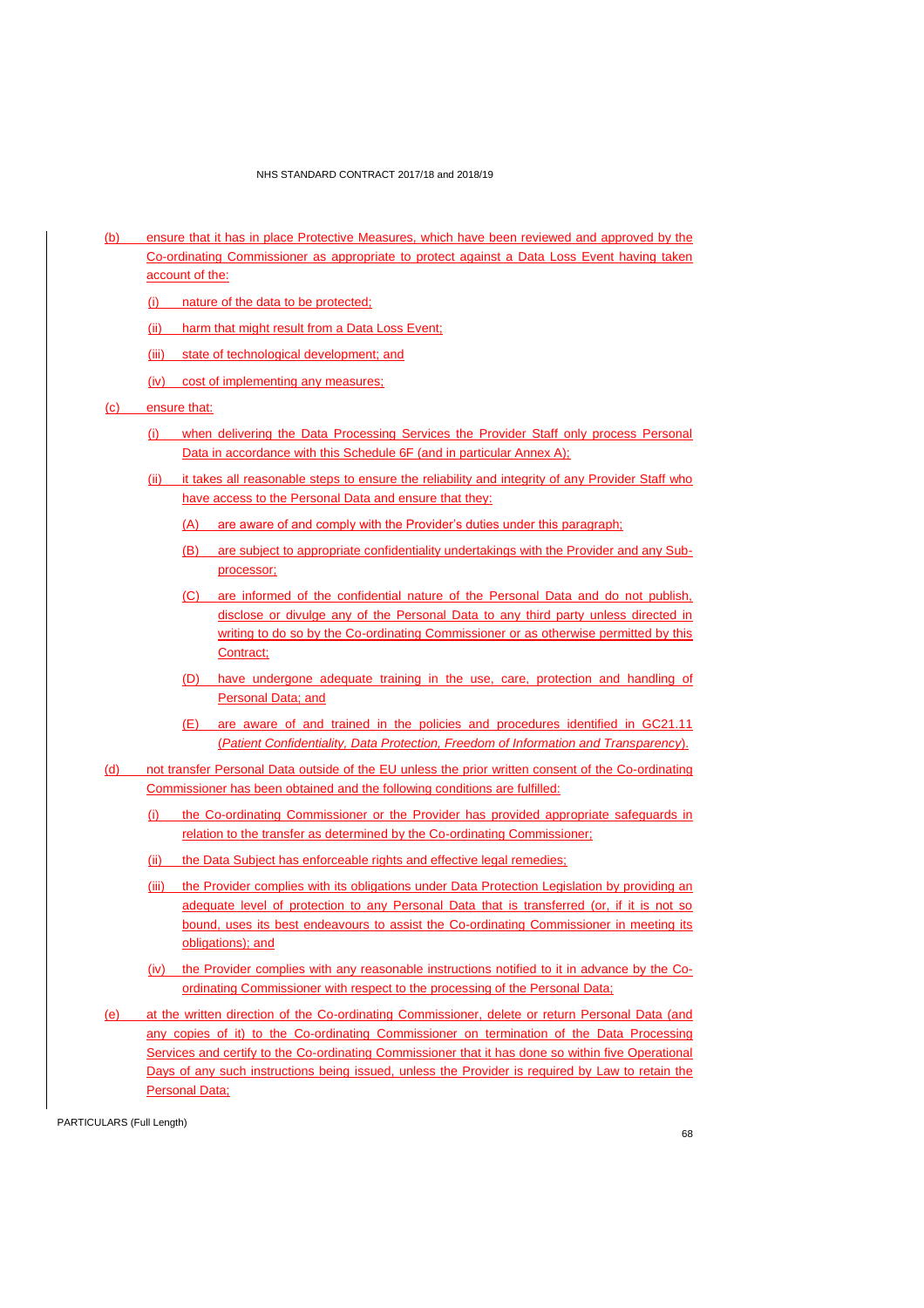- (f) if the Provider is required by any Law or Regulatory or Supervisory Body to retain any Processor Data that it would otherwise be required to destroy under this paragraph [2.4,](#page-66-0) notify the Coordinating Commissioner in writing of that retention giving details of the Processor Data that it must retain and the reasons for its retention; and
- (g) co-operate fully with the Co-ordinating Commissioner during any handover arising from the cessation of any part of the Data Processing Services, and if the Co-ordinating Commissioner directs the Provider to migrate Processor Data to the Co-ordinating Commissioner or to a third party, provide all reasonable assistance with ensuring safe migration including ensuring the integrity of Processor Data and the nomination of a named point of contact for the Co-ordinating Commissioner.
- <span id="page-68-1"></span>2.5 Subject to paragraph [2.6,](#page-68-0) the Provider must notify the Co-ordinating Commissioner immediately if, in relation any Personal Data processed in connection with its obligations under this Schedue 6F, it:
	- (a) receives a Data Subject Access Request (or purported Data Subject Access Request);
	- (b) receives a request to rectify, block or erase any Personal Data;
	- (c) receives any other request, complaint or communication relating to obligations under Data Protection Legislation owed by the Provider or any Commissioner;
	- (d) receives any communication from the Information Commissioner or any other Regulatory or Supervisory Body (including any communication concerned with the systems on which Personal Data is processed under this Schedule 6F);
	- (e) receives a request from any third party for disclosure of Personal Data where compliance with such request is required or purported to be required by Law;
	- (f) becomes aware of or reasonably suspects a Data Loss Event; or
	- (g) becomes aware of or reasonably suspects that it has in any way caused the Co-ordinating Commissioner or other Commissioner to breach Data Protection Legislation.
- <span id="page-68-0"></span>2.6 The Provider's obligation to notify under paragraph [2.5](#page-68-1) includes the provision of further information to the Co-ordinating Commissioner in phases, as details become available.
- 2.7 The Provider must provide whatever co-operation the Co-ordinating Commissioner reasonably requires to remedy any issue notified to the Co-ordinating Commissioner under paragraphs [2.5](#page-68-1) and [2.6](#page-68-0) as soon as reasonably practicable.
- 2.8 Taking into account the nature of the processing, the Provider must provide the Co-ordinating Commissioner with full assistance in relation to either Party's obligations under Data Protection Legislation and any complaint, communication or request made under paragraph [2.5](#page-68-1) (and insofar as possible within the timescales reasonably required by the Co-ordinating Commissioner) including by promptly providing:
	- (a) the Co-ordinating Commissioner with full details and copies of the complaint, communication or request;
	- (b) such assistance as is reasonably requested by the Co-ordinating Commissioner to enable the Coordinating Commissioner to comply with a Data Subject Access Request within the relevant timescales set out in Data Protection Legislation;
	- (c) assistance as requested by the Co-ordinating Commissioner following any Data Loss Event;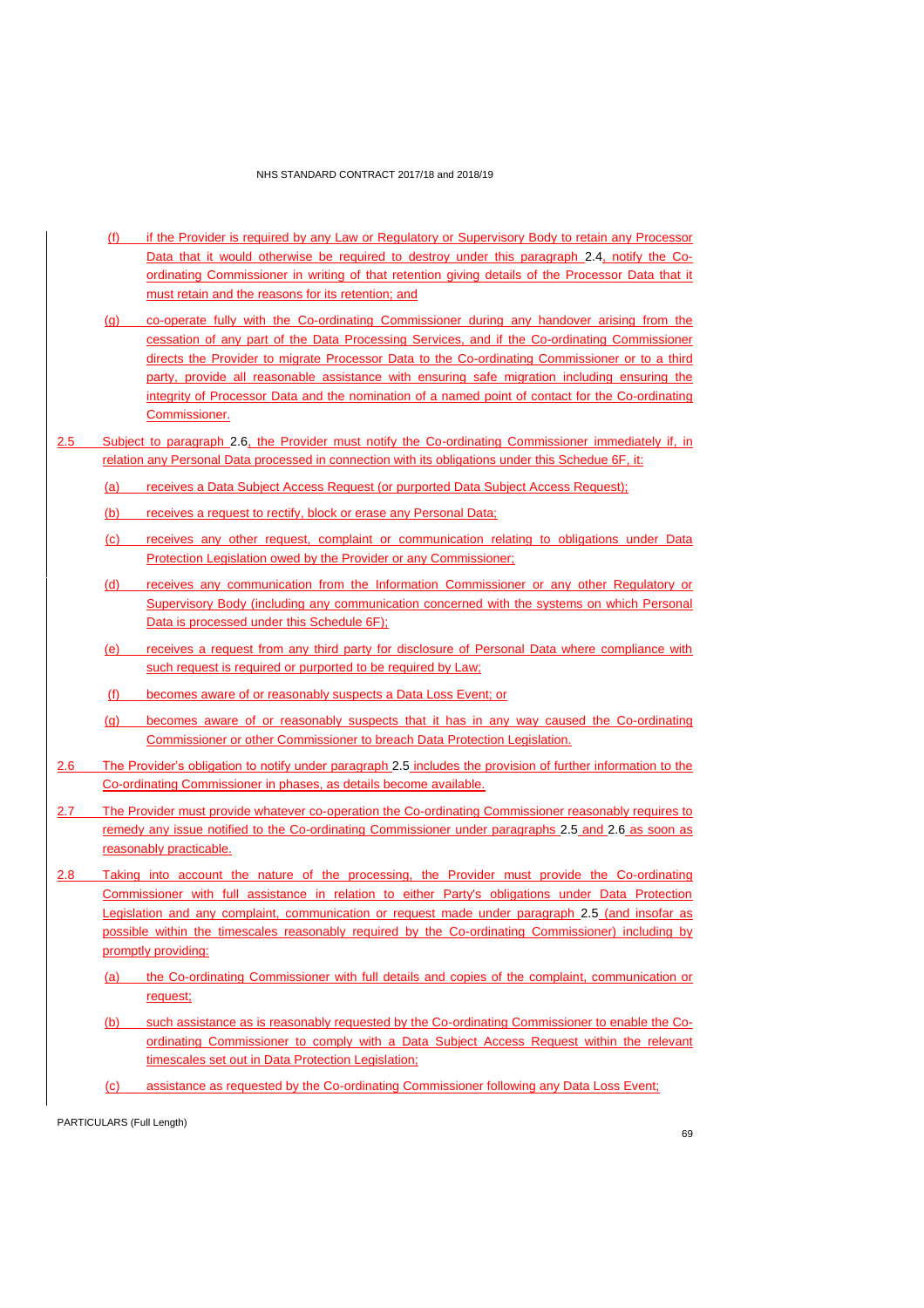- (d) assistance as requested by the Co-ordinating Commissioner with respect to any request from the Information Commissioner's Office, or any consultation by the Co-ordinating Commissioner with the Information Commissioner's Office.
- 2.9 Without prejudice to the generality of GC15 *(Governance, Transaction Records and Audit),* the Provider must allow for audits of its delivery of the Data Processing Services by the Co-ordinating Commissioner or the Co-ordinating Commissioner's designated auditor.
- 2.10 For the avoidance of doubt the provisions of GC12 *(Assignment and Sub-contracting)* apply to the delivery of any Data Processing Services.
- 2.11 Without prejudice to GC12, before allowing any Sub-processor to process any Personal Data related to this Schedule 6F, the Provider must:
	- (a) notify the Co-ordinating Commissioner in writing of the intended Sub-processor and processing;
	- (b) obtain the written consent of the Co-ordinating Commissioner;
	- (c) carry out appropriate due diligence of the Sub-processor and ensure this is documented;
	- (d) enter into a binding written agreement with the Sub-processor which as far as practicable includes equivalent terms to those set out in this Schedule 6F and in any event includes the requirements set out at GC21.16.3; and
	- (e) provide the Co-ordinating Commissioner with such information regarding the Sub-processor as the Co-ordinating Commissioner may reasonably require.
- 2.12 The Provider must create and maintain a record of all categories of data processing activities carried out under this Schedule 6F, containing:
	- (a) the categories of processing carried out under this Schedule 6F;
	- (b) where applicable, transfers of Personal Data to a third country or an international organisation, including the identification of that third country or international organisation and, where relevant, the documentation of suitable safeguards;
	- (c) a general description of the Protective Measures taken to ensure the security and integrity of the Personal Data processed under this Schedule 6F; and
	- (d) a log recording the processing of the Processor Data by or on behalf of the Provider comprising, as a minimum, details of the Processor Data concerned, how the Processor Data was processed, when the Processor Data was processed and the identity of any individual carrying out the processing.
- 2.13 The Provider warrants and undertakes that it will deliver the Data Processing Services in accordance with all Data Protection Legislation and this Contract and in particular that it has in place Protective Measures that are sufficient to ensure that the delivery of the Data Processing Services complies with Data Protection Legislation and ensures that the rights of Data Subjects are protected.
- 2.14 The Provider must comply at all times with obligations equivalent to those imposed on the Co-ordinating Commissioner by virtue of Seventh Data Protection Principle for so long as the DPA 1998 remains in force and after that time with those set out at Article 32 of the GDPR and equivalent provisions implemented into Law.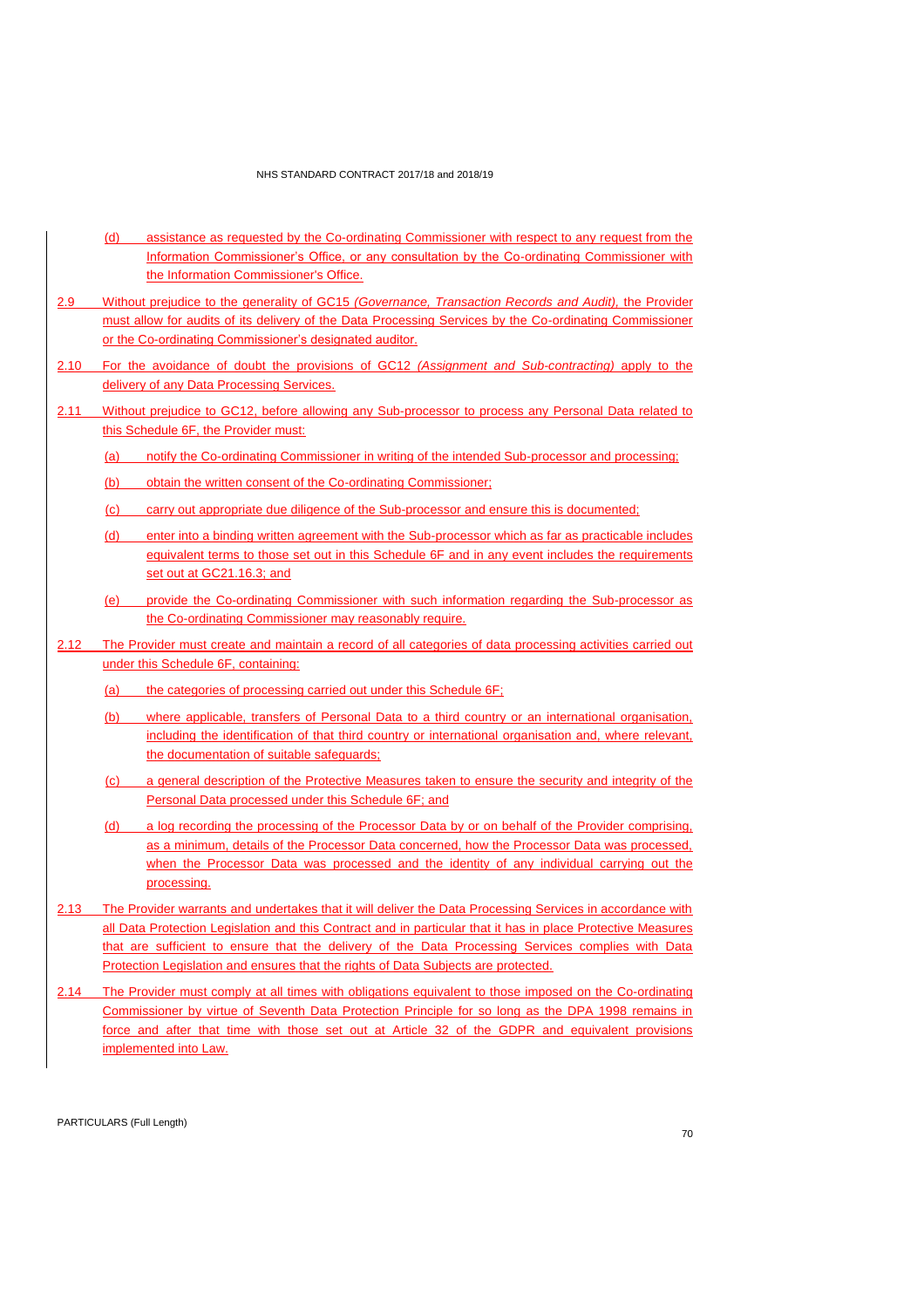- 2.15 The Provider must assist the Commissioners in ensuring compliance with the obligations set out at Article 32 to 36 of the GDPR and equivalent provisions implemented into Law, taking into account the nature of processing and the information available to the Provider.
- 2.16 The Provider must take prompt and proper remedial action regarding any Data Loss Event.
- 2.17 The Provider must assist the Co-ordinating Commissioner by taking appropriate technical and organisational measures, insofar as this is possible, for the fulfilment of the Commissioners' obligation to respond to requests for exercising rights granted to individuals by Data Protection Legislation.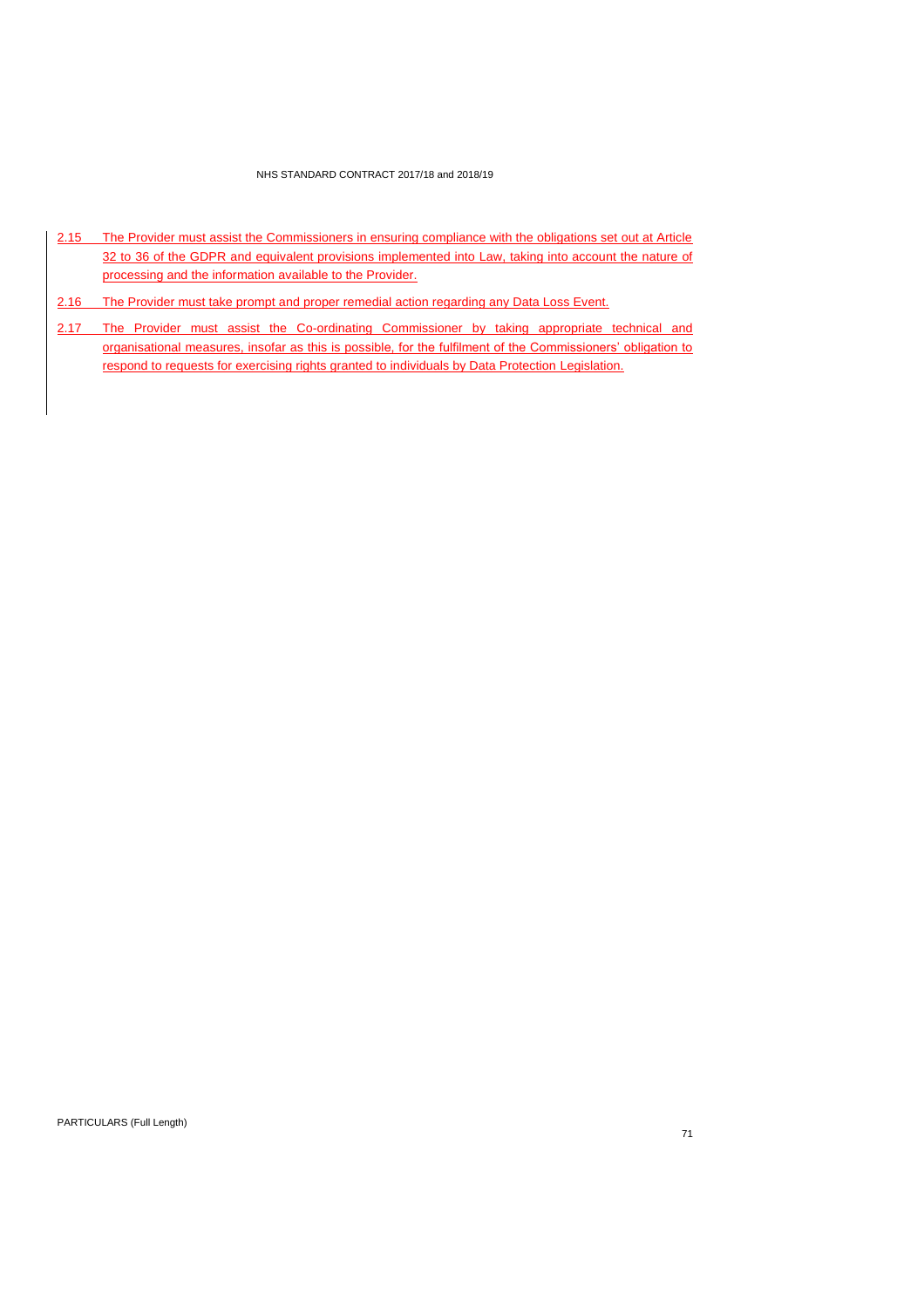## **Annex A**

## **Data Processing Services**

### **Processing, Personal Data and Data Subjects**

1. The Provider must comply with any further written instructions with respect to processing by the Coordinating Commissioner.

2. Any such further instructions shall be incorporated into this Annex.

| <b>Description</b>                                                                                                                                                    | <b>Details</b>                                                                                                                                                                                                                                                                                                                                                                                                                                                                                                                                                                             |  |
|-----------------------------------------------------------------------------------------------------------------------------------------------------------------------|--------------------------------------------------------------------------------------------------------------------------------------------------------------------------------------------------------------------------------------------------------------------------------------------------------------------------------------------------------------------------------------------------------------------------------------------------------------------------------------------------------------------------------------------------------------------------------------------|--|
| Subject matter of the processing                                                                                                                                      | [This should be a high level, short description of what the<br>processing is about <i>i.e.</i> its subject matter]                                                                                                                                                                                                                                                                                                                                                                                                                                                                         |  |
| Duration of the processing                                                                                                                                            | [Clearly set out the duration of the processing including dates]                                                                                                                                                                                                                                                                                                                                                                                                                                                                                                                           |  |
| Nature and purposes of the processing                                                                                                                                 | [Please be as specific as possible, but make sure that you<br>cover all intended purposes. The nature of the processing<br>means any operation such as collection, recording,<br>organisation, structuring, storage, adaptation or alteration,<br>retrieval, consultation, use, disclosure by transmission,<br>dissemination or otherwise making available, alignment or<br>combination, restriction, erasure or destruction of data<br>(whether or not by automated means) etc. The purpose might<br>include: employment processing, statutory obligation,<br>recruitment assessment etc] |  |
| <b>Type of Personal Data</b>                                                                                                                                          | [Examples here include: name, address, date of birth, NI<br>number, telephone number, pay, images, biometric data etcl                                                                                                                                                                                                                                                                                                                                                                                                                                                                     |  |
| Categories of Data Subject                                                                                                                                            | [Examples include: Staff (including volunteers, agents, and<br>temporary workers), Co-ordinating Commissioners/clients,<br>suppliers, patients, students / pupils, members of the public,<br>users of a particular website etcl                                                                                                                                                                                                                                                                                                                                                            |  |
| Plan for return and destruction of the data once<br>the processing is complete UNLESS<br>requirement under union or member state law<br>to preserve that type of data | [Describe how long the data will be retained for, how it be<br>returned or destroyed]                                                                                                                                                                                                                                                                                                                                                                                                                                                                                                      |  |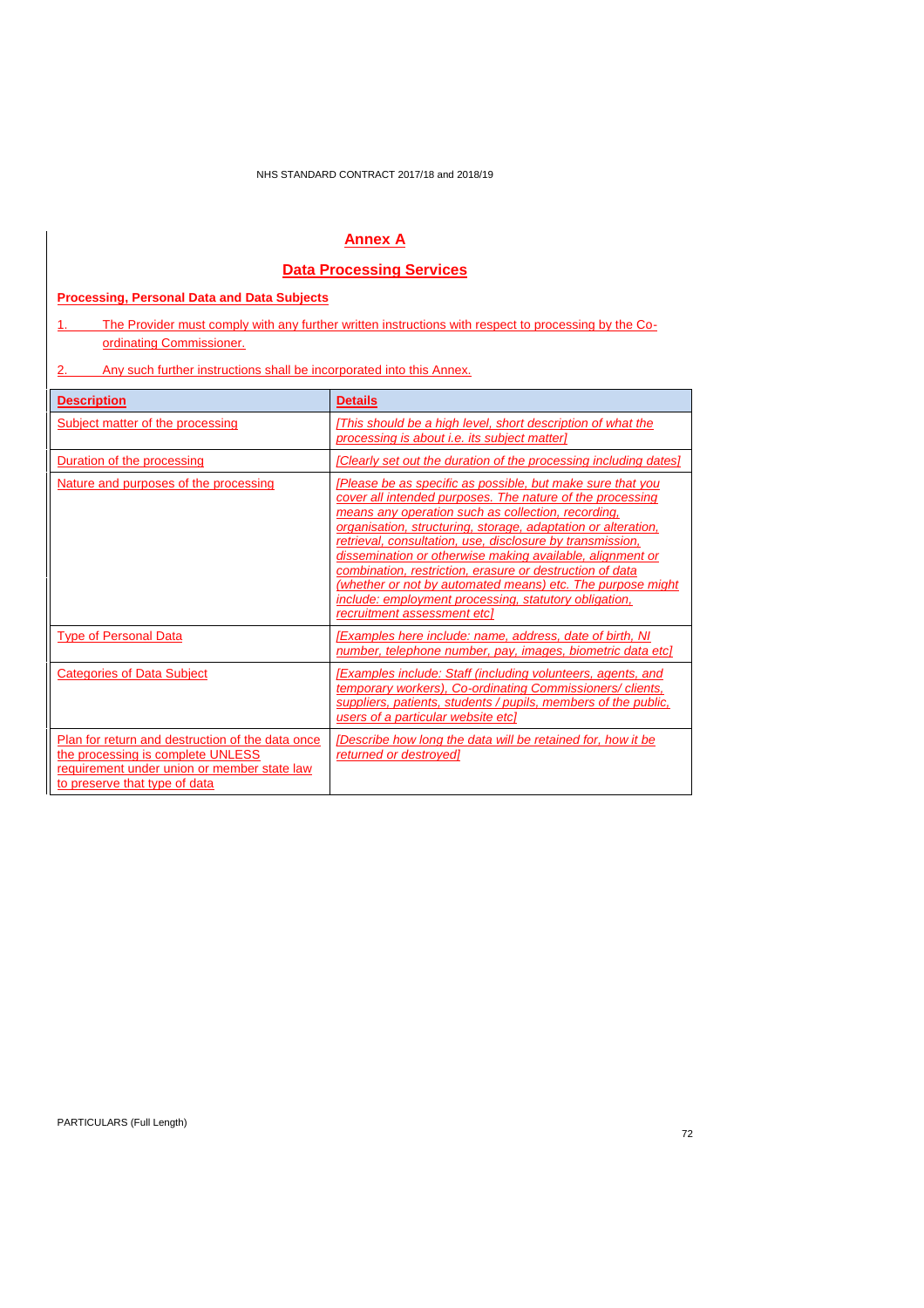NHS STANDARD CONTRACT 2017/18 and 2018/19

## **SCHEDULE 7 – PENSIONS**

**Insert text locally (template drafting available via [http://www.england.nhs.uk/nhs-standard](http://www.england.nhs.uk/nhs-standard-contract/)[contract/\)](http://www.england.nhs.uk/nhs-standard-contract/) or state Not Applicable**